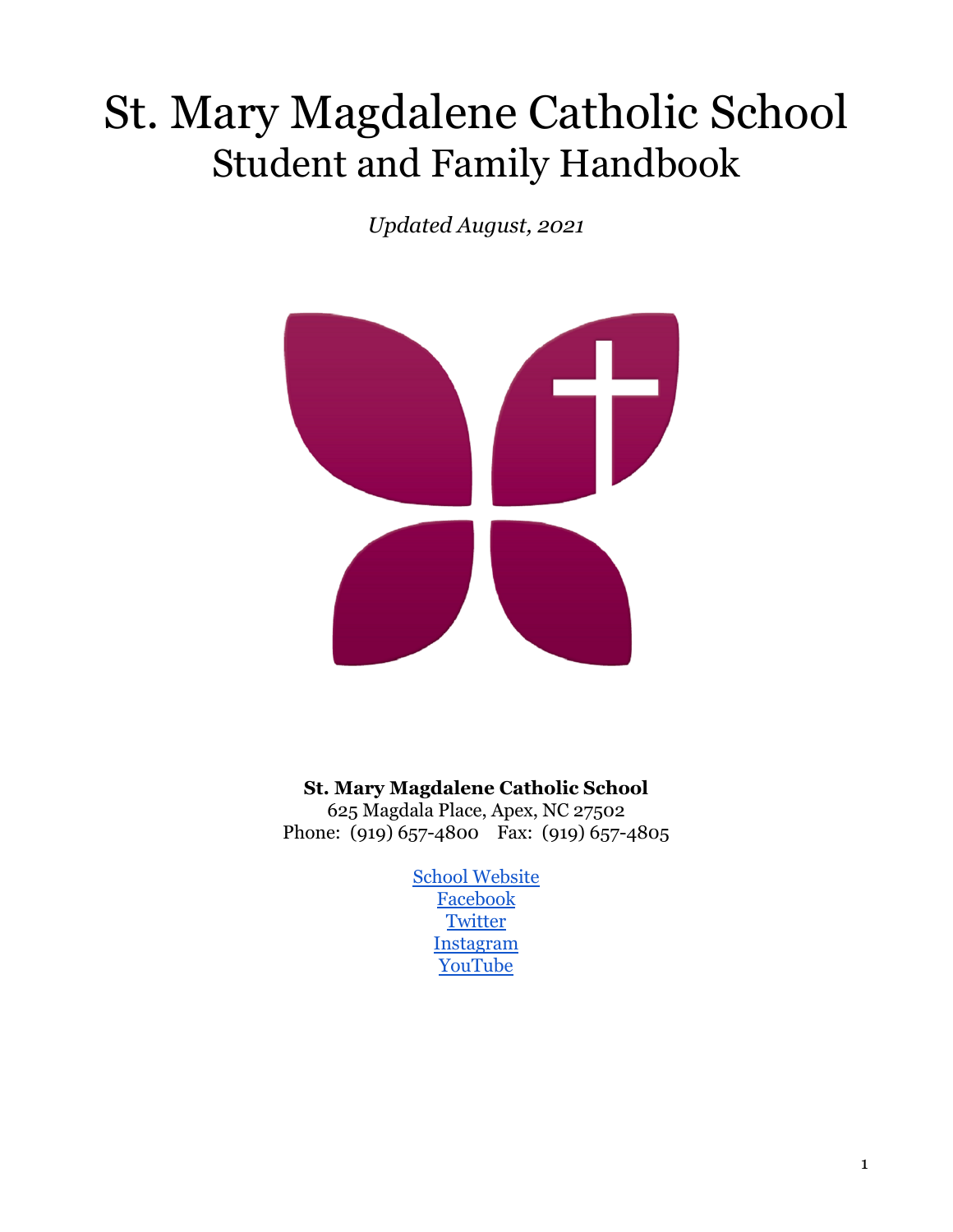# **COVID Guidelines**

The guidelines in the documents below supersede any Parent and Student handbook guidelines while the school is operating in Plan A or Plan B.

St. Mary Magdalene Guidelines: [Covid-19 Health and Safety Management](http://school.stmm.net/about/health-faq.cfm)

St. Mary Magdalene Catholic School will provide a remote learning option for individual students who are quarantined as a result of a Covid-19 exposure or positive test. During this time, there will be no live instruction unless the student reaches out to the teacher for assistance, which can be set up as a WebEx video call during hours specified by the teacher. Students who are in Covid-19 related quarantine are expected to log in to their Google Classroom each day of their quarantine for assignments and classwork.

In the event that an entire grade level or whole class is required to quarantine, teachers will provide limited direct remote core subject instruction for that class period or grade level. There will be no specials during a quarantine period.

Each school of the Catholic Diocese of Raleigh shall have a plan for transitioning to distance learning strategies in the event of a natural disaster, disease outbreak or any other circumstances that make it unsafe or imprudent to continue on-campus education. The judgment of the school administration, in consultation with their pastor (where applicable), and in conjunction with the Office of Education of the Catholic Diocese of Raleigh, will determine when the change to the school's normal instructional model warrants the transition to distance learning. The strategies used for distance learning will be developed by the school administration and faculty.

In the case of a public health crisis/pandemic situation, guidance from public health experts (i.e. NCDHHS) shall be incorporated into the school plan for prudent precautions for student/faculty health. This plan may be modified as necessary and:

- 1. School retains the right to implement any such changes, whether prior to and/or during the Academic Year, in its sole discretion
- 2. No adjustments can be made with regard to the student attending virtual/in-person outside of the School's policies; and
- 3. No adjustment will be made to the current school year's tuition charges in response to such changes.

Additionally, students will be required to comply with School's health and safety protocols as described in the School's policies, protocols, and procedures to limit the spread of COVID-19 and failure to comply with such protocols may result in the immediate removal of the child from campus.

Parents accept and assume all risks of returning their child to school.

Per the Diocese of Raleigh, all parents are required to sign below in electronic format as an acknowledgement you have read and agree to the Covid-19 Addendum at the end of this document.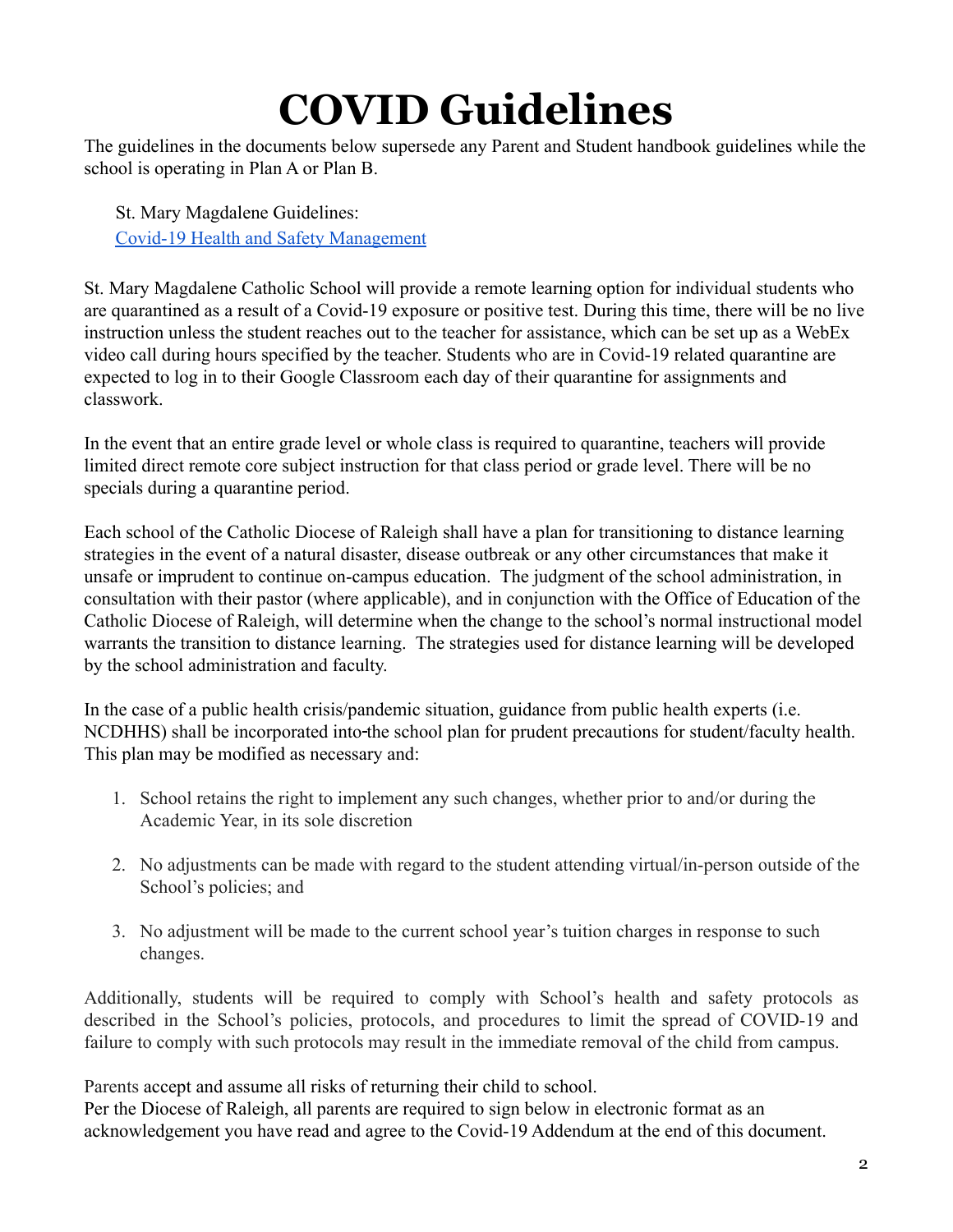### **Table of Contents**

[W](#page-4-0)elcome Philosophy, Vision, [M](#page-5-0)ission, and Objectives The Parents' [R](#page-6-0)ole in Education School Organizations [fo](#page-7-0)r Parents **Admission Poli[cy](#page-8-0) [Ap](#page-9-0)plication and Enrollment Fees** Tuition Pay[m](#page-9-1)ent Schedules <u>Financial [Ai](#page-9-2)d</u> Student Custody and [G](#page-9-3)uardianship Trans[fe](#page-10-0)r of Schools [At](#page-10-1)tendance Policies Arrival and Dis[m](#page-11-0)issal Procedures **Extended Day Se[rv](#page-13-0)ices** Delayed Openings and Emergen[cy](#page-14-0) Closings School Visitors and Volunteer Security Poli[cy](#page-14-1) Child [Ab](#page-15-0)use Laws [H](#page-15-1)ealth Policies [Wh](#page-15-2)en to Contact the School Nurse Illness or Inju[ry](#page-15-3) <u>[M](#page-16-0)edications</u> EpiPens, Antihista[m](#page-17-0)ines, and Inhalers Physical Exa[m](#page-17-1)inations/Health Assessments Nuclear Emergen[cy](#page-17-2): Potassium Iodide **I[m](#page-18-0)munizations** Peanut and Tree Nut Free Poli[cy](#page-18-1) <u>[L](#page-20-0)unch</u> **S[n](#page-20-1)acks** [W](#page-20-2)ater Bottles [B](#page-21-0)irthday Celebrations Ho[m](#page-21-1)e/School Communication **Emergen[cy](#page-22-0) Drills** [U](#page-22-1)se of Phones Lost/Forgotten Ite[m](#page-23-0)s Care of Property, [M](#page-23-1)aterials, and Books [B](#page-23-2)ackpacks Class Parties and [N](#page-23-3)on-Instructional Celebrations [D](#page-24-0)ress Code Unifor[m](#page-25-0) Guidelines Curriculu[m](#page-28-0) Student Se[rv](#page-28-1)ices Ho[m](#page-29-0)ework Field [T](#page-30-0)rips **[T](#page-30-1)esting** [R](#page-30-2)eports to Parents Access to [R](#page-31-0)ecords Retention Poli[cy](#page-31-1) Acade[m](#page-32-0)ic Recognition Grades 6-8 National Junior [H](#page-32-1)onor Society Student Awards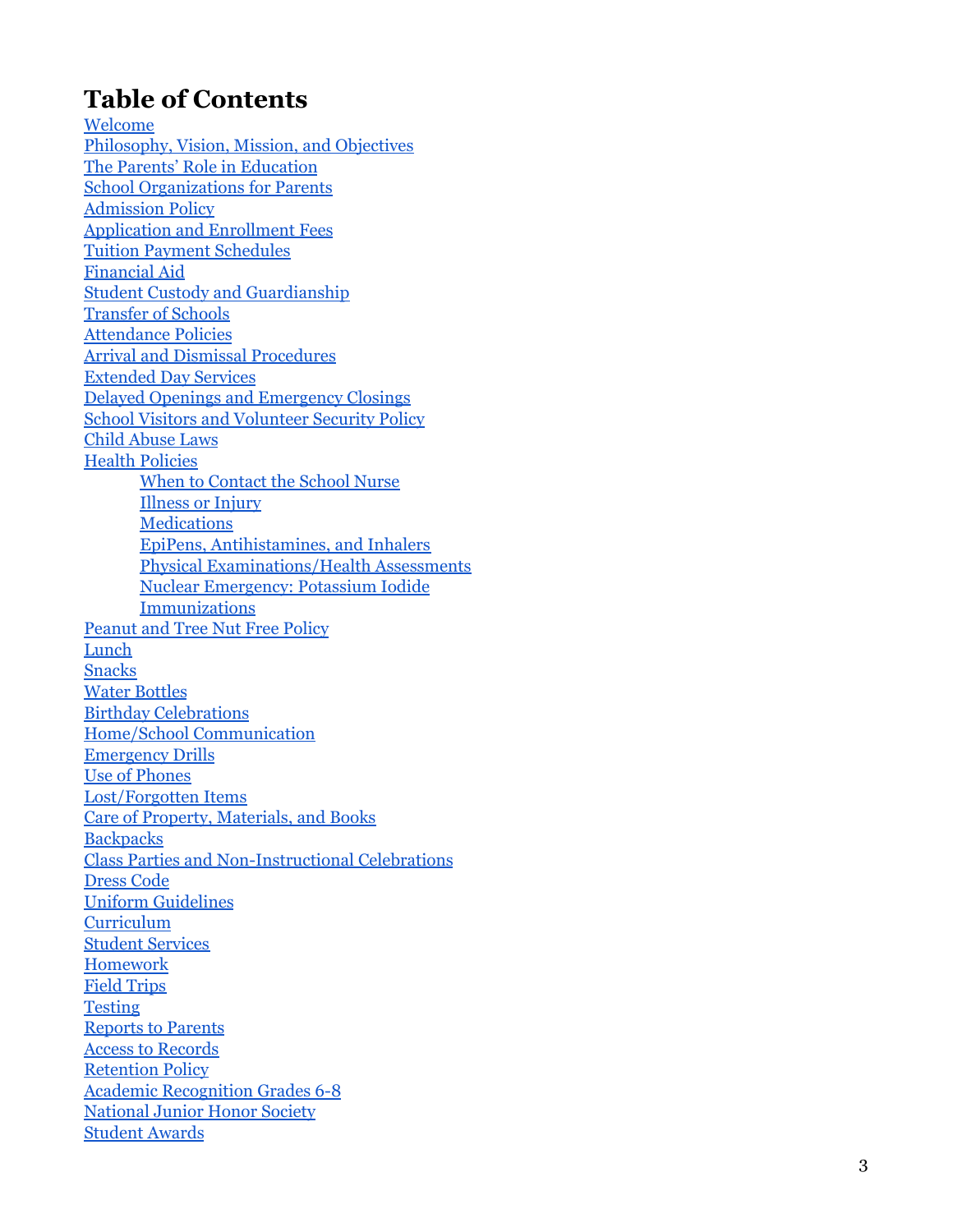| <b>Conduct and Discipline</b>                          |
|--------------------------------------------------------|
| <b>Code of Conduct</b>                                 |
| <b>Preschool Behavior Policy</b>                       |
| Discipline Policy for Grades K-4                       |
| <b>Grades 5-8 Discipline Policy</b>                    |
| Participation in Extracurricular Activities Grades 6-8 |
| <b>School Activities, Programs, and Events</b>         |
| <b>Potty Training Policy</b>                           |
| <b>Computer/Internet Use Policy</b>                    |
| <b>Online Consent Form</b>                             |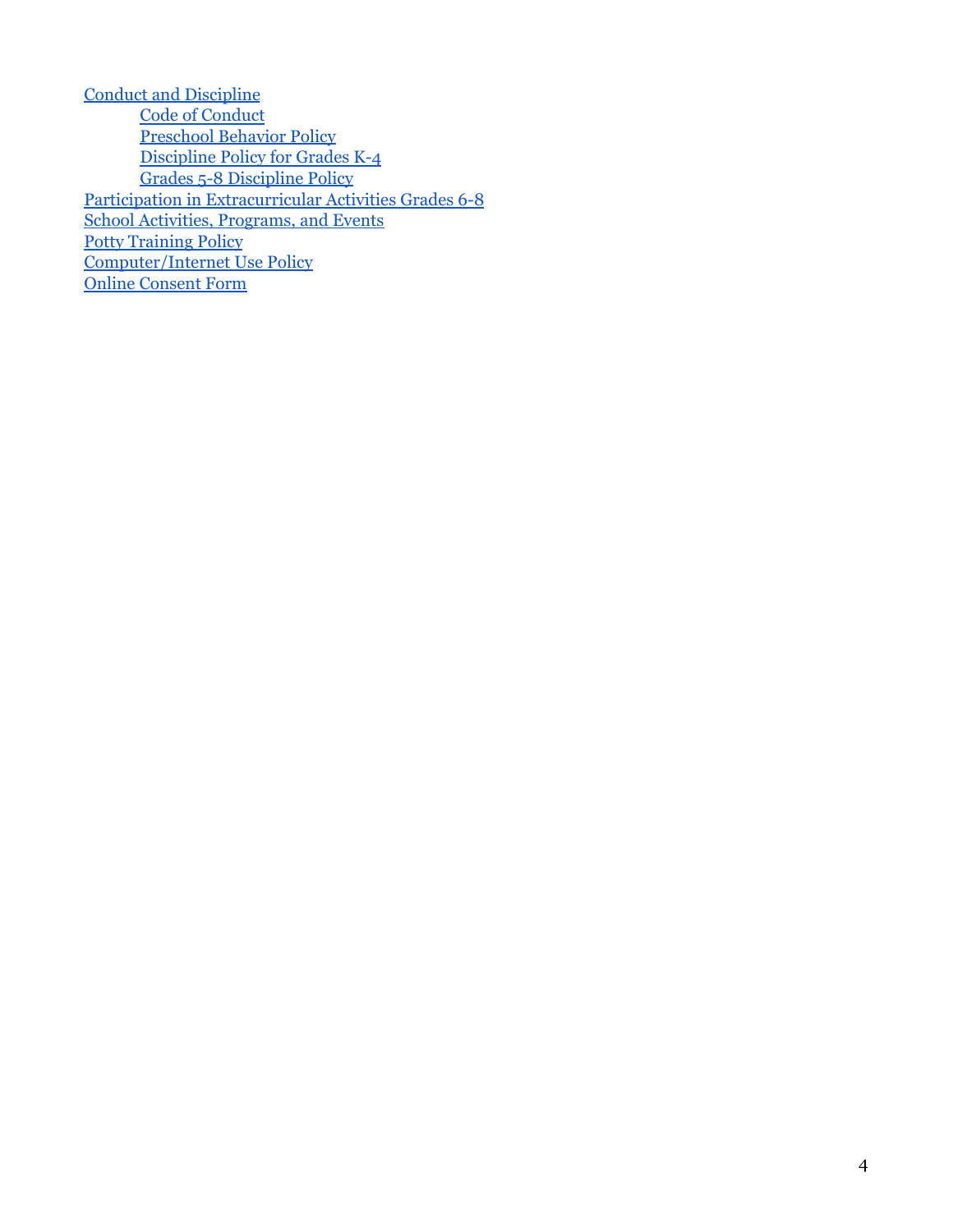### <span id="page-4-0"></span>**Welcome to St. Mary Magdalene Catholic School Home of the Monarchs**

Dear Students and Families,

In this Family Handbook, we hope that you will find helpful information regarding school policies and procedures. These policies and procedures have been set forth in order to promote and encourage a safe, faith-filled, and disciplined school community.

As we return to school after a year filled with Covid-19 protocols, we continue to keep the safety and health of our students, faculty, and families as our top priority. I encourage you to please consult our Reopening Plan for specific details regarding the policies our school will be following for the 2021-22 school year.

As a Catholic school, our motto is, "We pray. We learn. We care." This can be found in all aspects of our school community. We look forward to partnering with you to ensure we continue to provide our students with these values each and every day.

What sets us apart from other local private or public schools is the fact that we are Catholic. This is first and foremost the lens that we wear. As staff and faculty, we strive to model our Catholic faith through these policies and procedures. As parents, you are encouraged to model your faith as the first educator of your child(ren). As students, you are called to live a life of holiness through the help of gifts and fruits of the Holy Spirit. During this academic year, let us rely on our faith as the source of our guidance and direction so that our time here together may bear fruit.

I am looking forward to a fantastic year with each of our families. If I can be of any help to you, please contact me.

God bless,

John Mihalyo, Principal [principal@stmm.net](mailto:principal@stmm.net)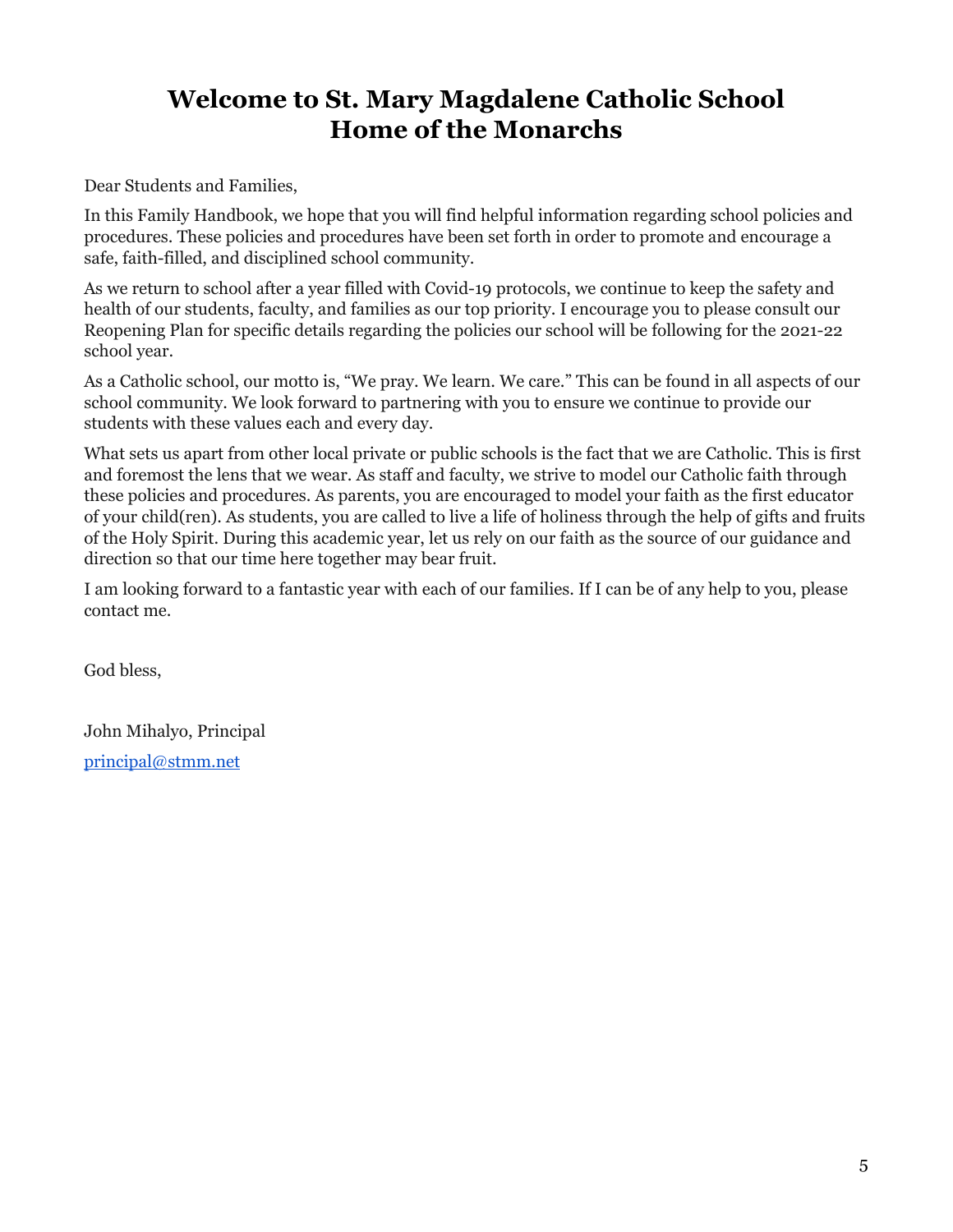# <span id="page-5-0"></span>**Philosophy, Vision, Mission, and Objectives**

#### **St. Mary Magdalene Catholic School Philosophy**

The existence of St. Mary Magdalene Catholic School rests in the belief that God is present in every person and that we are witnesses to that presence in a loving, faith-filled community. St. Mary Magdalene Catholic School is committed to the four-fold purpose of Catholic education.

- 1. To teach the gospel message revealed by Jesus and proclaimed by the Church.
- 2. To build a community where Christian values are modeled and developed.
- 3. To pray and worship together in order to foster a deep, personal relationship with Jesus.
- 4. To practice the Christian call to service by meeting the direct needs of the local and global community and by promoting principles of peace and justice.

The goal of Catholic education is to educate the total person in a vibrant Christian community where each individual is recognized and respected, and where religious values are central. To create such an environment, the faculty and staff promote and proclaim the teachings of Jesus as the basis for the values they teach and uphold. Through emphasis on academic excellence, the school strives to help all students achieve their full potential and become moral leaders committed to the social concerns of the times.

#### **St. Mary Magdalene Catholic School Mission Statement**

Saint Mary Magdalene Catholic School is a community that proclaims the gospel by our dedication to quality instruction while fostering our commitment to the needs of others.

We pray. We learn. We care.

#### **St. Mary Magdalene Parish Mission Statement**

We, the Parish of St. Mary Magdalene in Apex, North Carolina, believe in the constant love of God made known to us through the words and actions of Jesus. We are a warm and welcoming community of faith in Christ and the Catholic Church. We are committed to the religious and academic education of our families as a foundation for spiritual growth and to bring us into a closer relationship with God. Through the guidance of the Holy Spirit, we seek to provide meaningful liturgies, stimulating faith formation, and a broad range of social ministries for the growth of one another and increasing service to our greater community.

#### **Diocesan Schools Mission Statement**

The mission of the schools in the Diocese of Raleigh is to engage our school/center communities in creating a quality education within a Catholic environment that fosters the current and future development of the whole child.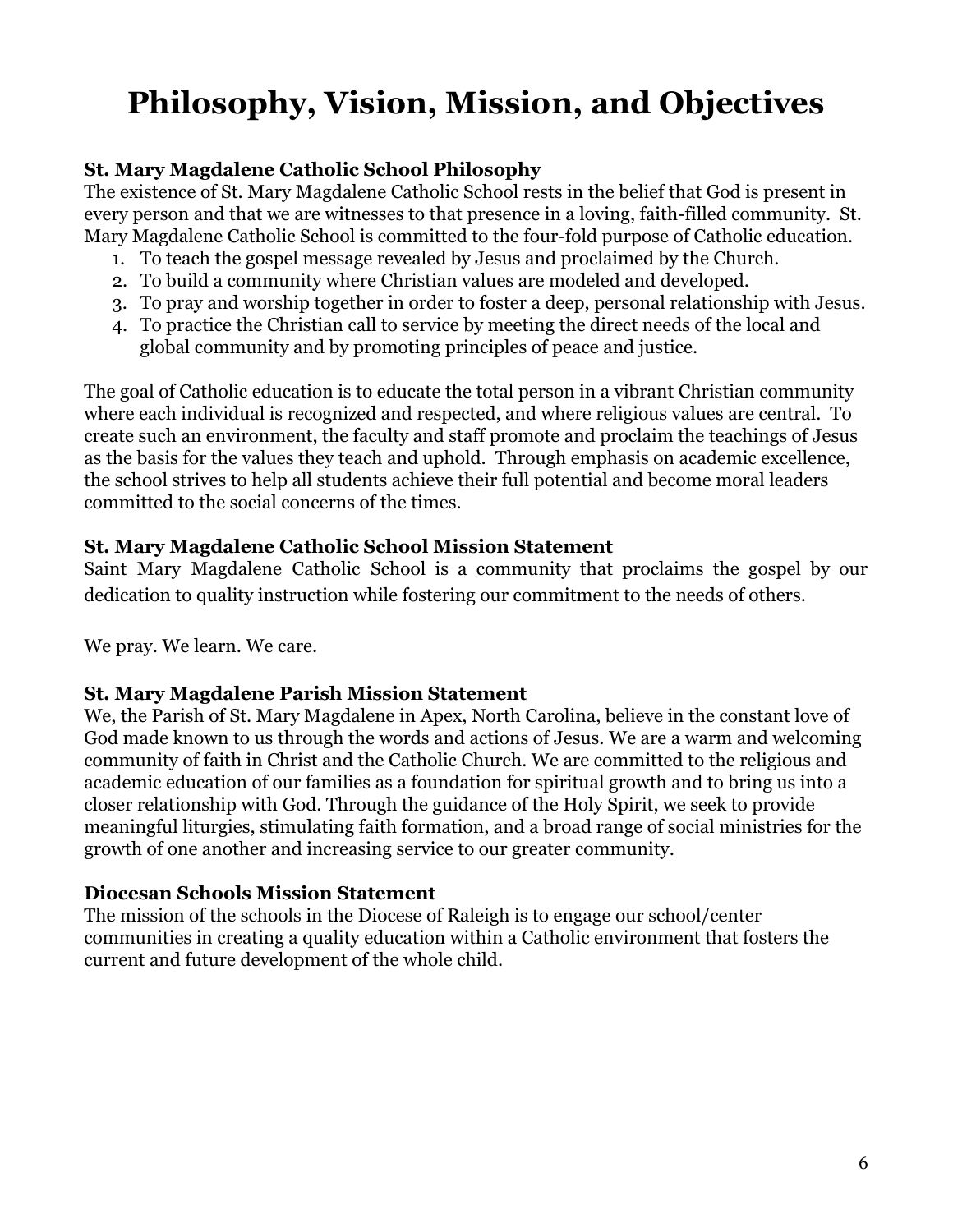#### **Objectives of Saint Mary Magdalene Catholic School**

Students should:

- Grow in personal faith response through prayer and worship.
- Learn Catholic traditions and current Catholic teachings.
- Develop a functional moral code based on recognition of one's God given dignity.
- Acquire the knowledge and skills that will equip students to be active, participating citizens in a technological age.
- Respond to the needs of others through service to school, Church, and community.
- Demonstrate social responsibility and awareness of global interdependence.

• Understand and appreciate various cultures by growing in the understanding of social problems concerning race, poverty, and religion.

- Recognize the responsibility to be good stewards of the environment.
- Experience the joy of learning.
- Develop creative expression and appreciation for the arts.

• Acquire and apply the knowledge and skills necessary to promote intellectual, physical, emotional, and spiritual growth.

• Learn and use basic skills in all areas of the curriculum.

• Apply critical thinking skills.

• Develop both cognitive and affective communication skills.

• Develop interpersonal relation skills in an environment that encourages responsibility and appreciation for one another.

• Learn through relevant materials and situations that recognize and address individual learning styles.

## **The Parents' Role in Education**

<span id="page-6-0"></span>Together, we begin this year with a commitment to partnership as we support one another in helping each child realize their full potential. As citizens of St. Mary Magdalene Catholic School, we are charged with helping each child become a disciple of Christ.

At St. Mary Magdalene Catholic School, we recognize that parents are the primary educators of their children, and we are honored to work in partnership with parents in this critical role. In order to make this partnership successful, we expect parents:

- To provide a safe and loving home for their child(ren).
- To provide for their child(ren)'s basic needs to the best of their ability.
- To model the Catholic values that are essential to our mission.
- To adhere to our school's attendance policy.
- To read school communication, including but not limited to the school website, various teacher communications, the weekly school newsletter.
- To stay informed about school happenings.
- To cooperate with and respect all school policies and procedures.
- To meet all financial obligations to the school.
- To complete and return any school request for information thoroughly and promptly.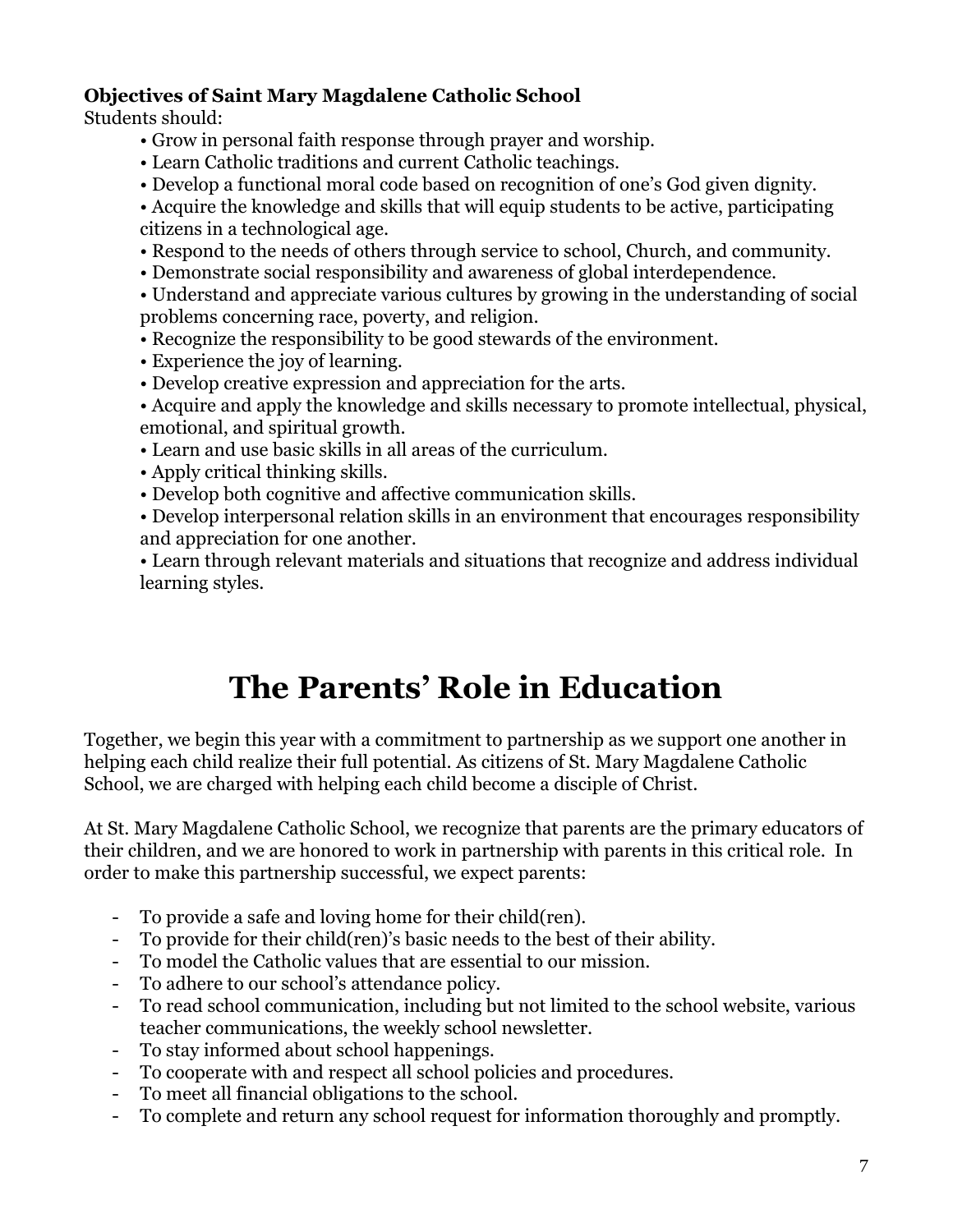- To keep the school informed of any significant life changes that may affect school communication or the school environment.
- To respect teachers and staff in discussions about school/student issues.
- To respect the dignity of all St. Mary Magdalene Catholic School students and families.
- To support the religious and educational goals of our school.
- To become active members of our school and parish community.
- To support all procedures and policies put in place due to the COVID-19 Pandemic.
- To remain in communication with the school and remain transparent about positive COVID-19 tests and COVID-19 exposures.

It is important for parents to model the behaviors that we expect as Catholic School community members. Parental cooperation is also essential for the welfare of all students. The administration of St. Mary Magdalene Catholic School will not tolerate the harassment of any staff, faculty member, coach, child, parent or visitor. Parents or visitors who exhibit harassing or other inappropriate behaviors will be asked to leave the school grounds, and law authorities may be notified. If, in the opinion of the administration, a parent's behavior seriously interferes with the teaching/learning process, the school may require the parents to withdraw their child(ren) and sever the relationship with the school.

## **School Organizations for Parents**

<span id="page-7-0"></span>Certain organizations exist to further the mission of the school. Through the generosity of parents' time, talent, and treasure, these organizations provide an effective and valuable partnership with the principal in providing students a quality education.

#### **Parent and School Organization (PSO)**

The PSO fosters community building at St. Mary Magdalene Catholic School, by providing fun and family opportunities with little or no cost to parents. All families are encouraged to become volunteers of the PSO and participate in the work of the various committees. In addition to building a strong community at our school, the PSO supports things such as extra materials for teachers and cultural arts experiences.

#### **School Advisory Council (SAC)**

The mission of St. Mary Magdalene Catholic SAC is to serve in an advisory capacity to the principal and pastor. The Advisory Council is purely consultative. A consultative committee is one that cooperates in the policy-making process by formulating and adapting policy in concert with the principal and pastor.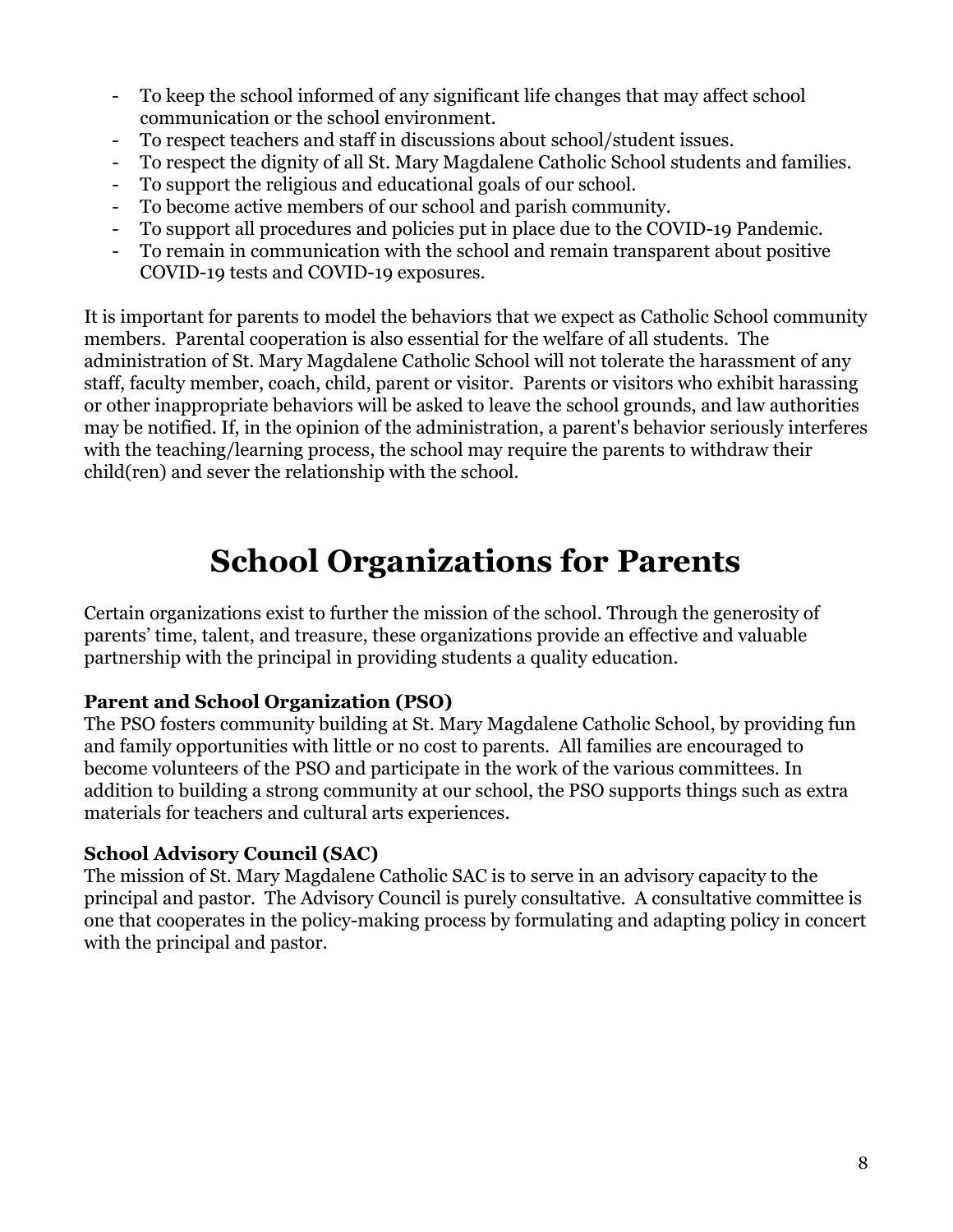## **Admission Policy**

<span id="page-8-0"></span>As a Catholic school in the Diocese of Raleigh, St. Mary Magdalene Catholic School has a racially non-discriminatory policy for all students and admits students of any race, color, national and ethnic origin to the rights, privileges, programs, and activities generally accorded or made available to students. Additionally, our school does not discriminate on the basis of race, color, national and ethnic origin in the administration of our educational and admission policies, scholarship and loan programs, or athletics and other school-administered programs.

In order to enter preschool, a child must be the appropriate age level by August 31st of the school year, and be fully potty trained. All preschool families must review and agree to the school's [Potty Training Policy](#page-43-0) located at the end of this handbook.

In order to enter kindergarten, a child must be five years old by August  $31<sup>st</sup>$ . To enter first grade, a child must have successfully completed kindergarten.

A birth certificate and baptismal certificate (for Catholic students) must be presented at the time of registration. Transfer students must present a transcript of test scores and the most recent report cards from the previous school. These will be evaluated to determine if St. Mary Magdalene Catholic School can meet the educational needs of the student. New students may be given an assessment to determine appropriate grade or course placement.

In determining the acceptance of new students into the school, preference will be given to siblings of children attending St. Mary Magdalene Catholic School, to members of St. Mary Magdalene Catholic Parish and other Catholic parishes, and to those coming from other Catholic schools.

All incoming students must present proof that they have fully complied with North Carolina immunization laws and have up-to-date medical records.

All new students in Grades PreK-8 are admitted for a nine-week probationary period.

St. Mary Magdalene Catholic School is committed to all students succeeding to the best of their abilities. In the event that a student has a diagnosed special need (documented by licensed medical personnel) accommodations may be offered that can be reasonably made within the normal general education classes and when the school has the resources (academic/staff) available to accommodate the students' needs. However, modifications to academic requirements or alterations to the general course of studies will not be made.

If a student cannot be accommodated within the school program, every effort is made to assist with placement in another school program beyond St. Mary Magdalene Catholic School.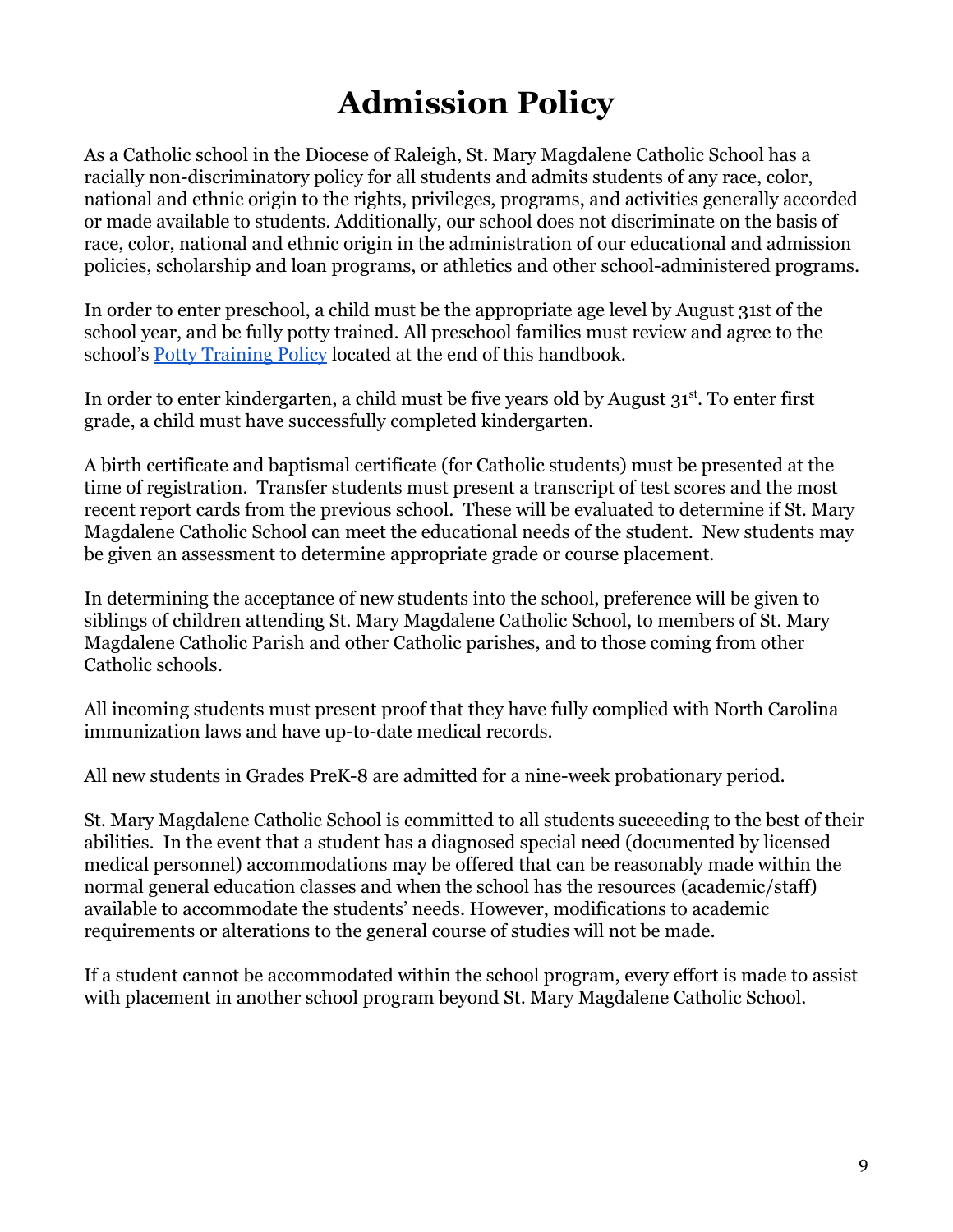# **Application and Enrollment Fees**

- <span id="page-9-0"></span>- A non-refundable application fee is due for each student at the time of application to the school.
- A non-refundable instructional fee is due for all students in grades K-8 at the time of formal registration, when the student has been formally accepted.
- For Preschool students only, a non-refundable tuition deposit is required at registration.
- A non-refundable re-registration fee to re-enroll a student for the next school year is payable at the time of re-registration.

# **Tuition Payment Schedules**

<span id="page-9-1"></span>St. Mary Magdalene has partnered with the FACTS Tuition Management Program to manage our tuition payment program. In addition to providing convenience for our families by providing multiple options for payment, your payment is secured through bank-to-bank transactions. Families will access FACTS via ParentsWeb to set up one of the following payment plans:

- Payment in full by May  $31<sup>st</sup>$  of the current academic year. (a 2% discount is applied with this option)
- Semi-annual payments First payment equal to one half-year tuition due August  $5<sup>th</sup>$ . Second payment equal to one half-year tuition due on January  $5^{\text{th}}$ .
- 10-Month Electronic Tuition Payment Tuition is drafted from the parent/guardian's account on either the  $5<sup>th</sup>$  or the 20<sup>th</sup> of the month. Tuition payments are divided into 10 equal payments from August-May.

# **Financial Aid**

<span id="page-9-2"></span>Parish, school, or scholarship monies may be available to assist families with limited financial resources based upon review by our Financial Aid Committee.

Financial assistance is available for students in Kindergarten-8<sup>th</sup> grade by applying online at <https://online.factsmgt.com>.

*No tuition assistance can be provided without application to FACTS Tuition Assistance.* Questions about this process can be directed to Mrs. Priscilla Shanmugham at the school.

# **Student Custody and Guardianship**

<span id="page-9-3"></span>St. Mary Magdalene Catholic School adheres to the Family Education Rights and Privacy Act – The Buckley Amendment. At the time of school entry or at any other time where a change in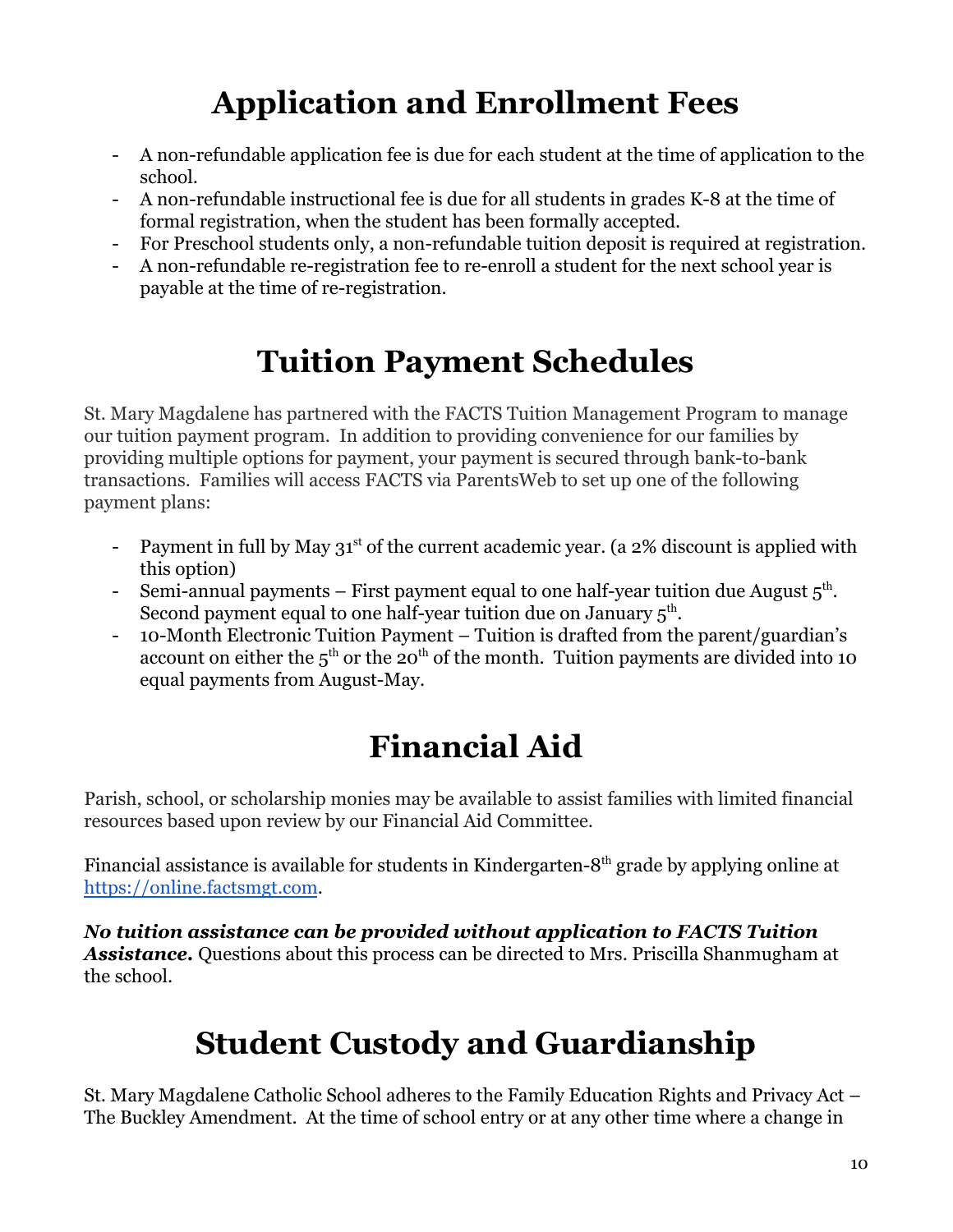custody status/arrangements occur, it is the responsibility of the parent to provide the Administration with a true and correct copy of the legal document for which there is a legal custody agreement or for any reason the student is not residing with his/her parent.

School communication with the appropriate guardian is essential. Accordingly:

- Custodial parents should identify in writing other adults who may have access to information regarding their child.
- Non-custodial parents may receive information (when requested) regarding the child, unless specific documentation to the contrary is provided in the legal custody agreement.

# **Transfer of Schools**

<span id="page-10-0"></span>A student's school records will be sent directly to a new school after a request for records is received from the new school. All school-owned books and materials must be returned to the classroom and/or media center.

Even though it is legal for private schools to take such action, St. Mary Magdalene Catholic School will not withhold student records when tuition and fees are outstanding.

**Withdrawal of a student requires a 30-day advance written notification to the office.** Eligible refunds will be calculated 30 days after written notification to the office.

Students who have been dismissed from school due to disciplinary reasons will not receive a refund for tuition paid.

## **Attendance Policies**

- <span id="page-10-1"></span>1. North Carolina law requires 180 student days annually, exclusive of holidays.
- 2. Students are required to attend the school day in its entirety. The school doors open at 7:35 am. The first morning bell rings at 8:00 am. Students must be seated in their classrooms at 8:05 am.
- 3. Students who arrive after 8:05 am MUST be walked to the front doors of the office by a parent/guardian. Students will be signed in by StMM personnel after being let into the building. Students who are not signed in may be marked absent. St. Mary Magdalene Catholic School attendance records will be checked against sign-in logs.
- 4. After a **child is late three (3) times a quarter, the parents will be notified by the teacher. After six (6) tardies, the parent will be officially notified by Administration.** After notification by Administration, if tardiness continues the principal/assistant principal will hold a conference with the parents to determine if the student should be permitted to continue his/her education at St. Mary Magdalene Catholic School.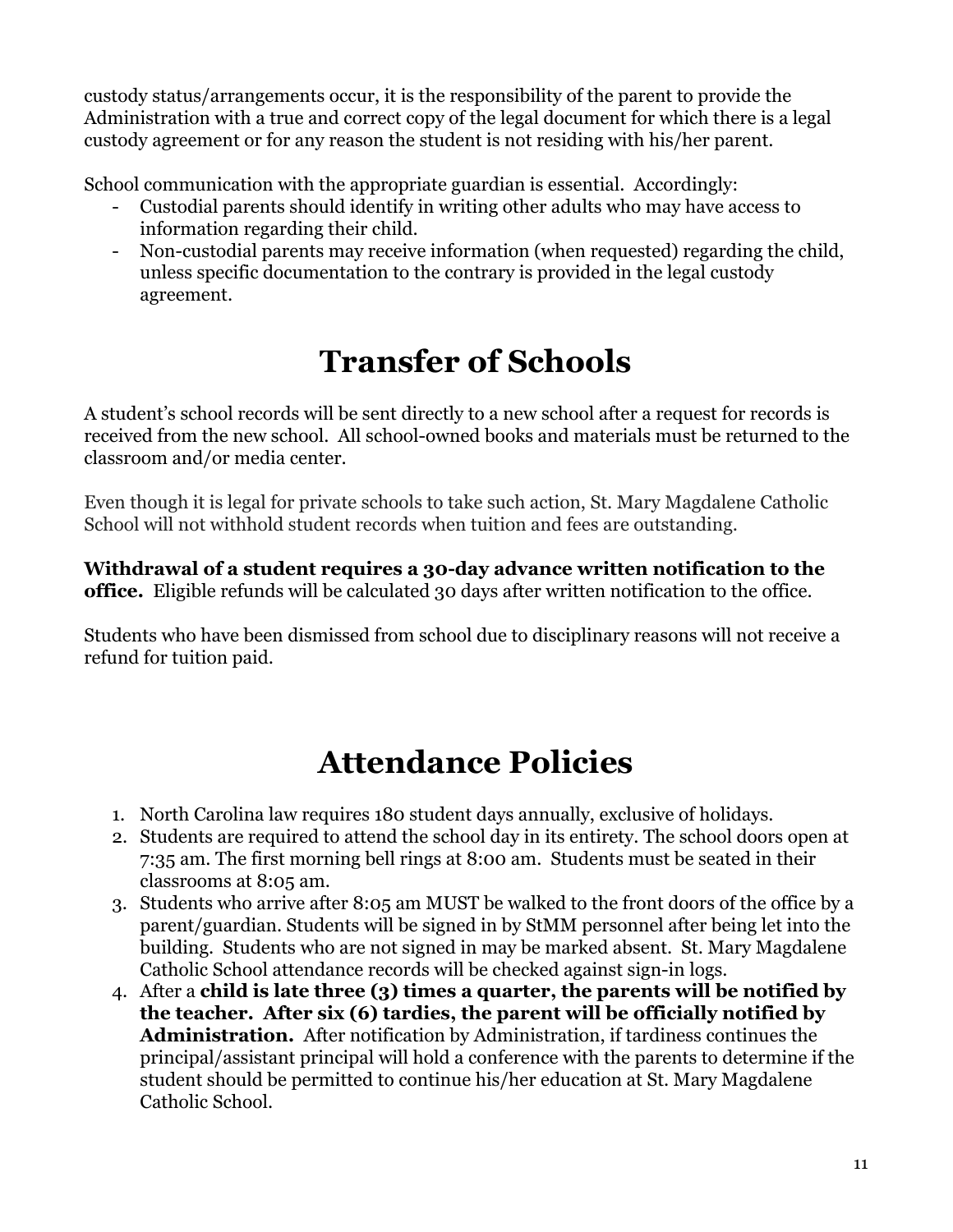- 5. Absence from school is detrimental to a student's progress. Parents should call the office (919) 657-4800 or email the administrative assistant at [stein@stmm.net](mailto:stein@stmm.net) no later than 9:30 am on the day their child is absent. **If a child is absent three (3) times a quarter, the office will notify the parent. After six (6) unexcused absences, the parent will be officially notified by Administration.** After notification by Administration, if absences continue, the principal/assistant principal will hold a conference with the parents to determine if the student should be permitted to continue his/her education at St. Mary Magdalene Catholic School.
- 6. Parents are strongly encouraged to make appointments for their children outside of school hours. Parents picking up a child from school early for appointments or illness must report to the office to sign out their child. **Children leaving early must be signed out before 2:20pm.**
- 7. Excessive absences of thirty (30) days or excessive tardies may be grounds for non-promotion of a student.

**\*Please refer to COVID-19 Pandemic Protocols and Safety Procedures Handbook for information on quarantine procedures and return to school protocols.**

## **Arrival and Dismissal**

<span id="page-11-0"></span>To assure the safety of each child, all parents are expected to cooperate fully with the arrival and dismissal procedures. Any questions about arrival and dismissal procedures can be directed to the school office. Please note that arrival and dismissal procedures may be re-evaluated and changed as necessary during the school year.

### **Carpool Guidelines**

- 1. Be respectful and courteous at all times.
- 2. Use the drop off/pick up time designated for your child(ren).
- 3. Do not pass or drive around a car ahead of you in the carpool lane.
- 4. Only use the school side lane for drop off and pick up.
- 5. Do not talk or text on your cell phone while moving in the carpool line.
- 6. Remain in your car at all times.
- 7. Follow the signals of the teachers directing the carpool line.
- 8. If you are the first car in line, pull all the way up to the crosswalk.

### **Arrival Procedures:**

- 1. Students who are in PK3-Grade 8 and have paid the Before and After Care registration fee may be dropped off in the Activity Building between 7:00 am-7:39 am.
- 2. School doors open for all other students at 7:35 am.
- 3. Morning carpool will begin at 7:35 am. Parents must use the carpool line for dropping off their children this year. If a student lives within walking proximity, they are permitted to walk to school. Parents are not permitted to drop students off on Town Side Drive or any other side streets for students to walk to school.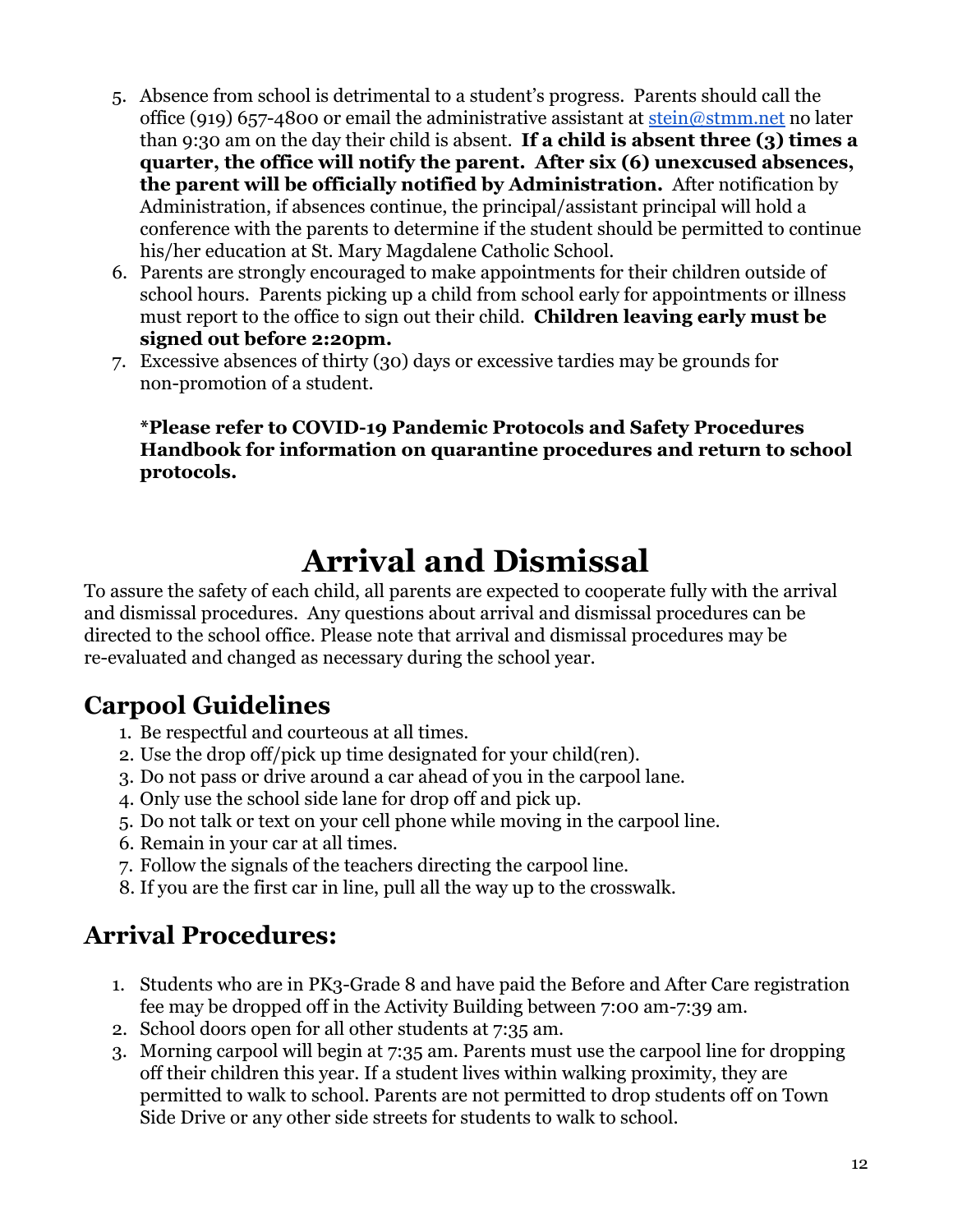The school doors are closed at the conclusion of morning carpool. Everyone who arrives after that time must ring the doorbell to gain admittance.

### **Dismissal Procedures**

The school day ends at 11:15 a.m. for Morning Preschool, 12:15 p.m. for Preschool Lunch Bunch, 2:40 pm for full-day/afternoon Preschool and K-4, 2:55 pm for 5-8. Children must be picked-up promptly. Carpool and dismissal procedures are reviewed and established prior to the beginning of the school year, and parents are required to follow them for the safety of all students. All dismissal changes should be noted in the PikMyKid app.

Upon dismissal, PK3-Kindergarten students attending the After Care Program will be escorted by staff members to the PK3 classrooms located in the Activity Building. Preschool students who have not been picked up by 2:45 p.m. will be escorted to after-care, and should be picked up following the after-care dismissal procedure outlined below. Students in grades 1-8 will gather in the cafeteria for check-in.

Parents should use the carpool procedures outlined here. [The link can be found by clicking](https://docs.google.com/document/d/e/2PACX-1vSgSmycpriVzPQOfa5poeQ-G7YoRtE0F-NyNNoLUm-H3WlMOqdD_2FBKlQqJB9s86BfBk5wVmRJNhbV/pub) [here.](https://docs.google.com/document/d/e/2PACX-1vSgSmycpriVzPQOfa5poeQ-G7YoRtE0F-NyNNoLUm-H3WlMOqdD_2FBKlQqJB9s86BfBk5wVmRJNhbV/pub) All parents are required to use the PikMyKid app to announce their arrival to the carpool line for pick-up. [PikMyKid guide.](https://docs.google.com/document/d/e/2PACX-1vSCbLBYgMuyG-b0uwq8AzwThvSCzsVQaqYmEgCXwjj3VLpru7atfvt2GAYoIADoMX55BCff1MgOgoHS/pub) The students will remain in the classrooms until they have been "announced" on the app. Students will not be dismissed from the school doors during carpool times.

Parents picking up a child from school early for appointments or illness must contact the office to sign out their child. **Children leaving early must be signed out before 2:20pm.** After 2:20 pm, all parents must use the regular carpool procedures. Students will not be dismissed early during carpool times.

During the school day and/or when students stay for extra-curricular activities, they may not leave the campus without the written permission of their parents and approval from the office. Students are never allowed to be alone on the school campus.

The adult in charge will supervise children who stay for extra-curricular activities on the school grounds for the duration of the activity only. No students are to be in the school building after dismissal unless they are involved in an extracurricular activity.

Children who wish to watch after school athletic activities must be supervised by a parent or designated responsible adult.

For families who live within walking distance of the school, children are allowed to walk home. Parents should not park on Town Side Drive or in the surrounding neighborhoods to pick up students. Walkers will dismiss at approximately 3:00 pm.

Children are expected to abide by school rules at all times they are on campus.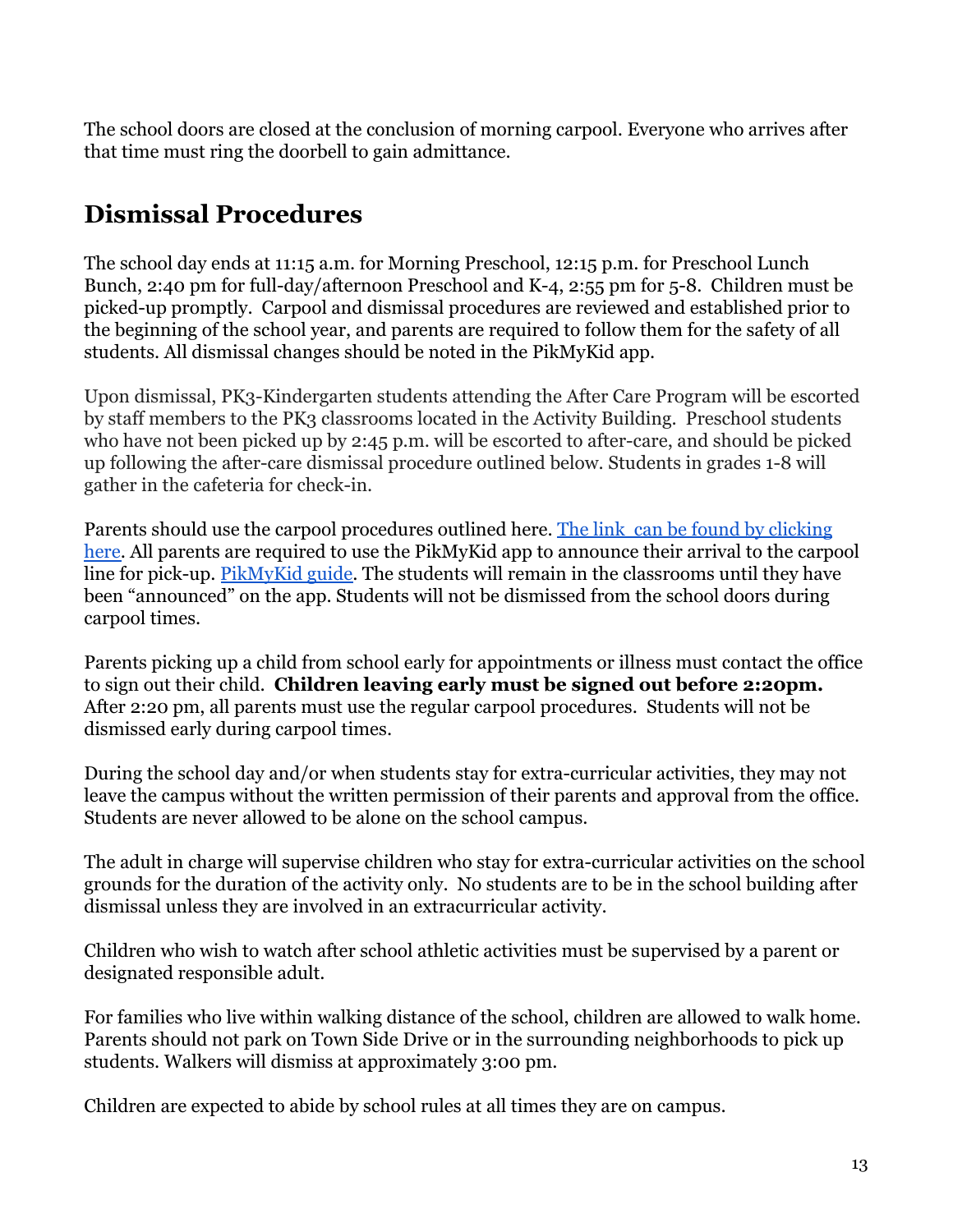## **Extended Day Services**

#### <span id="page-13-0"></span>Before Care Times and Billing Procedure:

Students who are in PK3-Grade 8 and have paid the Before and After Care registration fee may be dropped off in the Activity Building between 7:00am-7:35am. Students who utilize this service will be billed \$5/day. Invoices will be paid monthly via FACTS.

#### After Care Times and Billing Procedure:

The After Care program is available to all full day PK3-Grade 8 students. The program will run on all full days that school is in session from the time of dismissal until 6:00pm. There is a registration fee associated with our Before and After Care programs. This is a yearly flat rate fee per family that must be paid on or before the first day a student attends either program. Families will be billed monthly for any After Care services used the previous month via FACTS. Once a family receives their bill, they have 10 days to log on to their FACTS account to pay their invoice.

A late charge of \$1 per minute will be incurred after 6:00pm with a minimum of \$10 the first minute. StMM's Special Programs Manager will communicate all fees with families prior to the start of each school year.

After Care Procedure: Upon dismissal, PK3-Kindergarten students will meet in the PK3 classrooms located in the Activity Building. Students in grades 1-8 will gather in the cafeteria for check-in. The billing clock for After Care will begin at 3:15pm for all students.

During the first ½ hour - 45 minutes of After Care, students will start and/or complete homework assignments. During this time, we also welcome students to have a working snack. We are happy to be able to provide nut-free snacks for purchase at the beginning of After Care. Charges for any snacks purchased will be billed via FACTS. Students are also welcome to bring their own nut-free snacks from home.

Depending on the weather, the students will either go outside to one of our designated outdoor play areas for recess, watch a movie, participate in arts and crafts, play board games, take "field trips" to our "at home" athletic games, and more.

After Care Pick Up Procedure: **ALL** authorized caregivers must have the PikMyKid app downloaded for pickup. Pick up will take place in the back parking lot of the Activity Building. Upon arriving at the school, you must announce yourself in the PikMyKid app. If your child is at another activity location (i.e. the playground or fields), they will be retrieved by a staff member and brought to your car, which should be parked in the back parking lot of the Activity Building (off of Village Commons Lane). Please be aware that we are unable to release a child to anyone not on the authorization list provided by the parent/guardian via FACTS. Proper identification must be provided to pick up your child.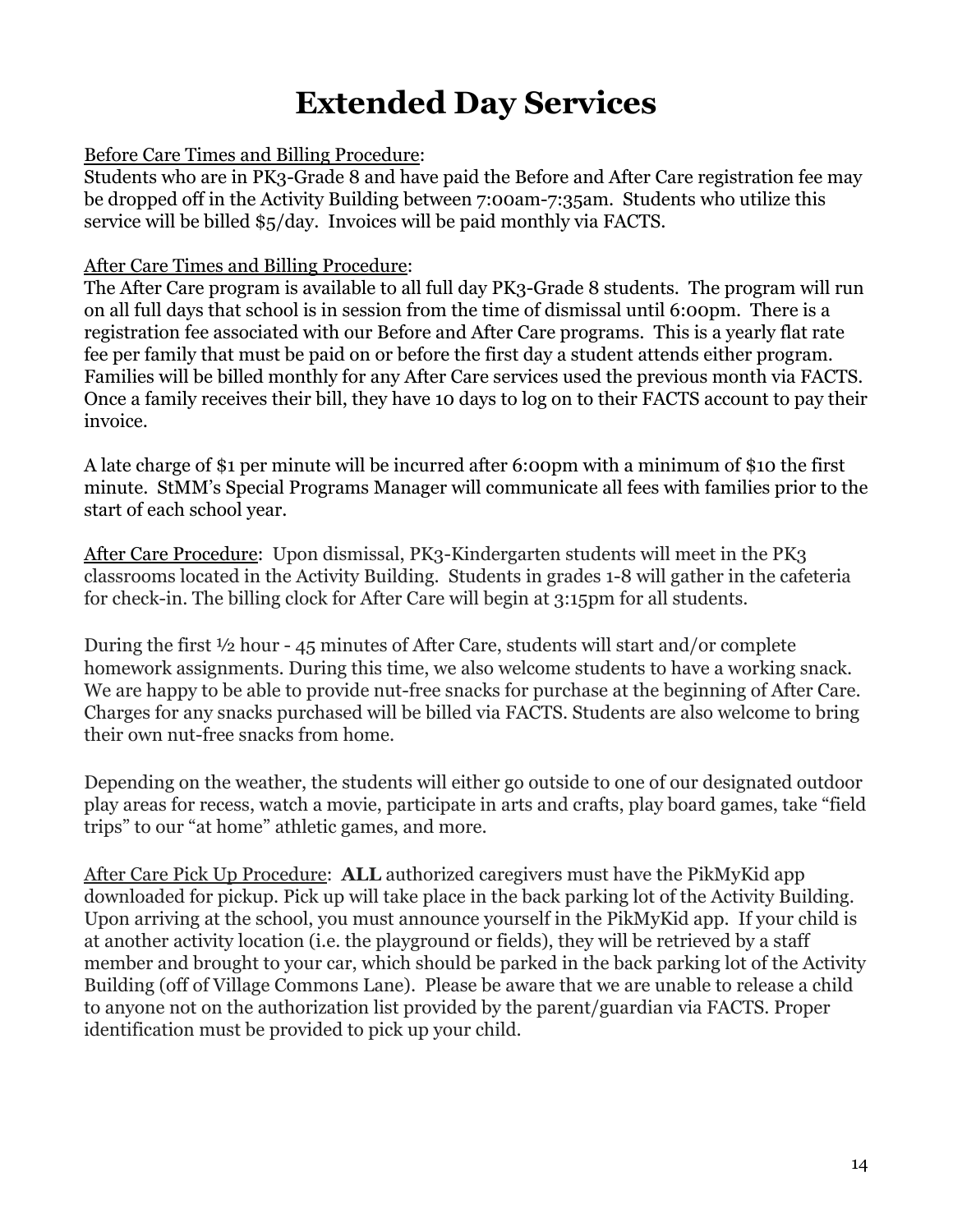# <span id="page-14-0"></span>**Delayed Openings and Emergency Closings**

St. Mary Magdalene Catholic School operates an alert system via FACTS SIS where parents/guardians are automatically notified when urgent information needs to be relayed to families. It is imperative that the school has current telephone numbers and email addresses for communication purposes.

Stay tuned to WRAL-TV for information regarding school closings or delays. We will be listed as St. Mary Magdalene Catholic School.

Weather information will also be communicated via phone call, as well as on the school website [school.stmm.net,](http://school.stmm.net) and our official Twitter, Facebook, and Instagram pages.

St. Mary Magdalene Catholic School makes every effort to decide on closings/delays the day before to allow families to make arrangements for childcare. If at all possible, phone calls will be made by 9:00 pm the prior evening or by 6:30 am that morning.

If there is a 2-hour delayed start due to weather conditions or for any other reason, there will be no morning preschool classes. This includes both the 3 year old and 4 year old morning programs.

Before care will not be offered on days when there is a delayed opening. After school care will not be offered on days when there is an emergency closing.

\*Sudden or extended periods of remote instruction due to the COVID-19 Pandemic should be anticipated, and will be communicated in a way that is consistent with the above policies.

## <span id="page-14-1"></span>**School Visitors and Volunteer Security Policy**

**\*Visitors to the school may be limited, due to the COVID-19 Pandemic. All visitors are asked to call the school ahead of time and make an appointment. In-person volunteer opportunities may be limited while the COVID-19 Pandemic persists.**

Parents are encouraged to be involved in various aspects of their child's education. To guarantee the safety of each student, all school parents and visitors must follow these procedures:

Entrance to the building is through the front entrance ONLY. All entrances/exits are locked during the day. Visitors MAY NOT request that staff or students let them in. Visitors are asked to ring the doorbell to gain entry and the receptionist will admit them.

All visitors/volunteers are required to report to the office to sign-in and be issued a visitor tag. Visitor tags must be worn by all visitors while on school grounds..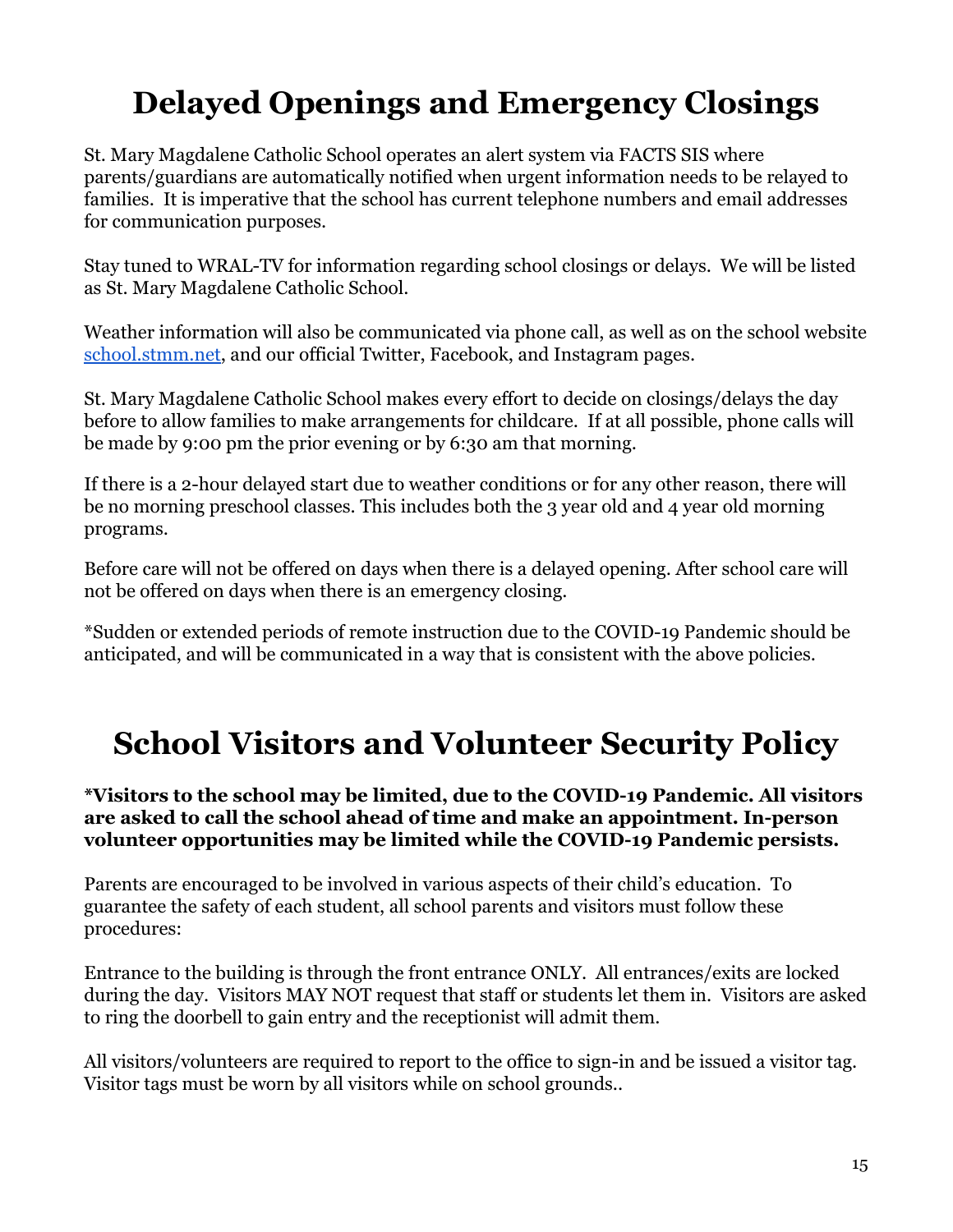Parents who wish to accompany their child's class on a field trip must complete the Safe Environment Training Class (SET) and have completed a Level C background check. Background forms can be picked up in the office and SET class times, locations, and dates can be found on the Diocese of Raleigh website [www.dioceseofraleigh.org](http://www.dioceseofraleigh.org).

### **Child Abuse Laws**

<span id="page-15-0"></span>St. Mary Magdalene Catholic School abides by the Child Abuse Prevention, Adoption, and Family Services Act. This law mandates that all cases of suspected abuse and/or neglect be reported to Child Protective Services.

### **Health Policies**

<span id="page-15-1"></span>**Please note that while the school is operating in Plan A or Plan B, we will follow guidelines set forth by the the Diocese of Raleigh, the North Carolina Department of Health and Human Services in the StrongSchoolsNC [Public Health Toolkit](https://covid19.ncdhhs.gov/media/164/download) [\(K-12\)](https://covid19.ncdhhs.gov/media/164/download) and [ChildCareStrongNC Public Health Toolkit.](https://covid19.ncdhhs.gov/media/3091/open) St. Mary Magdalene Guidelines: [Covid-19 Health and Safety Management](http://school.stmm.net/about/health-faq.cfm)**

#### <span id="page-15-2"></span>**When to Contact the School Nurse**

Please alert the school nurse when there is a new medication or a change in medication; a new medical diagnosis or change in health status, your child has a serious illness, injury (fracture, sprain, sutures, concussion), or hospitalization; or if you child is diagnosed with a contagious disease or condition (strep throat, conjunctivitis, chicken pox, flu, head lice, etc.)

If a child has had an extended absence due to illness or concussion the parent should schedule a meeting with the teacher(s) to discuss makeup work. StMM has a concussion policy. If your child has been diagnosed with a concussion please submit a concussion care plan to the school nurse.

The school nurse is on duty from 7:30 am to 3:00 pm. A staff member, level C adult, or responsible student will bring any child who is ill or injured to the office. It is the responsibility of the school nurse or adult to contact the child's parents. If a responsible party cannot be contacted the child must remain in the health room.

#### <span id="page-15-3"></span>**Illness or Injury**

1. Parents should notify the school office at (919) 657-4800 by 9:00 am each day a student will be absent.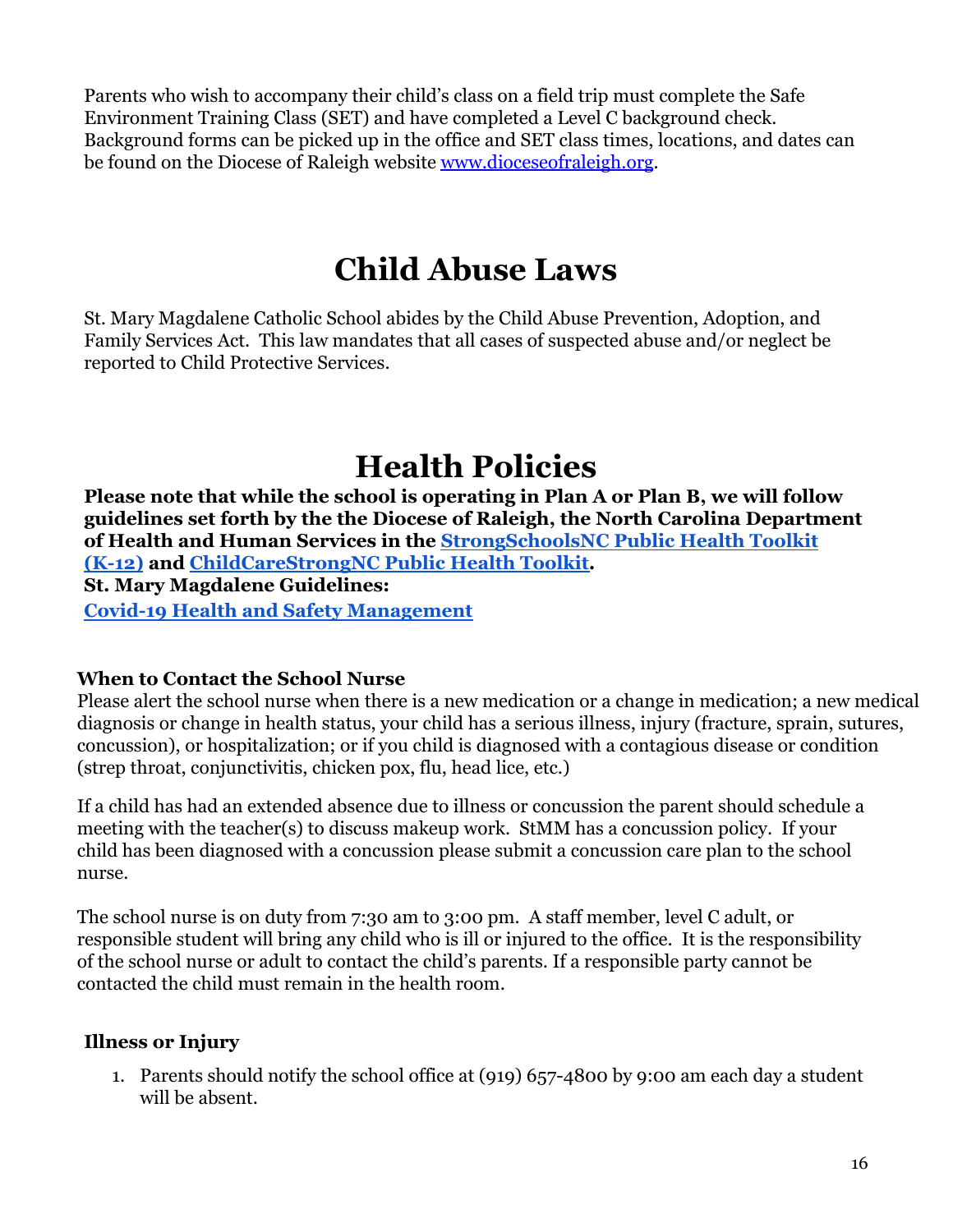- 2. Parents, or the person listed as an emergency contact, will be called if a child becomes ill or is injured at school. It is important that the school has an up-to-date emergency contact for every student no later than the first week of school. Parents are asked to notify the school immediately with changes of address or changes of home, cell, or work phone numbers that occur during the school year.
- 3. Whoever arrives to take a sick or injured child home must report to the office to sign the child out.
- 4. For each day missed, one day will be given to make up missing work, when the child returns to school.
- 5. Special arrangements should be made in the case of a prolonged absence resulting from a serious illness or accident with regard to any missed work.
- 6. After each absence, a written note must be sent to the child's teacher.
- 7. Students who leave school early or are absent due to illness may not return to participate in or watch extra-curricular activities on the day of the absence.
- 8. Student attendance is taken daily by StMM classroom teachers. Teacher attendance practices will be stipulated in their class syllabus.

Keeping your child home when they are not feeling well is good for both your child and the community.

- A child should remain at home if they have a fever of 100.4 degrees or above and be fever free for at least 24 hours before returning to school.
- A child should be free from vomiting or diarrhea for 24 hours before returning to school.
- A child being treated with antibiotics for something like strep or pink eye should be on the medication for at least 24 hours before returning to school.
- A child who requires crutches or any special physical accommodations must have a note from the doctor indicating the need and the length of time accommodations will be required.
- A child who has head lice may return to school 24 hours after application of an effective pediculicide. The child should continue with treatments as directed and will be checked again in 7 days.

#### <span id="page-16-0"></span>**Medications**

In Accordance with the Diocesan Policy and NC 115C-375.1, physician authorization and parent permission is required before school employees can administer any prescription or over-the-counter medication. The Physician Order [for Student Medication](http://school.stmm.net/Physican_Order_for_Student_Medication.pdf) form must be filled in completely prior to administration of medication.

All medications must be brought to school by the parent or guardian in the original container or pharmacy labeled bottle with identifying and administration information. A school nurse or office staff member are the only personnel authorized to administer medication. Medication will be dispensed between the hours of 8:00am and 2:00pm each day. Note: It is the responsibility of the parent to dispense medication outside those hours. Wake County Public Health regulations state that it is illegal for a child to transport medication to and from school. Therefore, it is the responsibility of the parent to bring the medication to school with a completed medical form. All dispensed medications are recorded in FACTS-SIS by the school nurse/office staff.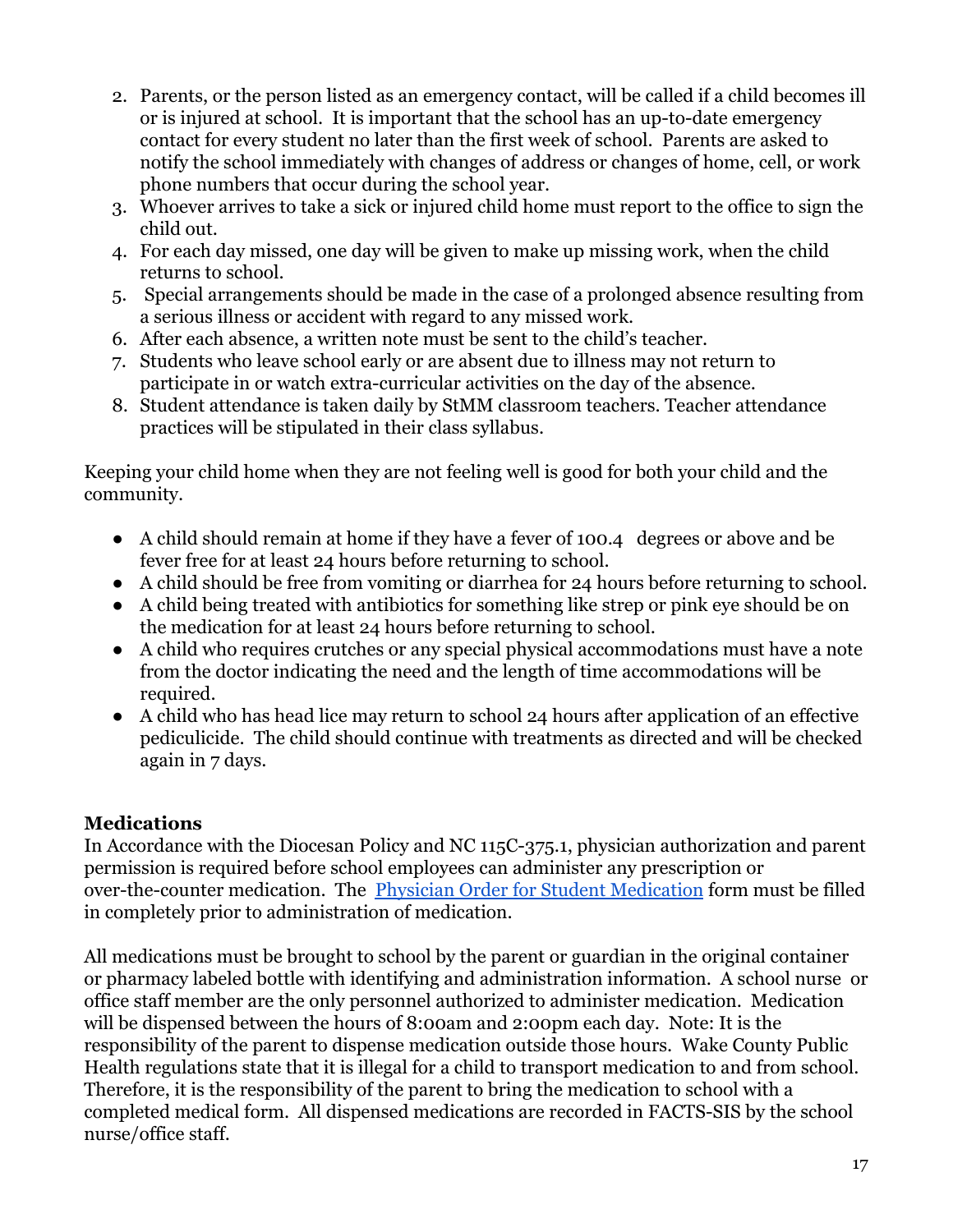- 1. No form of medication is to be kept on the child's person or among his/her belongings. **Cough drops can be kept with the student's teacher with a signed medication form**.
- 2. Children should be clearly instructed by the parents as to when they are to go to the office to take their prescribed medication under the supervision of a responsible adult.
- 3. Inhalers and epi-pens are to be used **only** for those students for whom they are prescribed. Siblings are **not permitted** to share these items.

Expired medications cannot be administered and therefore will not be accepted.

All medication orders expire at the end of the school year. New medication orders are needed for the start of each school year.

Medication must be picked up at the end of the school year. Medications left at the end of the year will be properly discarded.

#### <span id="page-17-0"></span>**EpiPens, Antihistamines, and Inhalers**

EpiPens are dispensed as a set (2 per package) and should be brought to school as a set in the original packaging with pharmacy label intact. Students with EpiPens must have a completed [Allergy Action Plan \(AAP\)](http://school.stmm.net/FARE_AAP_2019.pdf) signed by the prescribing doctor and parent. If an antihistamine (Benadryl) is also ordered as part of the plan, the AAP has a box labeled Medications/Doses where this order can be written. The antihistamine needs to be provided with the EpiPens and AAP. However, since inhalers can be used at times other than an anaphylactic reaction, if an inhaler is included as a part of the Allergy Action Plan, both a [Physician Order for Student](http://school.stmm.net/admissions/health-and-wellness.cfm) [Medication form](http://school.stmm.net/admissions/health-and-wellness.cfm) and [Asthma Management Plan](http://school.stmm.net/2020_Asthma_Action_Plan.pdf) must also be completed.

#### <span id="page-17-1"></span>**Physical Examinations/Health Assessments**

[Health Assessments](http://school.stmm.net/StMM_Health_Form_1.pdf) are required for first time entry into North Carolina School at any level. An examination within one year will be accepted.

Preschool and Kindergarten [health assessments](http://school.stmm.net/StMM_Health_Form_1.pdf) must be submitted prior to the start of school. Assessments from January  $1<sup>st</sup>$  of the current school year will be accepted. [Sports Physicals](http://school.stmm.net/copy112522_Athletic_Permission_and_Physical_Form.pdf) are required annually prior to participation in school sports.

#### <span id="page-17-2"></span>**Nuclear Emergency: Potassium Iodide (KI) Tablets**

[Shearon Harris Nuclear Plant](https://www.duke-energy.com/Safety-and-Preparedness/Nuclear-Safety/Harris) is approximately 8 miles from our school. All schools within a 10-mile radius of the plant are required to have emergency response plans that provide for evacuation and relocation of students as the first response to a nuclear power plant emergency.

The second response may be to administer Potassium Iodide. Potassium Iodide, also known by its chemical symbol KI, is a safe and effective over-the-counter medication. KI can protect your child's thyroid from the harmful effects of radioactive iodine that may be released during a nuclear power plant emergency.

The school is supplied with enough KI tablets and cups for all of the students. Parents are informed about the tablets through the online enrollment/re-enrollment process. If they do not want their child/ren to participate in the KI program they must indicate this during enrollment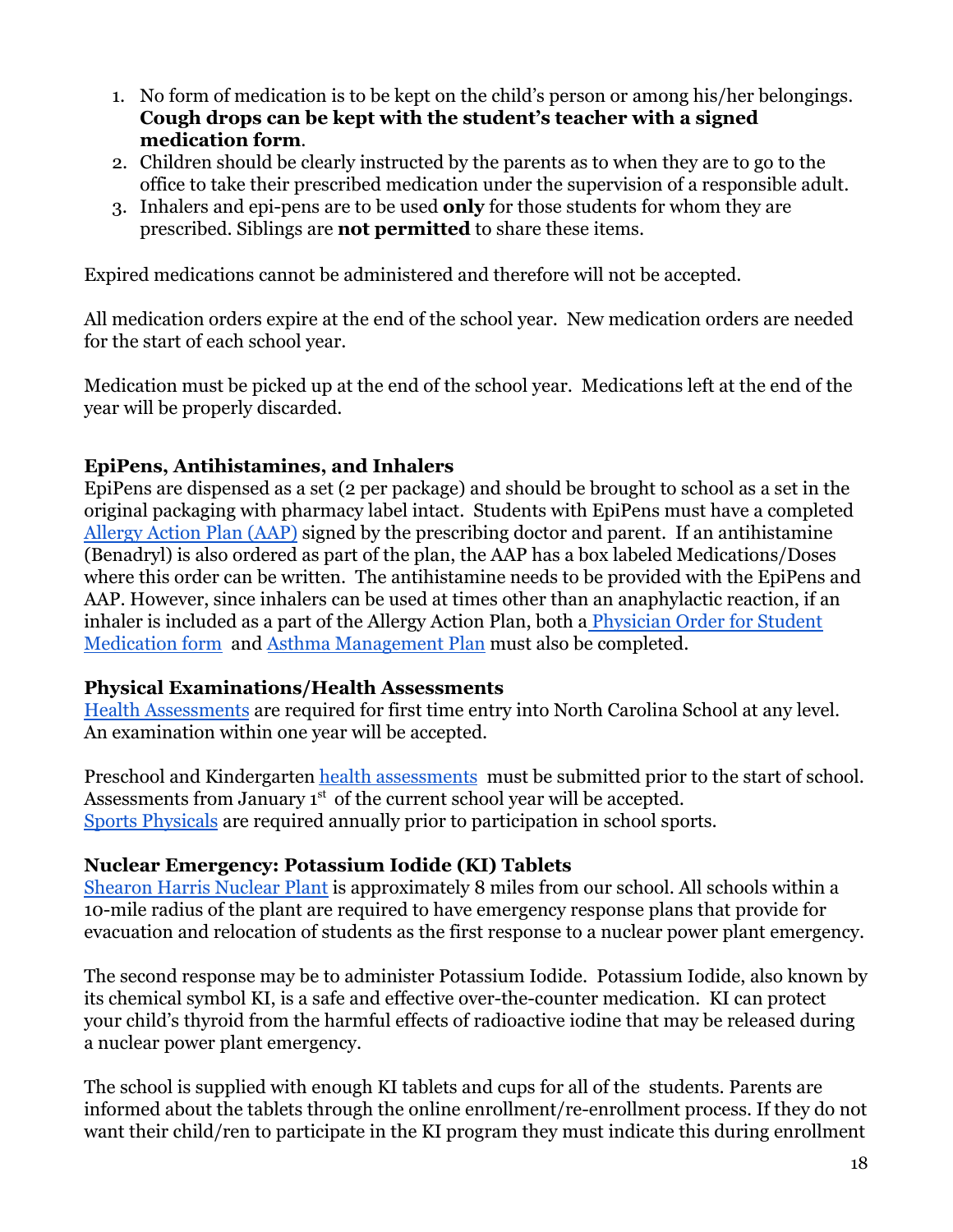or via parent preferences in FACTS SIS. Teachers will be notified by the school nurse of any student who is not supposed to be administered the tablet.

#### <span id="page-18-0"></span>**Immunizations**

All student cumulative folders will be checked for up-to-date immunization data by the school nurse. From the day of enrollment, a student's parents have 30 calendar days in which to complete the immunization requirements. Additionally, any student that is not immunized must provide sufficient documentation to support their reasons. Any student without immunization will be required to remain at home for a period of 2 weeks if there is an outbreak of communicable disease for which most students are immunized.

As of July 1, 2015 new immunizations have gone into effect.

- Kindergarten students must have a  $2^{nd}$  dose of varicella vaccine before starting school.
- $\bullet$   $7<sup>th</sup>$  grade students must have a booster dose of Tdap and one dose of meningococcal conjugate vaccine.

Refer to [www.immunizenc.gov](http://www.immunizenc.gov) for more information on vaccines.

#### <span id="page-18-1"></span>**Peanut and Tree Nut Free Policy**

Saint Mary Magdalene is committed to offering a safe educational environment for all students, including students with food allergies, by working cooperatively with parents, students, and staff to minimize the risks of accidental exposure to a food allergen while at school. Because the severity of a previous reaction is no indication of future severity, Saint Mary Magdalene assumes that all children with food allergies are at risk of developing a severe, life-threatening reaction with any exposure.<sup>[4]</sup> Accordingly, Saint Mary Magdalene prohibits parents, students, and staff from bringing any food item to school, including field trips and other school-sponsored events, that contains peanuts or tree nuts, or that, according to its label "may include peanuts or tree nuts." Foods that do not contain these labels generally are considered safe to bring to school; however, if the food is not labeled, parents, students, and staff should avoid bringing the food to school and, if the food is at school, staff should not give the food to any child with a food allergy and should minimize the potential of an airborne exposure.<sup>[5]</sup>

Should food labeled as containing or may contain peanuts or tree nuts, inadvertently be brought to school, the food will be sent home unopened with a note indicating that the food item contains nuts and is not allowed at school. Parents should understand that the implementation of a "nut-free" policy does not necessarily mean that there will never be food with nuts in the school setting, given that Saint Mary Magdalene does not control all food items coming into the facility. Despite the "nut-free" policy, the school makes no guarantee that the premises will be completely nut-free. The school disclaims any liability for violations of the "nut-free" policy. Due to the risk of inadvertent exposure, it is important that parents of students with allergies complete the mandatory Allergy Action Plan form and return it to the School Office.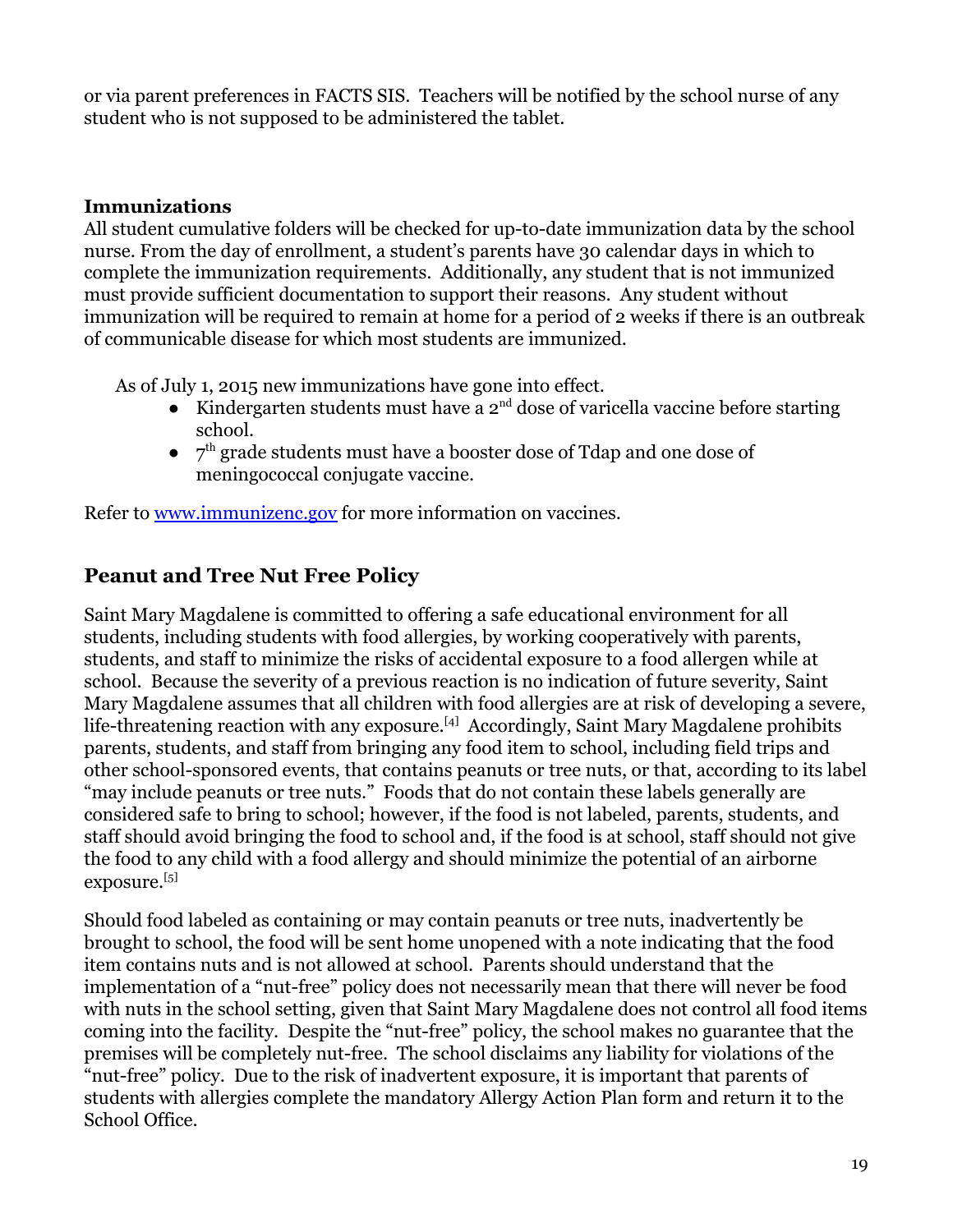#### **Requirements for the Parent(s)/Guardian(s)**

- 1. The parent/guardian shall complete and return the Allergy Action Plan detailing the presence of a food allergy that the child has and how the child reacts to the allergen(s).
- 2. The parent/guardian shall provide the necessary antihistamine and EpiPen for the student's self-carrying, only after an individual assessment of the student's ability to properly administer medication, or to the health aide for administration.
- 3. The parent/guardian shall provide or attain training for their child's knowledge of recognizing symptoms of peanut/tree nut exposure, thoroughly washing hands, reading labels, and self-administering of antihistamine and EpiPen.
- 4. The parent/guardian is responsible for the student's health care and medical care during all activities, events, or functions.

#### **Goals for the student with a Peanut/Tree Nut Allergy**

1. The student should not eat or drink anything given to them by another school mate.

2. The student should not eat or drink anything with unknown ingredients or known to contain any allergen.

3. Depending on developmental level, the student should be proactive in the care and management of their food allergies and reactions.

4. The student should communicate immediately with teachers, administrators, or other adults in charge of symptoms, reactions, exposure, etc.

For more information on food allergies, how to read food labels, and safe snacks for school please visit:

FARE (Food Allergy Research & Education): www.foodallergy.org

● "Snack Safely" provides a safe snack guide that is updated frequently at www.snacksafely.com/snack-guide. Click the green tab to view the guide.

[1] Centers for Disease Control and Prevention, "Voluntary Guidelines for Managing Food Allergies in Schools and Early Care and Education Programs." Washington, DC: US Department of Health and Human Services; 2013.

[2] Id.

[3] Id.

[4] Id.

[5] Federal law requires food labels in the United States to clearly identify food allergens and ingredients that are, or contain any protein derived from, common food allergens such as peanuts and tree nuts. Id.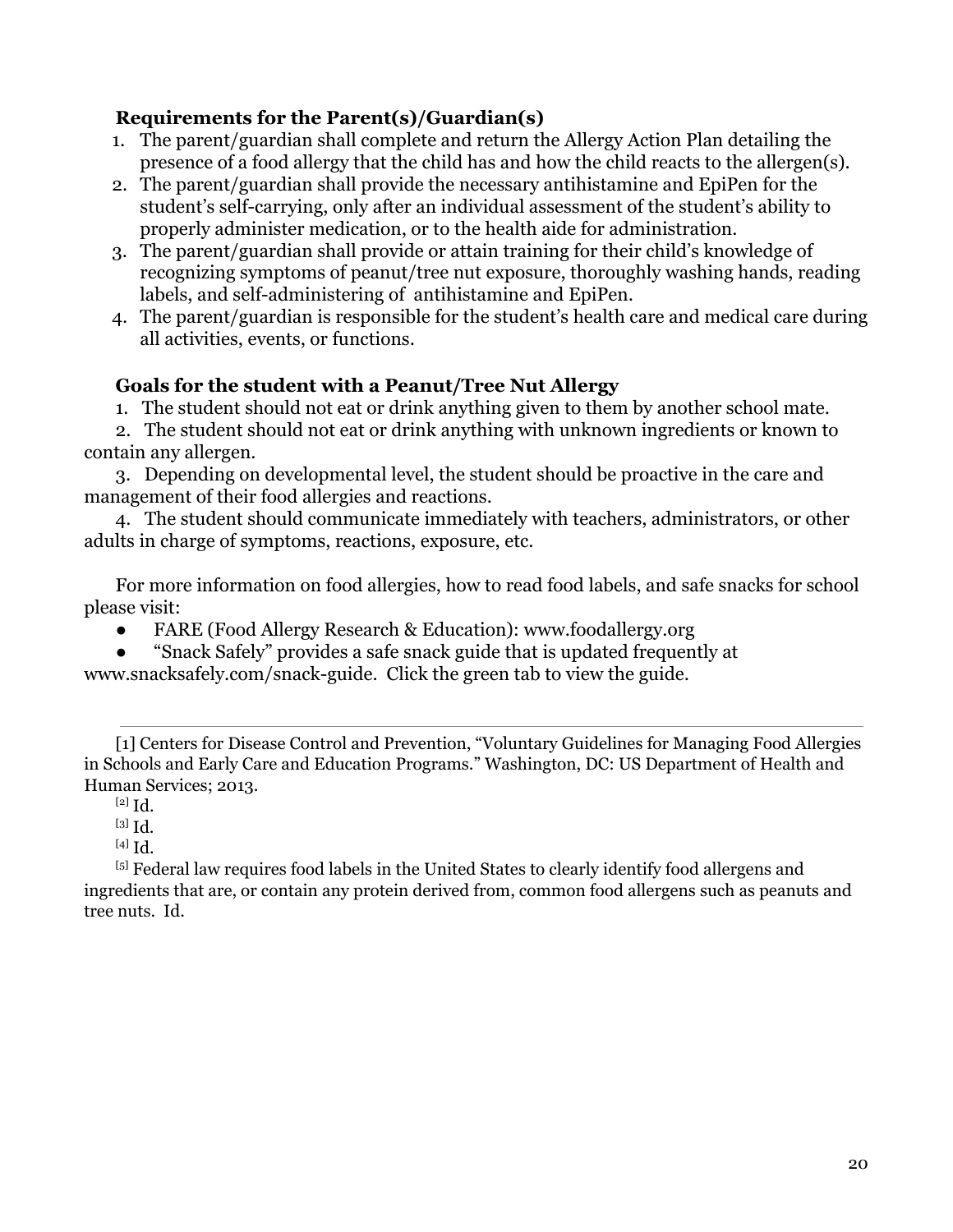### **Lunch**

<span id="page-20-0"></span>Saint Mary Magdalene Catholic School offers a nutritious lunch available for purchase Monday through Friday. Healthy snacks, milk, and juice are also available every day of the week.

Lunch can be ordered through FACTS SIS. Please email the Lunch Program Manager at [blake@stmm.net](mailto:blake@stmm.net) with any questions.

If not purchasing school lunch, parents are expected to provide a nutritious lunch daily for their children.

Students without lunch will be provided with one from the cafeteria and their account will be billed accordingly.

Parents may not use delivery services such as "Grubhub", "Doordash", or "Ubereats" to have meals delivered to their children.

StMM is a peanut and tree nut free school. All food and beverages brought to campus must be in compliance with the nut free guidelines.

Soda of any kind, candy, and drinks in glass containers are prohibited.

Please note that lunch is not served on early release days.

### **Snacks**

<span id="page-20-1"></span>Teachers may allow students to bring fruit or other nutritious snacks for a morning or afternoon energy boost. Candy is prohibited, and non-nutritious snacks are discouraged. **Water is the only beverage allowed in the classroom**. Instructional activities will continue during the snack time. Teachers may use this time to read to the students, watch an educational program, complete any unfinished seatwork, or other audio-visual activities. StMM is a peanut and tree nut free environment.

### **Water Bottles**

<span id="page-20-2"></span>Students should carry a water bottle with them during the day. Only plastic and aluminum water bottles are permitted. No glass water bottles should be used during the school day.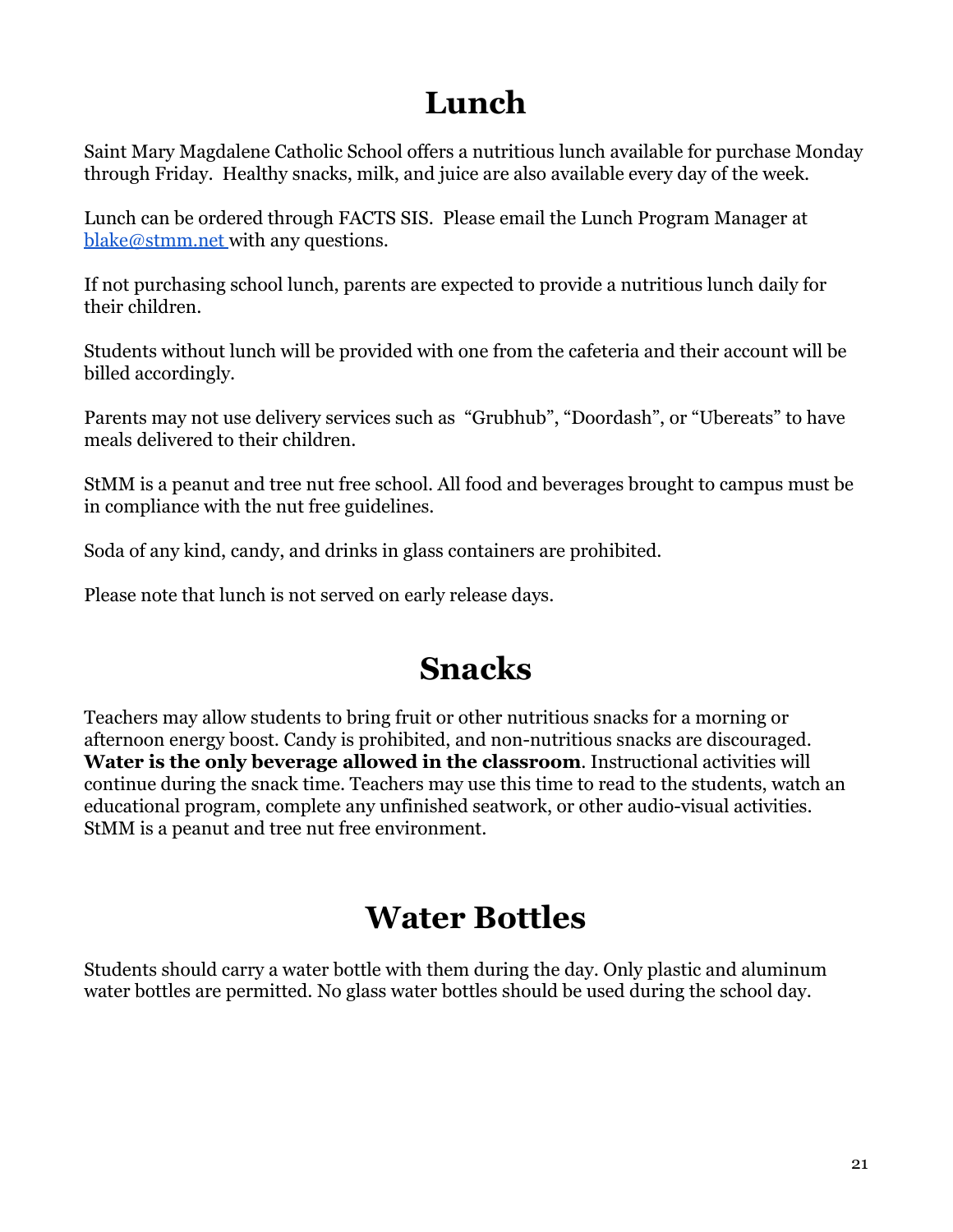## **Birthday Celebrations**

<span id="page-21-0"></span>Money for library books may be donated in honor of student birthdays. A special nameplate will appear in the front of the book purchased. Each student's birthday is recognized during morning announcements and a special birthday treat and dress-down day are awarded. If students' birthdays fall during the summer months they may celebrate their ½ birthday at school. (For example July  $6<sup>th</sup>$  birthday would be celebrated on January  $6<sup>th</sup>$ ). If the student's birthday falls on a Mass day, the student may dress down on the next regular day of school. Students must adhere to the non-uniform dress code outlined in this handbook.

Birthday parties are not to be held at school. Cakes, cupcakes, brownies and other birthday-type food are not allowed in the classrooms or dining hall. The outside of lockers may not be decorated with balloons or other decorations. Parents may not have birthday items delivered to the student at the school.

Birthday party invitations and/or thank-you notes **may not** be distributed in the classroom. Please use the school directory to obtain email addresses or home addresses to send invitations and/or thank-you notes.

## **Home/School Communication**

<span id="page-21-1"></span>Detailed information about activities listed on the school calendar may also be communicated to families via the weekly newsletter. Reading the material in the weekly newsletter is essential for staying informed about school activities. Therefore, parents must make sure the office has an up-to-date email address on file. If a school organization wishes to include an item in the weekly newsletter, a pdf must be sent to the school office by Monday at 9:00 am and must receive Administration's approval.

Parents will receive a weekly update via telephone directly from Administration. Parents must make sure the office has an up-to-date phone number on file.

#### **Primary forms of communication:**

- Email (official school addresses or FACTS SIS)
- Weekly Newsletter
- Sunday Callout

#### **Secondary forms of communication:**

- School Website: [school.StMM.net](http://school.stmm.net)
- Social Media Accounts: the school's official Facebook, Instagram, and Twitter
- St. Mary Magdalene Church Bulletin

A few simple considerations: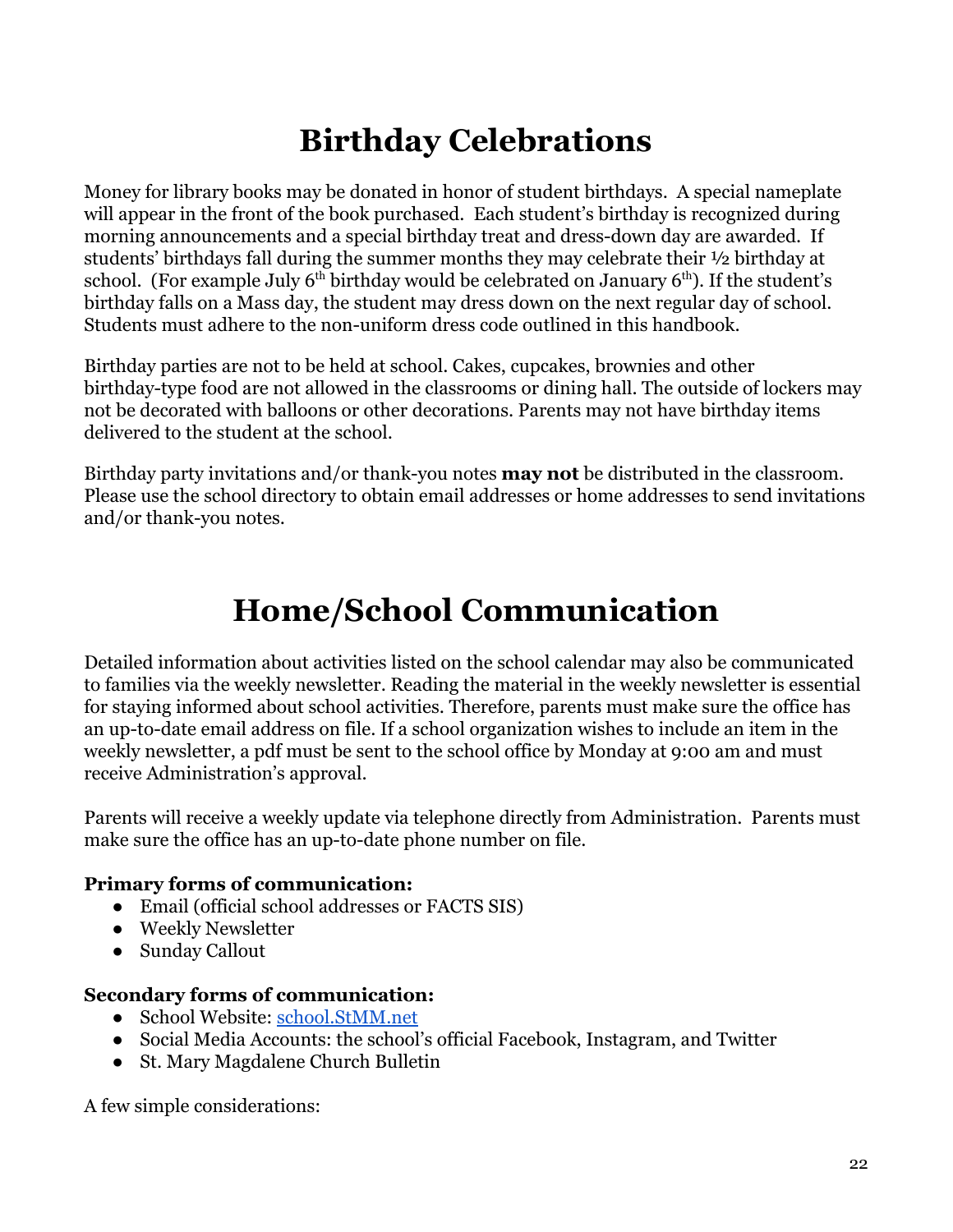- 1. When in doubt regarding regulations, please contact the school office to clarify the question.
- 2. Should parents/guardians have a concern regarding a child's academic progress or social interactions, they should contact their teacher for a conference. If the situation is not resolved to their satisfaction, please contact the assistant principal or principal.
- 3. Parents are asked not to go to the classroom unless a previous appointment has been made. If parents have an appointment scheduled, please check-in at the main office first.

### **Emergency Drills**

<span id="page-22-0"></span>St. Mary Magdalene Catholic School has implemented an "Emergency and Crisis Guide." All faculty and staff are aware of the procedures to follow in the event of an emergency. In order to maintain the confidentiality and integrity of this plan, it is not published for parents or the community.

Drills are conducted in compliance with state law. At the beginning of the school year, students will be taught which procedures to follow when an emergency exists including fire, tornado, earthquake, or intruder. Should an emergency situation present itself, parents will be notified via the FACTS SIS system and given directions. It is imperative that, should an emergency situation develop, parents fully cooperate with school and local officials to ensure the safety of all children.

During an emergency situation, students will not be returned to parents until law enforcement/public safety officials deem it safe.

### **Use of Phones**

<span id="page-22-1"></span>Students are not permitted to use the telephone except in an emergency. When calls are necessary, students are to obtain permission to use the telephone in the office from both their classroom teacher and the school administrative assistant.

Students are not allowed to have cell phones on them. Cell phones should be placed in their book bag or in their locker, turned off. If a faculty/staff member sees a student's cell phone, s/he will confiscate it and give it to the Administration. Cell phones taken from students will be returned to the parents in the main office.

Messages will be delivered to students during the day in the event of an emergency.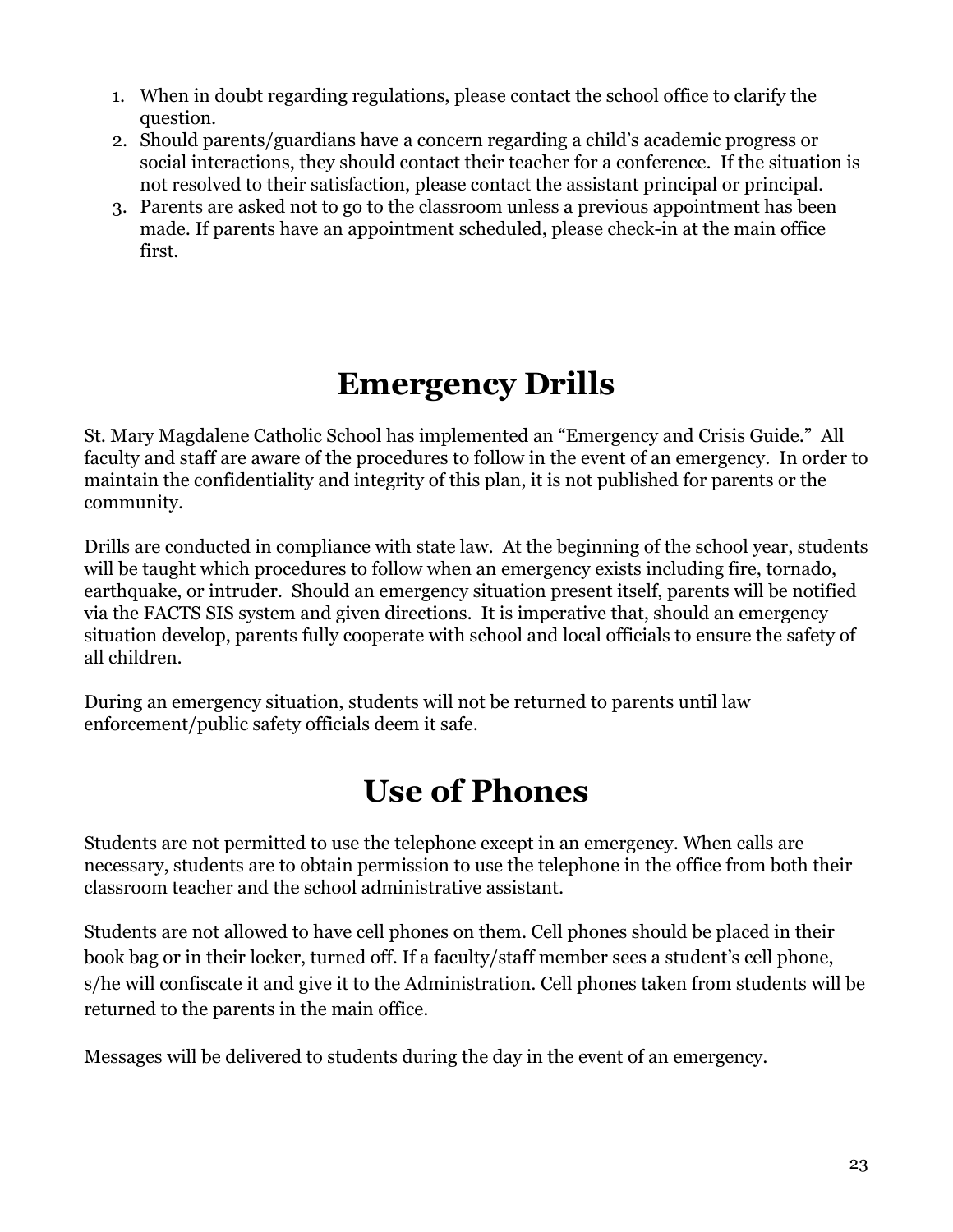## **Lost/Forgotten Items**

- <span id="page-23-0"></span>1. All articles, clothing, backpacks, water bottles, and lunch boxes **should be clearly labeled.**
- 2. Lost and found items are kept in the activity building and may be claimed by the owner.
- 3. Items in lost and found will be cleaned out each month, then disposed of or donated.
- 4. If a child forgets any item from home, the parent should bring it to the office.

### **Care of Property, Materials, and Books**

<span id="page-23-1"></span>Each student is responsible to care for the school facility and for school equipment. Textbooks and devices are to be kept with care and clearly identified. Parents are financially responsible for the loss or damage of any school-owned books, equipment, or furniture, as well as damage caused to another student's property or clothing. If a library book, device or textbook is lost or damaged, replacement costs to the student will be based on the price of a new book.

Lockers and desks are property of St. Mary Magdalene Catholic School and are subject to search and access by school personnel. No locks will be used on lockers. Lockers and desks must be kept clean and tidy.

### **Backpacks**

<span id="page-23-2"></span>To help keep their books and other school materials in good condition, all students are required to have and to use some type of carrying case. Backpacks (and lunch boxes) must be clearly labeled with the student's name. Backpacks must fit in the student's locker. Rolling backpacks are not permitted.

### <span id="page-23-3"></span>**Class Parties and Non-Instructional Celebrations**

Each grade is allowed to have four parties during the school year. Teachers will meet with grade level parents to discuss details of the celebration. In cooperation with the PSO Wellness Committee, StMM requests that healthy options are offered to students when food is involved with the celebration. Additionally, StMM is nut-free (see page 13-14). Along with the peanut allergy we have several children with milk, egg, and gluten allergies. Please check with the teacher to be sure there are suitable options for all children.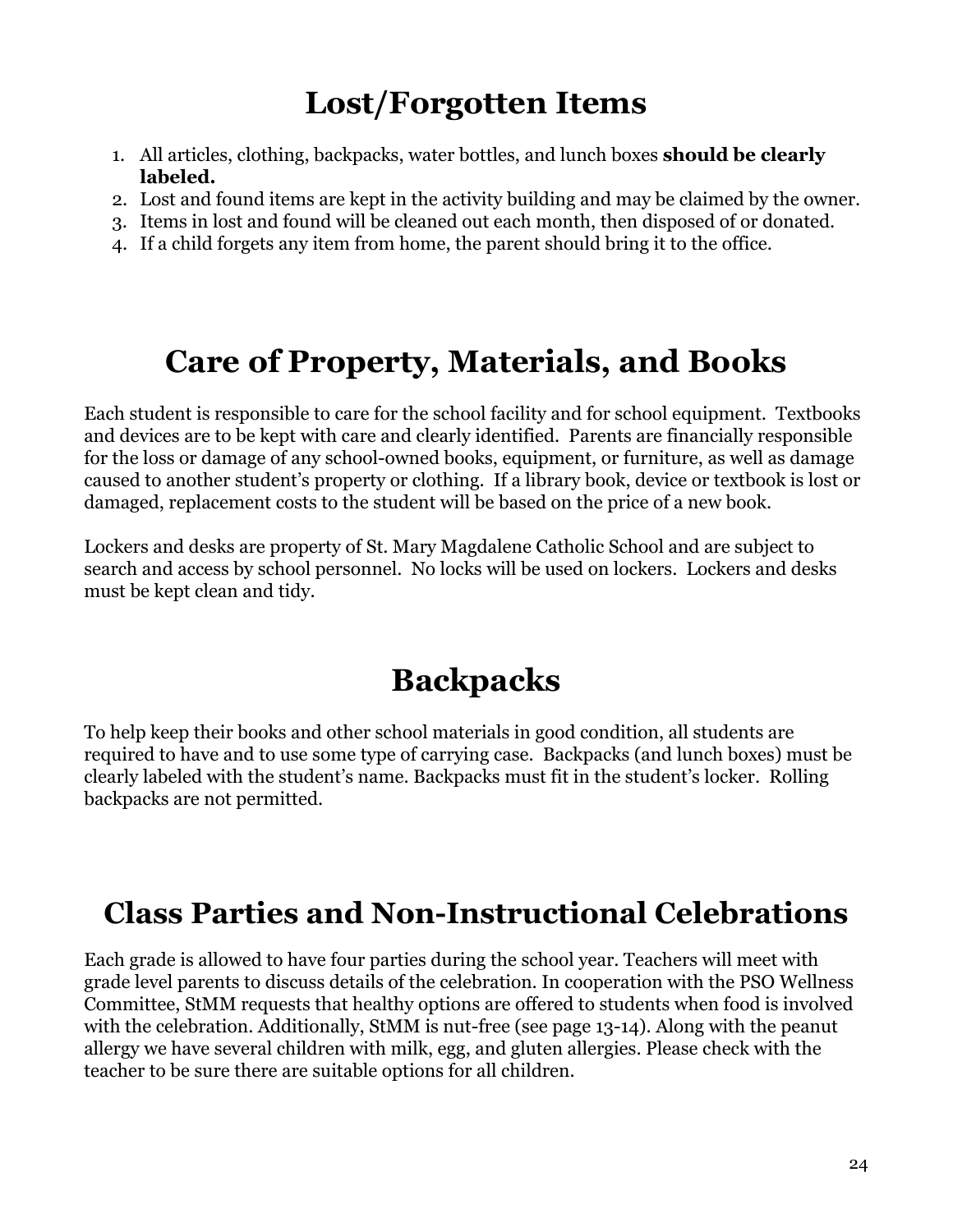No off-campus parties are permitted. The only exception is the Green across the school on Town Side Drive. Teachers may use this area for educational or celebration activities.

### **Dress Code**

<span id="page-24-0"></span>The official school uniform supplier of St. Mary Magdalene Catholic School is FlynnO'Hara Uniforms. School uniforms can be purchased in a variety of methods, including the company's website at [https://www.flynnohara.com,](https://www.flynnohara.com) the company's store located at 8613 Glenwood Ave, Raleigh, NC 27617, or through used uniform sales throughout the school year.

The St. Mary Magdalene Catholic School uniform identifies students as members of the St. Mary Magdalene Catholic School community. Please remember while students are in uniform, they are representing St. Mary Magdalene Catholic School. Students should always maintain a neat and clean appearance while in uniform, even if it is off school grounds.

- The uniform is to be kept neat and clean, free of rips or tears.
- The uniform is to fit properly. Skirts may be no shorter than two inches above the knee.
- The uniform shirt is to be tucked in.
- Hair must be neat and out of the eyes. Boys' hair must not touch the collar of the shirt.
- Hair may not be dyed, bleached or highlighted.
- No fake or acrylic nails.
- Makeup and nail polish are not permitted. This includes mascara.
- Cologne and perfume are not permitted.
- All polo shirts must have the school logo.

We recognize that it is the parent's responsibility to ensure their children respect authority and the rules of the community. We ask the parents to ensure that their child is dressed according to the uniform code of St. Mary Magdalene Catholic School. Parent cooperation will eliminate teachers using valuable learning time to remind students of the uniform code.

Parents/students will be notified if a student's dress and appearance are not in conformity with the uniform code. In the case of repeated violations to the published code, the student will face disciplinary consequences.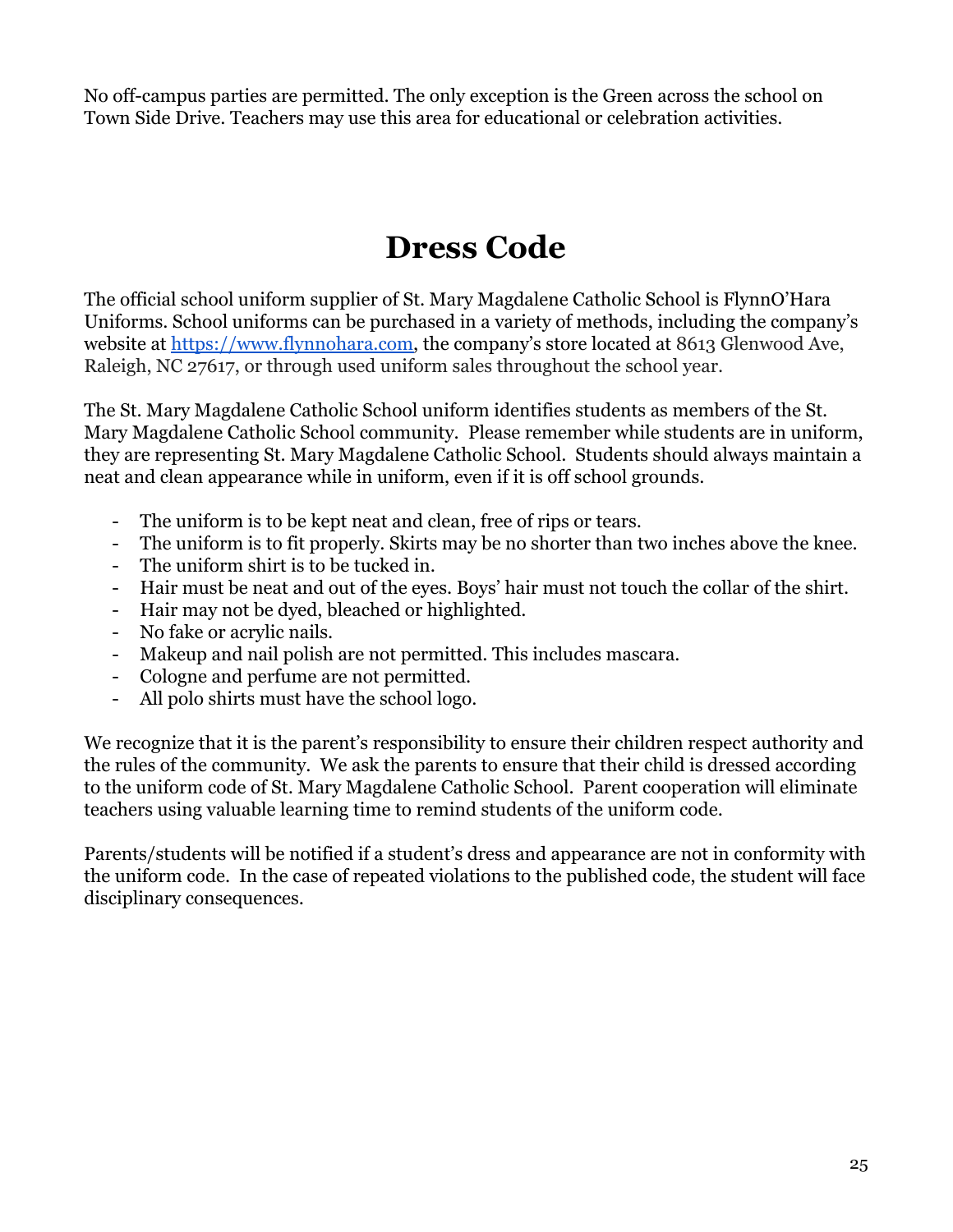## <span id="page-25-0"></span>**Uniform Guidelines for St. Mary Magdalene Catholic School 2021-2022 School Year**

#### **PK3 Students are not required to wear the school uniform.**

#### **Girls PK4- Grade 3**

Regular school uniform, including Mass days:

Uniform drop waist plaid jumper (with uniform blouse or polo) Uniform burgundy polo dress Uniform khaki or plaid skort Uniform pleated plaid skirt Uniform khaki walking shorts, pants

Uniform white Peter Pan collar blouse (long or short sleeve) Uniform white or maroon polo (long or short sleeve)

Belt (required if wearing shorts or pants): plain brown, tan or black belt only. Specialty belts with alternative logos or designs are not allowed. (no belts required for preschool or kindergarten students).

Shoes: plain brown, tan, or black dress shoes or athletic shoes. Shoes must be closed toed, no boots, heels, clogs, wheels or light up shoes

Socks: plain white or black socks; minimum above ankle-length on the socks. No logos are permitted on socks.

Tights or ankle-length, solid black, white or gray leggings only (no lace, trim or shiny material) are permitted.

Outerwear: maroon sweater or maroon fleece jacket with school logo. Only St. Mary Magdalene uniform-issued sweaters or fleeces are permitted in the classrooms. Other outerwear may be worn at recess, but must be kept in the locker during the school day.

#### **Girls Grades 4-8**

Regular school uniform, including Mass days:

Uniform plaid skirt, Skirt must be no more than 2 inches above the knee. Uniform 2 pleat skort (no more than 2 inches above the knee) Uniform Khaki walking shorts (no more than 2 inches above the knee) Uniform Khaki pants

Uniform white or maroon polo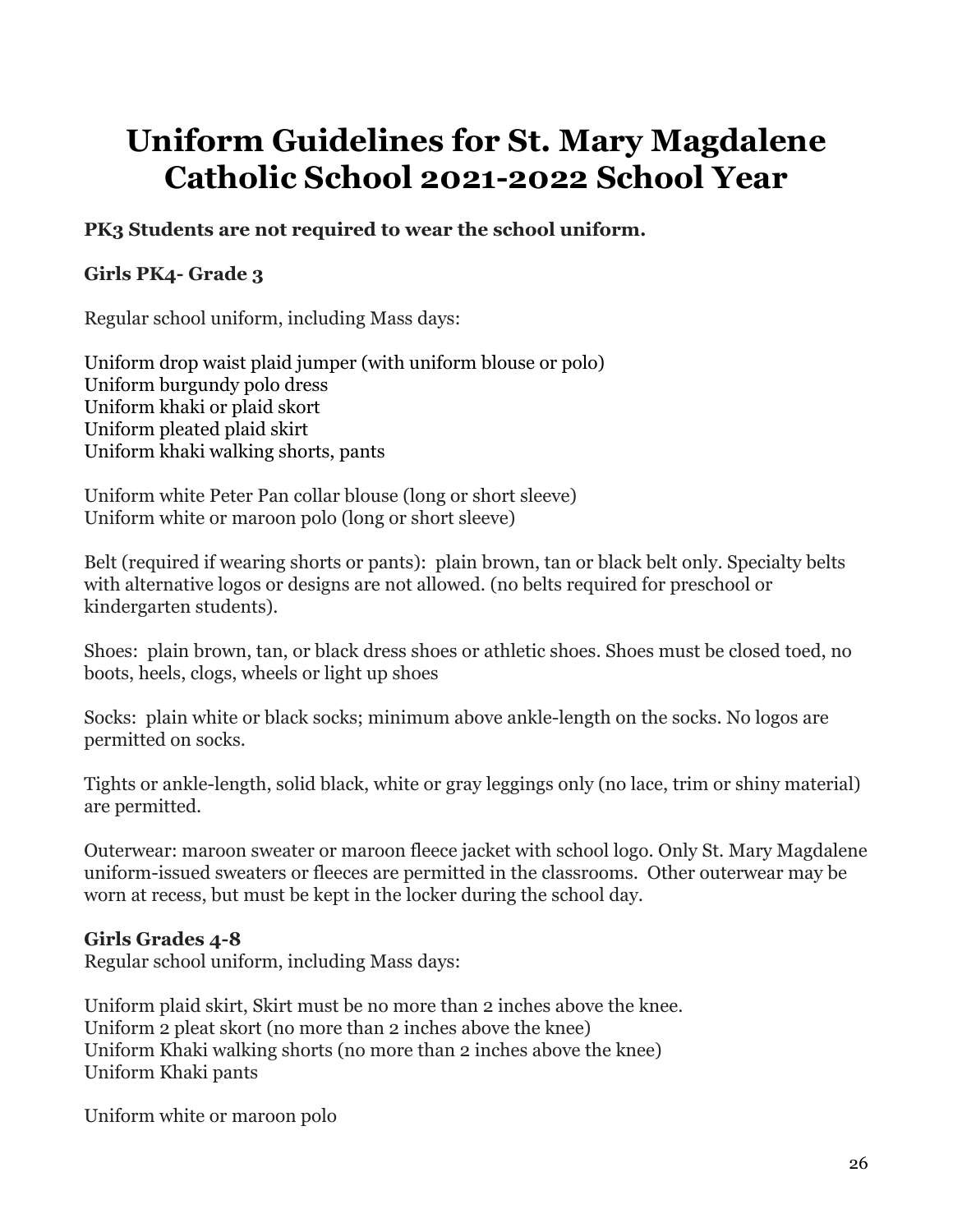Shoes: plain brown, tan, or black dress shoes, athletic shoes. Shoes must be closed toed, no boots, heels, or clogs

Socks: plain white or black socks or tights; minimum above ankle-length on the socks. No logos are permitted on socks.

Tights or ankle-length, solid black leggings only (no lace, trim or shiny material; no logos are permitted) are permitted with plaid skirts.

Outerwear: maroon sweater or maroon fleece jacket with school logo. Only St. Mary Magdalene uniform-issued sweaters or fleeces are permitted in the classrooms. Other outerwear may be worn at recess, but must be kept in the locker during the school day.

Only St. Mary Magdalene 8th graders may wear the black hoodie with school logo and class year.

#### **Boys PK4- Grade 8**

Regular school uniform, including Mass days:

Uniform Khaki shorts Uniform Khaki pants

Uniform white or maroon polo shirt (short or long sleeve)

Shoes: plain brown, tan, or black dress shoes or athletic shoes, no boots

Socks: plain white or black socks minimum above ankle-length on the socks. No logos are permitted on socks.

Belt: plain brown, tan or black belt only. Specialty belts with alternative logos or designs are not allowed. (no belt required for kindergarten students).

No athletic tights may be worn under shorts

Outerwear: maroon sweater or maroon fleece jacket with school logo. Only St. Mary Magdalene uniform-issued sweaters or fleeces are permitted in the classrooms. Other outerwear may be worn at recess, but must be kept in the locker during the school day.

### **PE Uniform Guidelines**

**PK3 students do not need a PE uniform**

**PE uniforms are optional for PK4 students**

#### **PE Uniforms for all other students:**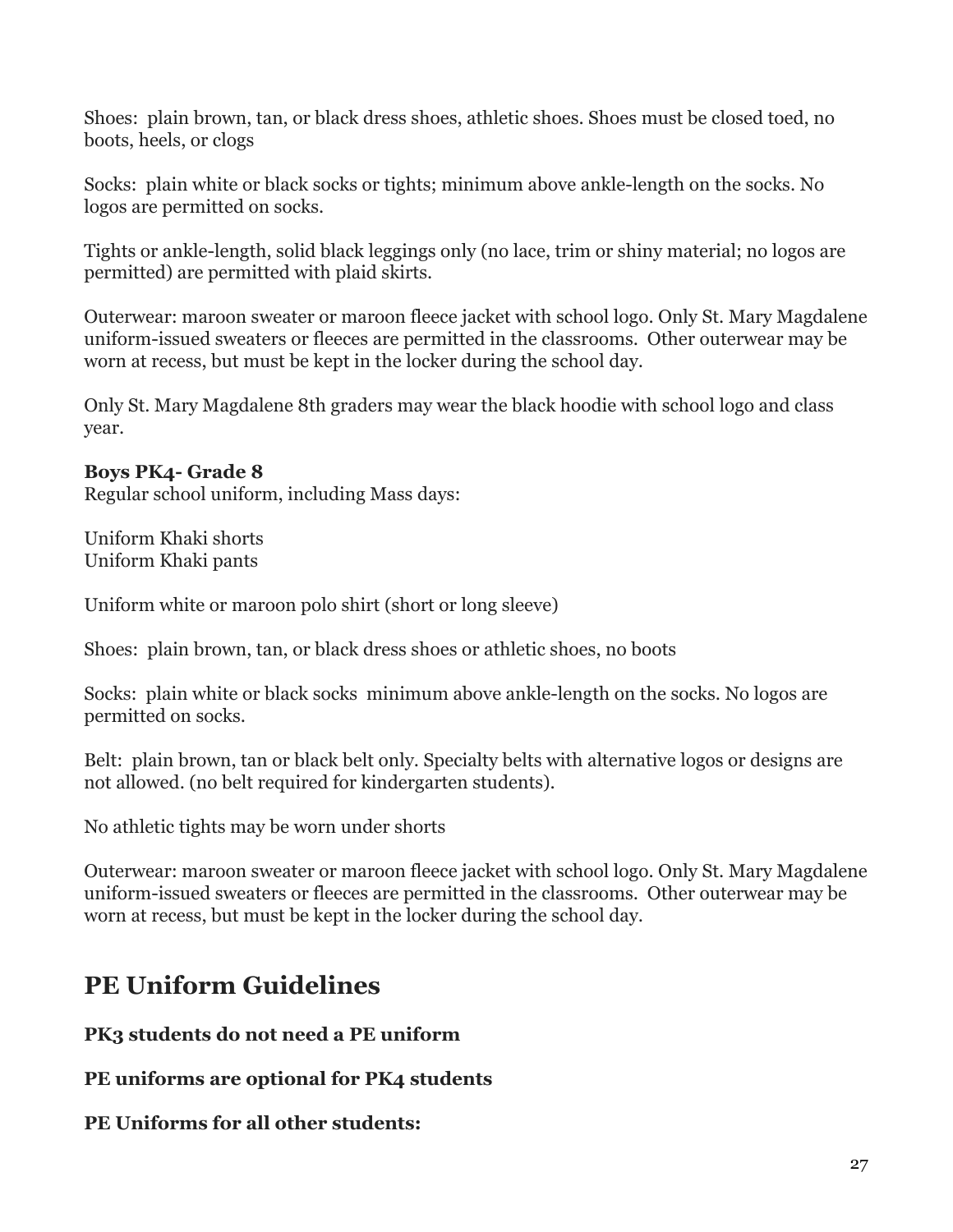Uniform Gray athletic t-shirt Uniform Maroon gym shorts (no more than 2 inches above the knee) Uniform maroon sweatpants or track pants Plain white, black, or maroon socks (no visible branding or logos are permitted). Athletic shoes must be worn on PE day No athletic tights or leggings may be worn under shorts by boys or girls

#### **Jewelry/Accessories**

One simple wristwatch (No fitness trackers or smart watches or similar-styled watches; SmartWatches fall under technology).

One simple bracelet.

Single necklace with a small ornament.

Girls may wear one set of stud earrings; nothing dangling, looped, or chained. Boys may not wear earrings.

Hair accessories, including hair ties, bows, bands, barrettes, and clips must be uniform plaid or plain school colors (maroon, black, and white).

No makeup or nail polish is allowed.

#### **Non-Uniform Dress Code**

Special dress down and/or dress up days are held during the year. Parents will receive information regarding these days. The non-uniform dress code detailed below must be followed on these days:

- All attire must be clean and free of rips, tears, holes, tatters, and fringe.
- For our gentlemen, shorts should be no more than two inches above the knee. For our ladies, shorts, skirts, and dresses should be no more than two inches above the knee.
- Tight-fitting pants are not allowed. Leggings are not permitted to be worn as pants.
- Shirts may not have vulgar, insinuating, political or offensive wording or pictures, or reflect ideas that are not in line with Catholic teaching and morals.
- Shirts must have sleeves.
- Shirts must cover midriff and must not reveal cleavage.
- Shoes must have closed toes and heels may not be higher than  $1\frac{1}{2}$ "
- Socks must be worn.
- Tight fitting or excessively baggy clothing is not allowed.
- Pajamas may not be worn.
- Make-up and nail polish are not permitted.
- Jewelry requirements remain the same as uniform days.

#### **Dress-Up Days**

On dress up days the following guidelines must be followed in addition to those outlined above for non-uniform days:

Boys: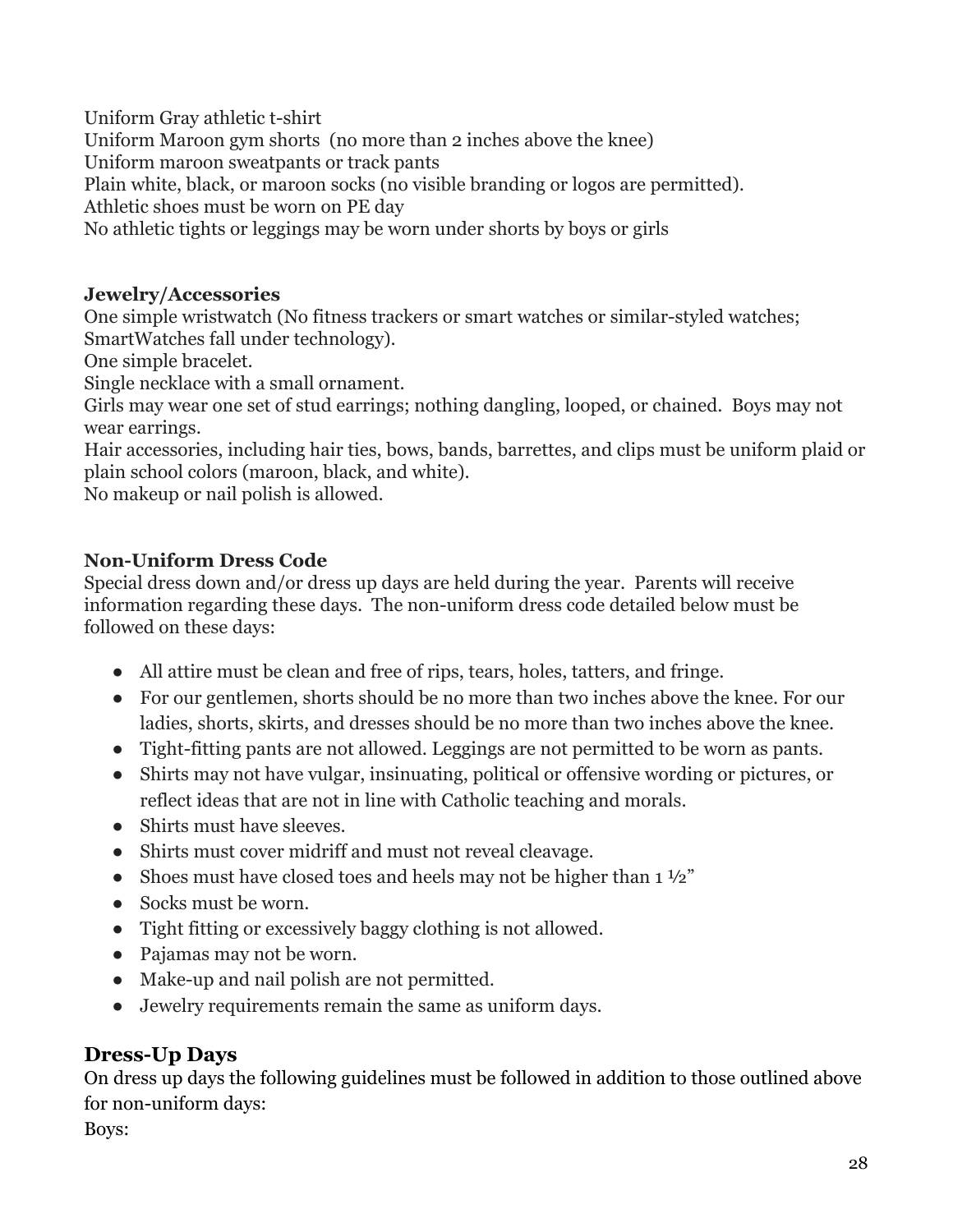- Collared Shirt (polo or button down) tucked in  $-$  no writing except a logo
- Dress pants or dress shorts with belt
- No Jeans

Girls:

- Skirt, dress, dress pants, or dress shorts (Skirts, dresses, and shorts must be no shorter than 2 inches above the knee)
- $\bullet$  Dress shirt or blouse no writing except a logo
- No jeans

#### **Additional Information Regarding the Dress Code**

The administration of St. Mary Magdalene Catholic School reserves the right to determine whether or not a student's clothing or uniform is appropriate. Students wearing inappropriate clothing will be removed from class and the parent will be called. A change of clothing will be required for the student to be permitted to return to class. Accommodations for missed work will not be made.

\*Due to the COVID-19 Pandemic, a mask should be considered a part of the StMM uniform. Masks should adhere to CDC and North Carolina Health and Human Services Department guidelines. Masks should be appropriate for the Catholic School setting, should not be distracting or controversial, and are subject to approval by StMM staff.

### **Curriculum**

<span id="page-28-0"></span>St. Mary Magdalene Catholic School bases its curriculum on the standards used by the Diocese of Raleigh and approved by the State of North Carolina. To renew accreditation, all diocesan schools must meet the standards, policies, and procedures required by AdvancED. St. Mary Magdalene Catholic School is fully accredited.

In addition to the core subjects of language arts, math, science, and social studies, students also receive instruction in physical education, foreign language, art, music, technology, electives, and the Catholic faith. In middle school, math instruction is differentiated into levels.

### **Student Services**

<span id="page-28-1"></span>A resource specialist provides assistance for students in grades K-4. A resource teacher provides assistance in various areas for students in grades 5-8. The Student Services Team reviews special needs accommodations and documented modifications for students. St. Mary Magdalene Catholic School is committed to all students succeeding to the best of their abilities. In the event that a student has a diagnosed special need (documented by licensed medical personnel) accommodations may be offered that can be reasonably made within the normal general education classes and when the school has the resources (academic/staff) available to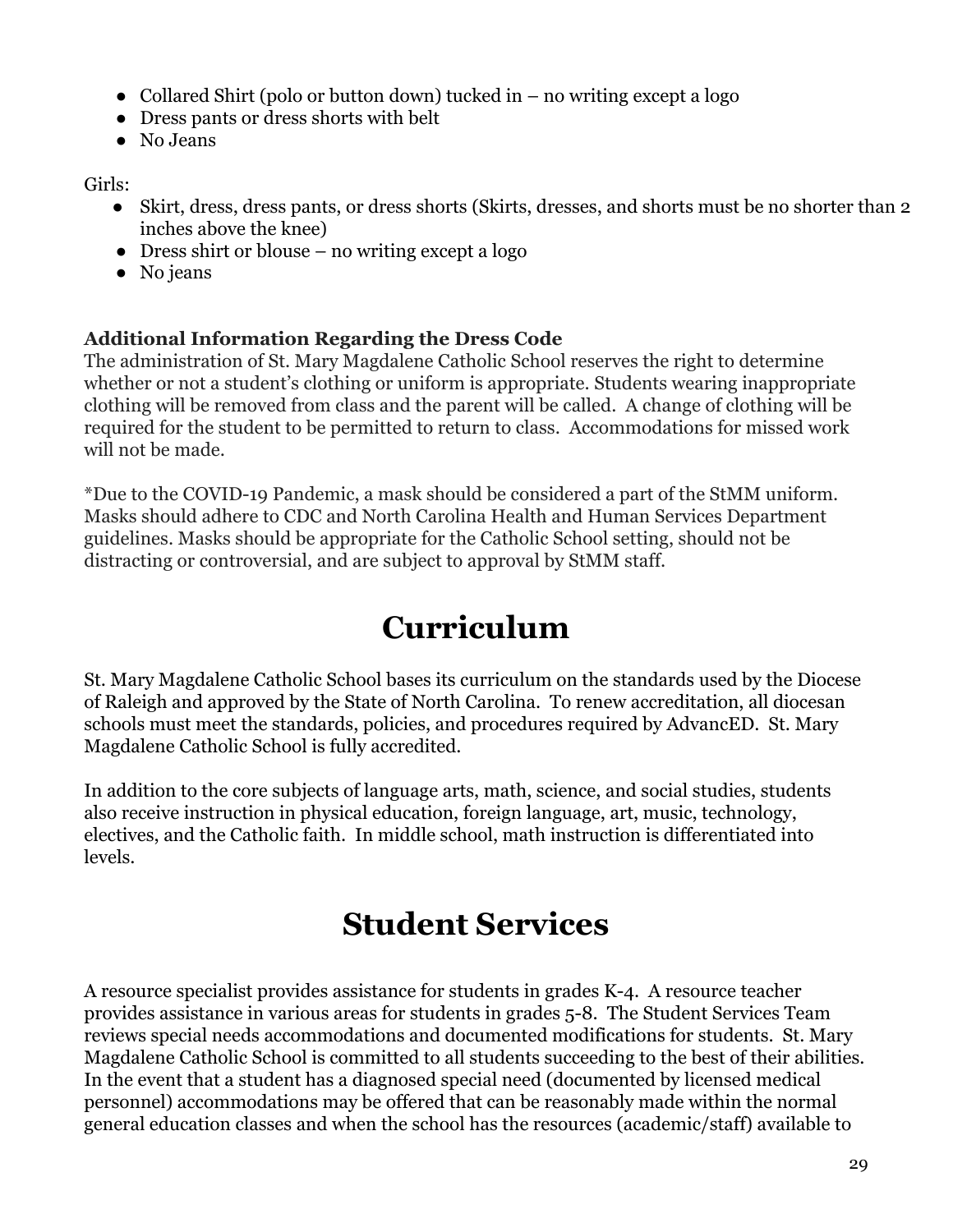accommodate the students' needs. However, modifications to academic requirements or alterations to the general course of studies will not be made.

If a student cannot be accommodated within the school program, every effort is made to assist with placement in another school program beyond St. Mary Magdalene Catholic School.

Parents are **obligated** to share educational/psychological testing results and any resulting plan with the school. If a student has a documented disability, a copy of the Individualized Education Plan (IEP), Individual Services Plan (ISP), 504 plan, and/or Personalized Education Plan (PEP), should be maintained in the student's confidential file. The refusal to provide such information may result in the termination of a child's enrollment in the school.

St. Mary Magdalene Catholic School reserves the right to determine whether a child's needs can be met by our resources and educational programs, and the child will be successful with continued enrollment.

## **Homework**

<span id="page-29-0"></span>Beginning in kindergarten, children are expected to do some homework each weekday night. The type and length of assignments will vary as the child advances. Homework is meant to reinforce and provide practice of skills learned in school. It also allows students to find effective ways to solve problems, to use creativity in designing and building projects, and to share what they learn with family members. Parents are asked to provide a time and space for the children to do their homework and only as much assistance as is needed. If homework takes an excessive amount of time, parents should contact their child's teacher. The school office closes at 4:00 pm. If a child leaves an assignment at school, parents should not return to retrieve it after 4:00 pm.

Although the amount of home study will vary within grades and on different days, a reasonable guideline is listed below. Teachers consider the ability of the group and the assignments of other teachers when requiring home study. Homework should not be assigned over the weekend.

| Grades K-2 | 10-20 minutes |
|------------|---------------|
| Grades 3-4 | 20-30 minutes |
| Grades 5-6 | 30-45 minutes |
| Grades 6-8 | 45-60 minutes |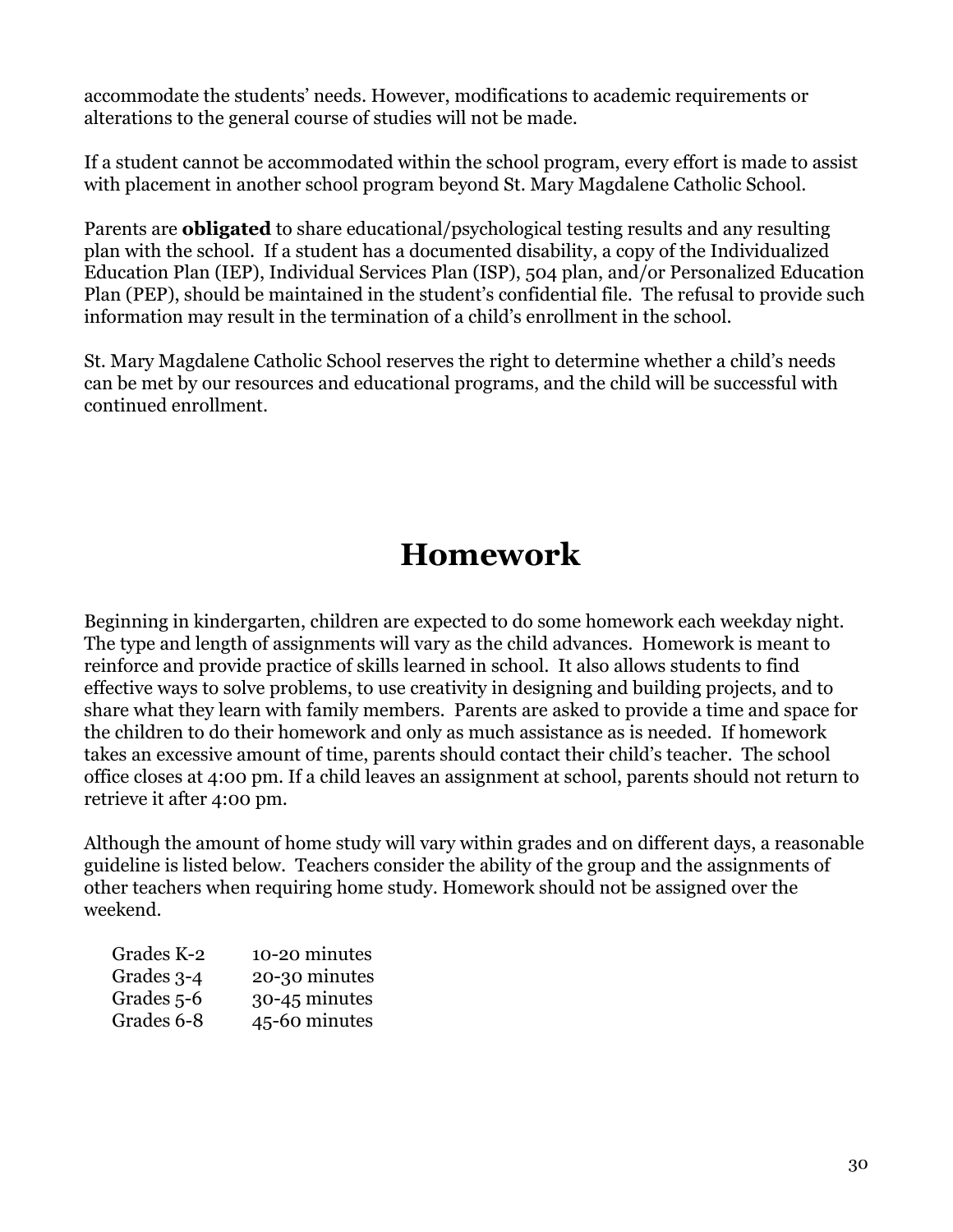## **Field Trips**

<span id="page-30-0"></span>Educational field trips are used to enhance classroom instruction. Parents are asked to assist with these and are asked to cover nominal costs. To participate in a field trip, a child must have the written permission of the parent, using only the form provided by the school. Because field trips are privileges afforded to students, participation may be denied to those students who fail to meet behavioral requirements. All field trips must be taken on busses that are driven by certified drivers. All parent volunteer chaperones must be C-Level Certified, which includes an approved background check on file as well as a current SET (Safe Environment Training) certificate. Siblings are not allowed on field trips

## **Testing**

<span id="page-30-1"></span>A variety of methods are used to assess student progress. These may include:

- 1. teacher-made tests, school placement tests, or alternate forms of assessment
- 2. printed tests which accompany specific textbook programs
- 3. classroom participation, class work, homework
- 4. tests to measure ability Cognitive Aptitude Test (CogAT) Grades  $2 \& 5$
- 5. tests to measure mastery of concepts/skills Iowa Tests of Basic Skills (ITBS) for Grades 3-8
- 6. individualized testing through outside services when specifically requested by parents and teachers at parent/guardian's expense

### **Reports to Parents**

<span id="page-30-2"></span>Report cards are emailed to parents/guardians quarterly for students in grades K-8. Preschool students receive Assessment Reports at the end of the first and third academic quarters. The Middle School Gradebook via the FACTS SIS portal is updated every week.

Formal parent-teacher conferences are scheduled once a year, but parents are encouraged to confer with teachers as needed.

For Grades 3-8, formal number grades for each quarter appear on the report card via the FACTS SIS portal. The following code is a general guide to grading for Grades 3-8:

 $A+ = 97 - 100$  $A = 93 - 96$  $A- = 90 - 92$  $B+ = 87 - 89$  $B = 83 - 86$  $B - 80 - 82$  $C+= 77-79$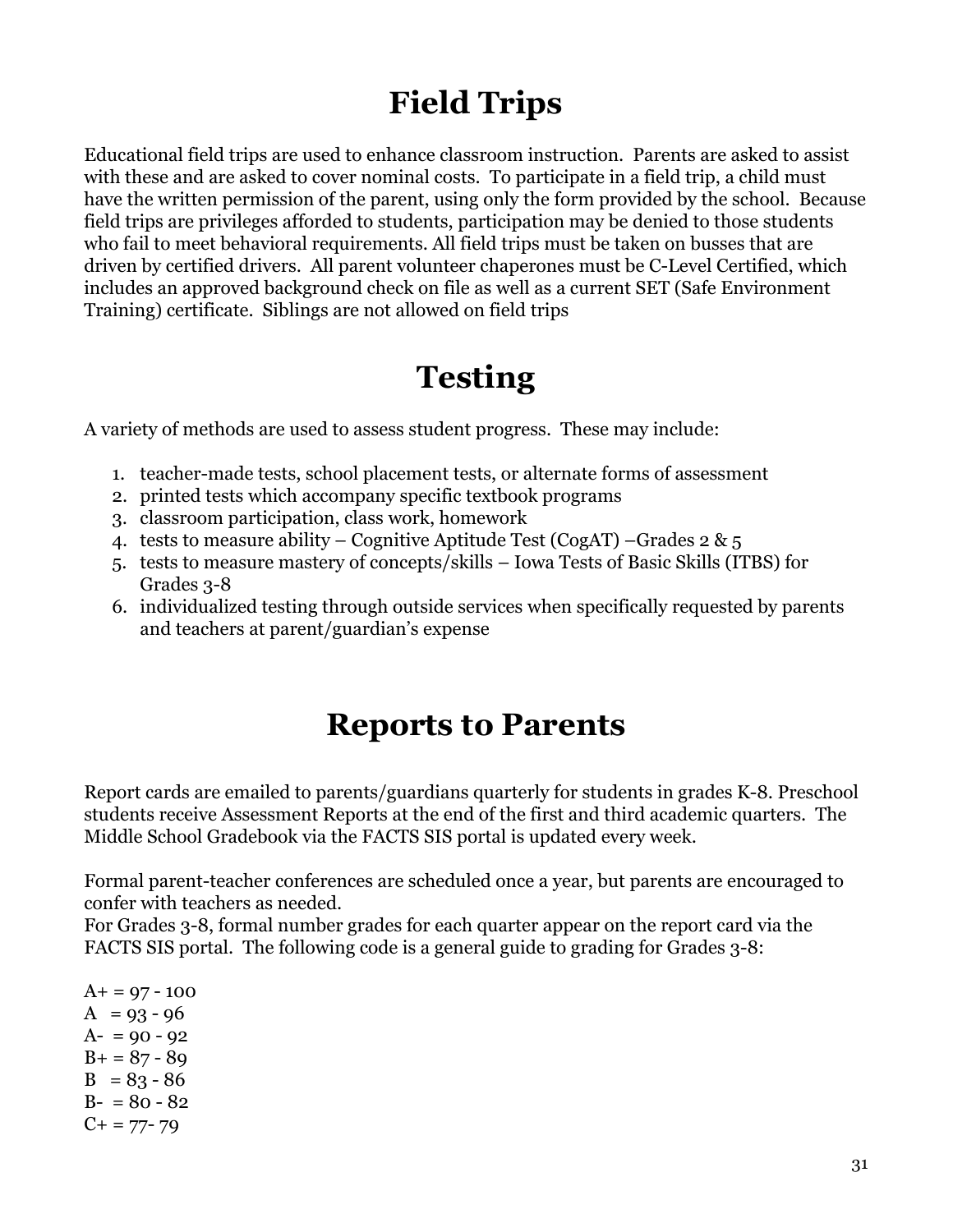$C = 73 - 76$  $C- = 70 - 72$  $D = 65 - 69$  $F = 64$  and below

To make report card grades as objective as possible, the following criteria are considered:

- the quality and quantity of classwork, both oral and written
- scores on quizzes and tests
- the quality and quantity of homework assignments
- classroom work and study habits
- effort and general attitude toward learning

<span id="page-31-0"></span>Specific codes for interpreting the grades on the report card are printed out on the report card.

### **Access to Records**

Parents have a right (unless prohibited in the courts by a custody agreement) to the timely inspection of the educational records (cumulative and confidential) of their child during school hours. The school shall respond to a reasonable request for explanations and interpretations of the records. Permanent school records can not be removed from the school premises.

## **Retention Policy**

<span id="page-31-1"></span>St. Mary Magdalene Catholic School follows the guidelines of the Diocese of Raleigh regarding retention. Retention of a student in any grade is inadvisable. However, if the development stages and academic progress of the child are inconsistent with his/her chronological age and non-promotion seems probable, parents are to be involved in the decision during the third quarter. If parents choose not to retain the child, retention will not take place. After a parent, teacher, and principal conference, all parties sign a letter summarizing the parents' decision to have the child either retained in the present grade or placed in the next grade. This letter will be retained in the child's records. The school may require summer work for the benefit of the student as a condition of continuing enrollment.

Rarely are students to be retained beyond grade two, nor is a child to remain more than two years in any single grade. A student who has applied him/herself to the curriculum of the grade, but lacks the ability to master all of the objectives as verified by consultation with professional persons outside the school environment, can be placed in the next grade if he/she can continue to profit from the school program. The principal and teacher are to collaborate with the parent(s) of the student with identified special needs. If a student cannot be accommodated within the school program, every effort is to be made for placement in another academic program.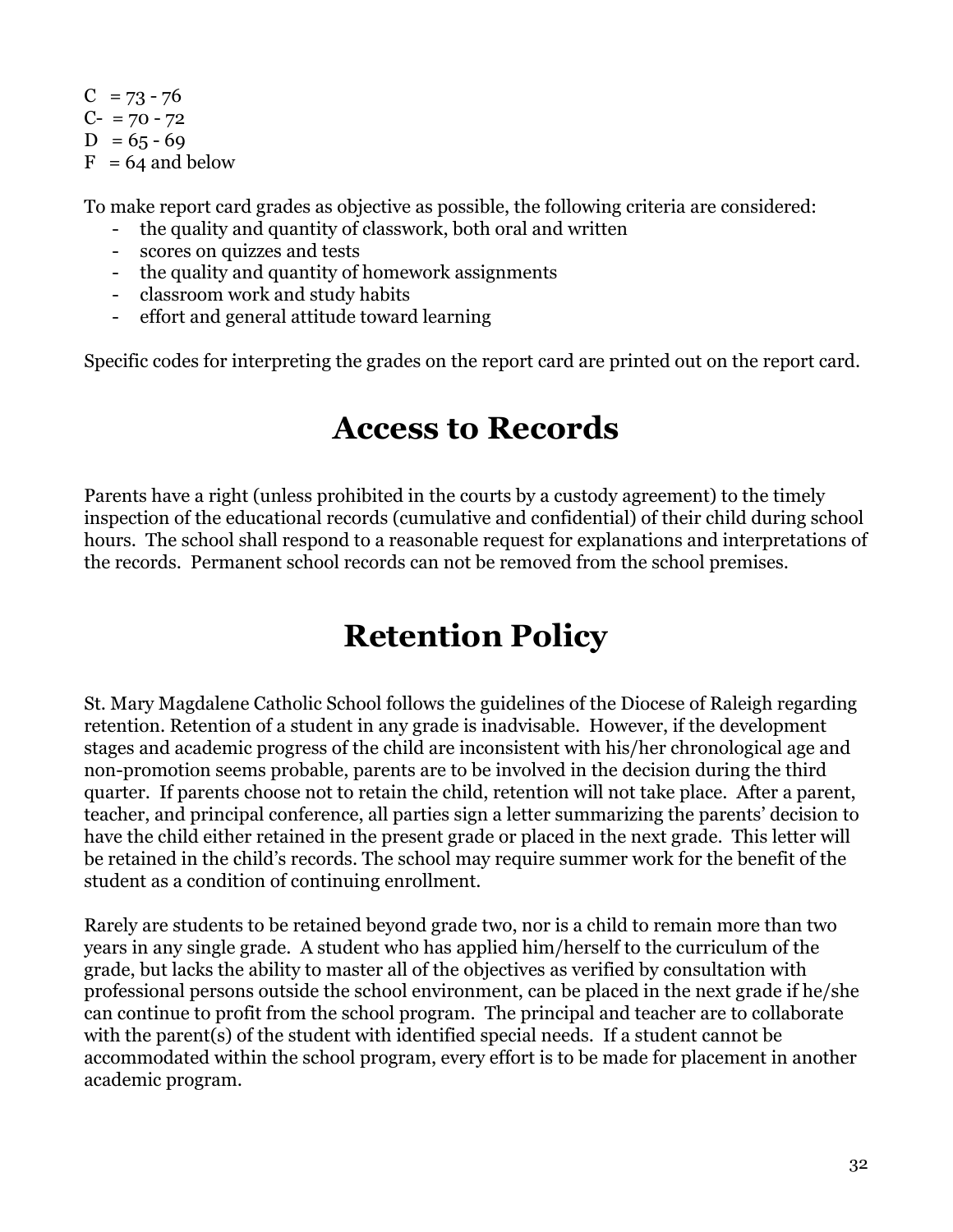If a student fails language arts or math for the year, or two or more of any other subjects, the administration of St. Mary Magdalene Catholic School reserves the right to repeal the re-enrollment of that student at the next grade level. An  $8<sup>th</sup>$  grade student who fails language arts or math for the year, or two or more of any other subject, will not receive a certificate of successful completion of middle school.

# **Academic Recognition Grades 6-8**

<span id="page-32-0"></span>In order to create an atmosphere where students who receive number grades at St. Mary Magdalene Catholic School are encouraged to grow and develop into the best learner he/she can be, academics may be recognized.

Students in Grades 4 and 5 will be recognized for earning all A's on their report card at the end of the year with certificates from Administration.

Students in Grades 6-8 will be recognized with honor roll status and a breakfast at the end of the second semester in January. Honors will be determined by the overall average of all subjects for which a numerical grade is received. The following is the breakdown for honors eligibility:

- **First Honors**: Semester/Final average is 90-100, with no report card grades below a 90.
- **Second Honors:** Semester/Final average is 80-89, with no report card grades below an 80.

Students who earn First Honors will be invited to the Honor Roll Breakfast at the conclusion of the first semester.

## **National Junior Honor Society**

<span id="page-32-1"></span>Students in 7th and 8th grade are eligible to be inducted into the Saint Mary Magdalene School Chapter of the National Junior Honor Society. Students must maintain a cumulative GPA of 3.67 for six quarters all classes with no grade lower than a 3.33. The student's conduct and effort must be at the highest standard. They must have no more than 3 demerits per quarter to be eligible. Students must be in attendance for 6th grade at Saint Mary Magdalene Catholic School to be considered for National Junior Honor Society.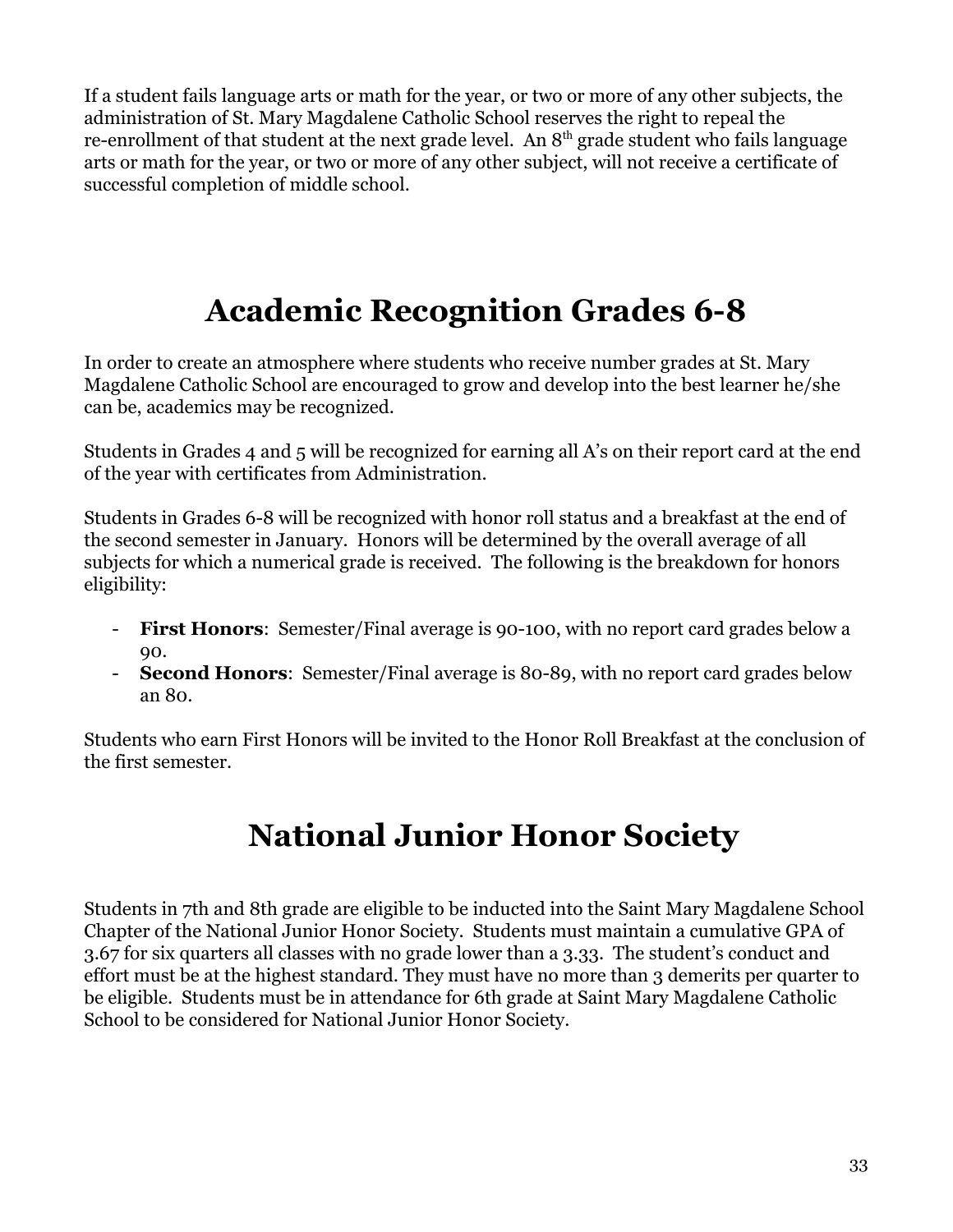# **Conduct and Discipline**

<span id="page-33-0"></span>\*The StMM Student Code of Conduct applies to all students, including those participating in learning through distance in the event of a class quarantine.

### <span id="page-33-1"></span>**Code of Conduct**

The school's philosophy of discipline aims to motivate students to develop positive attitudes towards self-discipline and responsible behavior so that students may attain their fullest potential. In a Catholic school, all students are expected to:

- Practice truths learned in religion;
- Cultivate knowledge and reverence for Sacred Scripture;
- Show respect for authority and for all persons;
- Demonstrate self-control by complying with school expectations;
- Play and work well with others;
- Show initiative and dependability;
- Take pride in appearance by being well-groomed and in complete uniform;
- Work neatly, accurately, and complete all assignments;
- Show respect for the school by caring for books and school property.

Administration of St. Mary Magdalene Catholic School reserves the right to discipline its students for off-campus behavior that is not in line with the behavior of its students during the course of the school day.

Cooperation with school policies and regulations is imperative. All St. Mary Magdalene Catholic School faculty and staff are empowered to enforce the code of conduct. **Parents are expected to help their children understand and follow school rules and to cooperate with the school when a child's behavior needs to be changed**.

Children who frequently engage in misconduct and do not seem to benefit from the corrective measures employed by the school may be excluded from attendance at St. Mary Magdalene Catholic School. Students who engage in misconduct that is dangerous to other students' safety or well-being or impede the educational process, may be excluded from attendance immediately. Administration has the right to deal with serious incidents of misconduct separately from the normal process of disciplinary measures. Final decisions regarding what disciplinary measures are taken will be made by the Administration.

The Administration reserves the right to search the person or the belongings of students when a reasonable cause exists that poses a threat to the general welfare of the school.

The Administration reserves the right to question, interview, or investigate any issues brought to our attention regarding students and/or student behavior.

Actions deemed consistent with Catholic teachings and the values of St. Mary Magdalene Catholic School are expected at all times.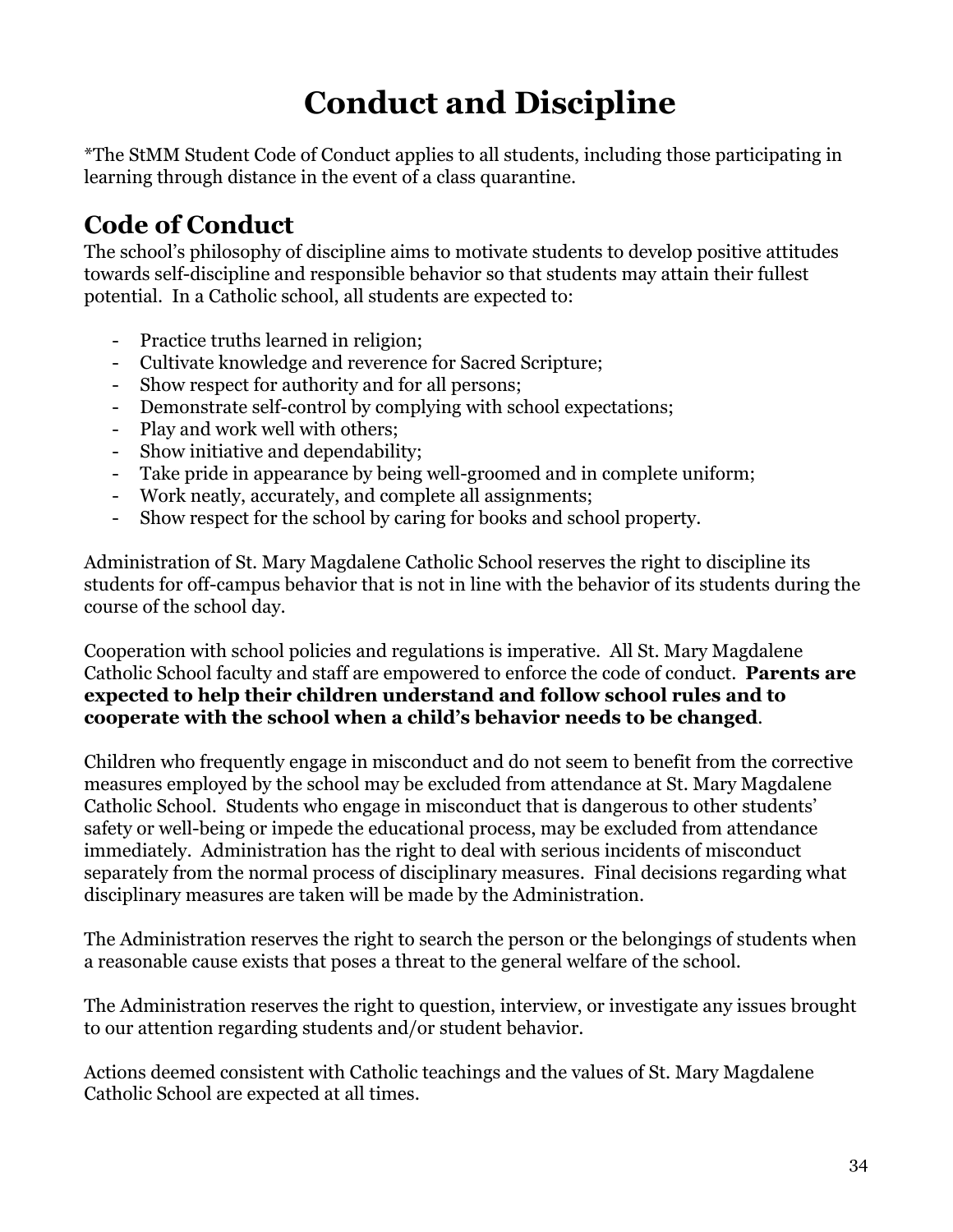- Respect for adults and fellow students through words and actions. There is no tolerance for verbal or sexual harassment, abusive, profane, or indecent language, gestures, materials, or racial or ethnic slurs. There is no tolerance for bullying, threatening, or mistreating others.
- Cooperation in class, including being on time with attendance and assignments, and exhibiting proper behavior toward others, which builds a positive learning environment
- Gum chewing is not allowed.
- Regard at all times for rules and expectations at school and/or school- related activities
- Compliance with uniform code
- Honesty and integrity with regards to theft, damage or defacing the school or personal property
- The use or possession of tobacco, alcohol, other drugs, or weapon-like materials on school property is not allowed.
- Never engaging any emergency device when no emergency exists
- Adhere to all safety procedures and protocols put in place to slow the spread of illness during the COVID-19 Pandemic.

#### **Outdoor Play Expectations**

To make recess activities enjoyable and safe for everyone, all students are expected to:

- Respect others at all time:
- Promptly obey adult supervisors;
- Speak respectfully to all adults on duty and to fellow students;
- Avoid all play that involves tackling, fighting, jumping on one another, damage to clothing, or any other behavior unbecoming of a Christian student;
- Treat each other kindly and share playground equipment;
- Refrain from throwing or kicking sand, stones, mulch, or other potentially harmful objects;
- Play in the areas specified;
- Take proper care of equipment used and of the play area itself; and
- Follow the school rules for safe play on all equipment.

For students failing to meet these expectations, one or more of the following actions will occur:

- Receive a verbal reminder;
- Lose playground privileges for a specific time;
- Be sent to Administration and have parents notified.

The child, or his/her parents, will be held financially responsible for deliberate damage caused, which results from behavior contrary to the school's Code of Conduct.

#### **Cheating, Plagiarism, and Academic Dishonesty**

Students are expected to be honest and responsible in the completion of their academic work. While parents are encouraged to assist and guide their children, they must allow their children to do their own work. Students must refrain from:

- copying another student's work or homework;
- cheating on quizzes, tests, homework or other academic assignments;
- plagiarism (submitting another's work as one's own);
- other forms of academic dishonesty as deemed by the classroom teacher or Administration.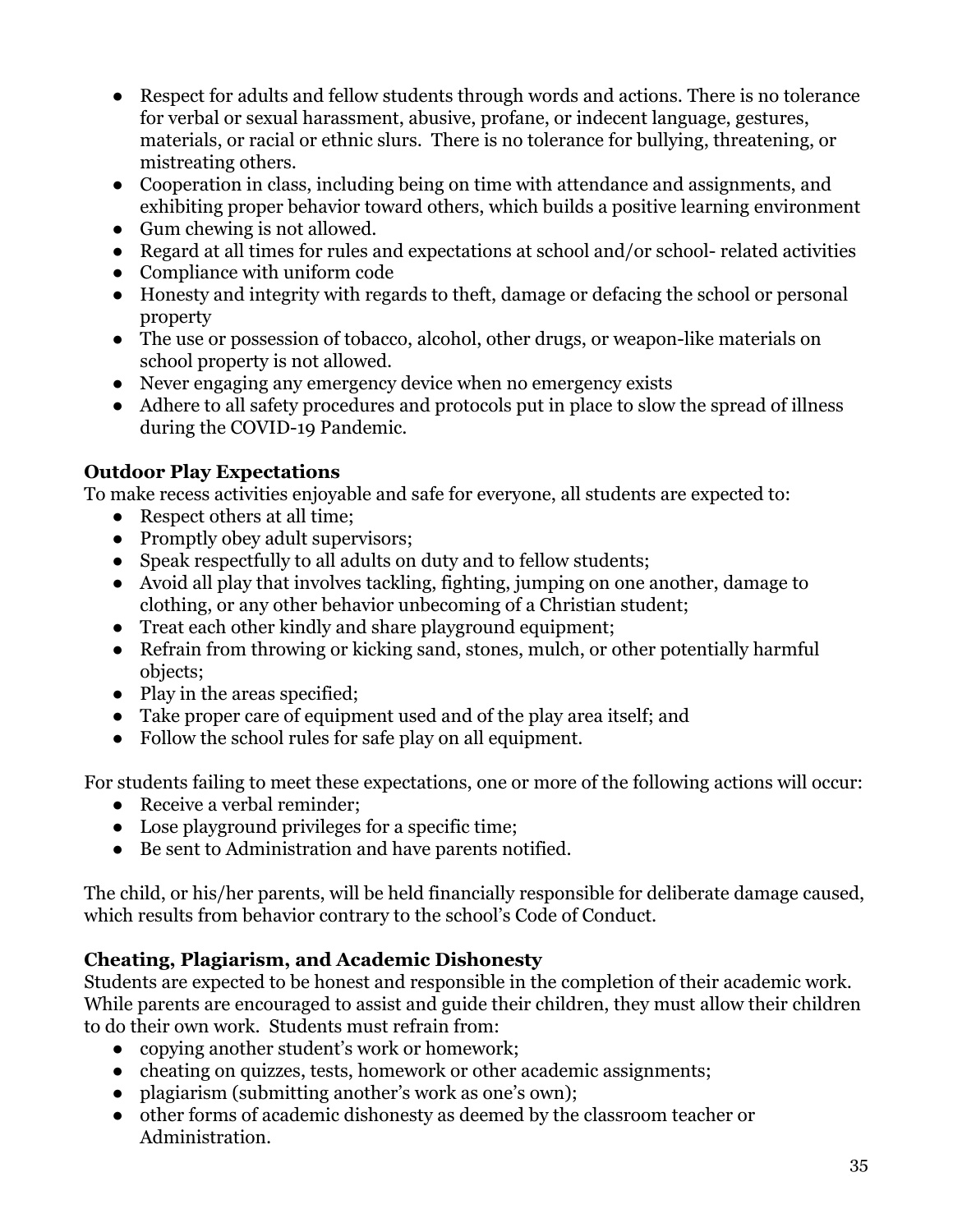Teachers who suspect that a student may have been academically dishonest will report their concern to Administration.

#### **Student Harassment, Bullying, and Hazing**

St. Mary Magdalene Catholic School will not tolerate discrimination and inappropriate and unlawful harassment. Actions, words, threats, jokes, or comments based on an individual's gender, race, ethnicity, age, or religion may be illegal and are certainly inappropriate in a Catholic environment.

Bullying is addressed directly and is not tolerated. Hazing is defined as harassment by banter, ridicule or criticism, and/or playing abusive or humiliating tricks on another individual. Cyber-bullying may include, but is not limited to: postings to Twitter, Instagram, text messages, Facebook, group and/or direct messages on any platform, and blogs. In-as-much as these off-campus behaviors impact the health and well-being of the daytime educational community, St. Mary Magdalene Catholic School may intercede in such cases. Engaging in any one or more of these actions is grounds for Administrative action.

### <span id="page-35-0"></span>**Preschool Behavior Policy**

#### **Goals for Student Behavior**

St. Mary Magdalene Preschool aims to provide a safe, nurturing, engaging, enriching, and healthy learning environment for all children in our program.

With parents as our partners, we strive to maintain a program where children learn how to interact appropriately in a classroom environment, cooperate in group learning, and develop the social skills needed to establish and maintain friendships. We want to help children learn positive behaviors, respect the property and feelings of others, begin to control impulses, develop empathy, respect adult authority, and begin to take responsibility for their actions.

#### **Managing Behavior in the Preschool Classroom**

The teachers and staff at St. Mary Magdalene are committed to fostering and encouraging positive behavior among our young students.

#### **Teachers and Faculty Will:**

- Establish a classroom environment that is interesting, challenging, and age-appropriate.
- Set reasonable expectations based on the child's developmental level and individual differences.
- Implement clear and consistent classroom rules, routines and transitions.
- Work to form strong, supportive, nurturing relationships with children.
- Become familiar with each child's needs and unique abilities.
- Give children opportunities to experience success in social relationships.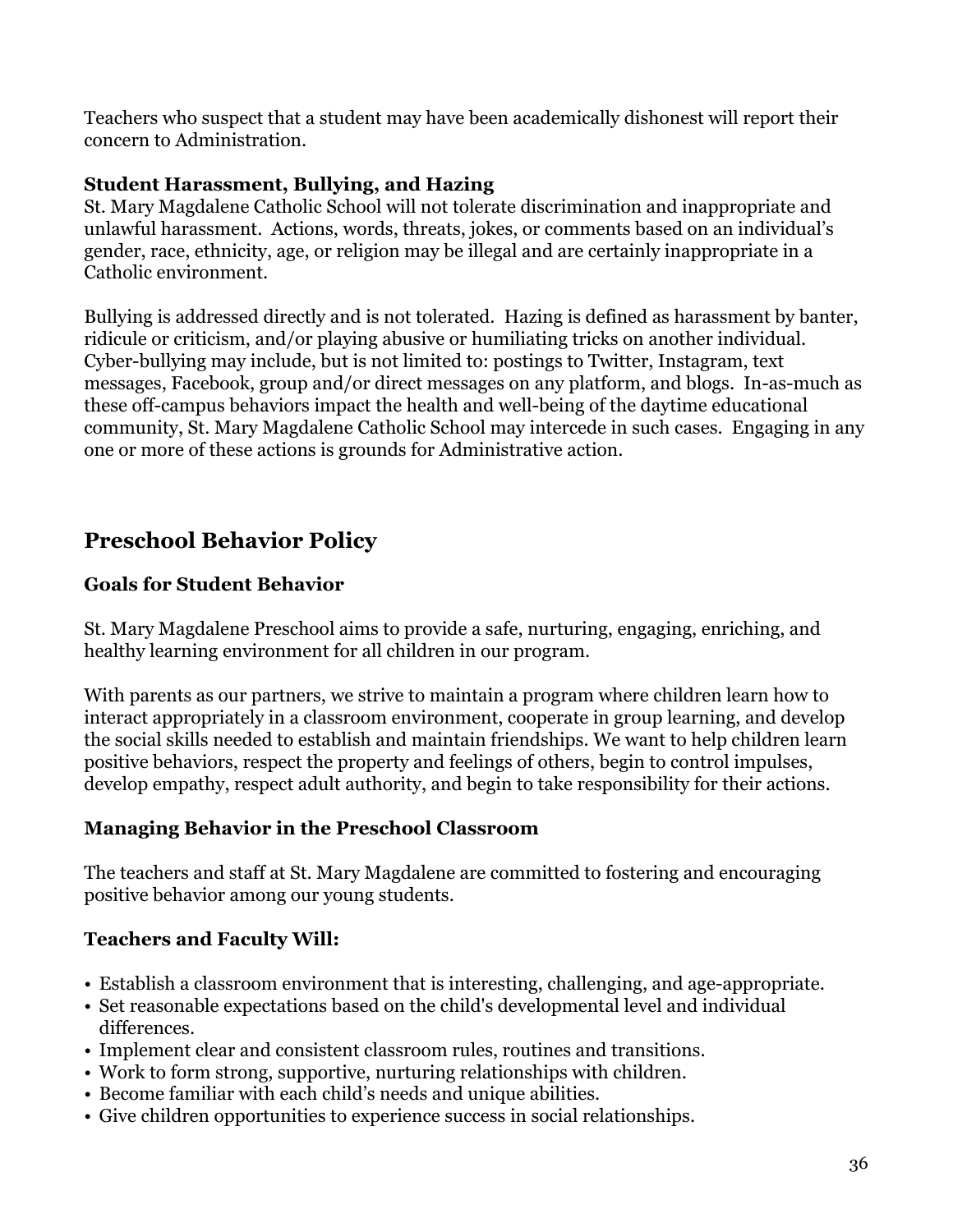- Teach children about respect for themselves and others.
- Emphasize kindness and forgiveness as part of our Catholic faith.
- Notice and praise positive behaviors.
- Model and practice appropriate conflict resolution skills.
- Provide guidance and discipline that nurtures acceptable behaviors.
- Use established best practices to learn about and implement a variety of approaches to dealing with behavioral concerns.
- Promote each child's social-emotional and behavioral health by appropriately addressing challenging behavior.
- Enlist family participation and support in efforts to address behavioral concerns.

• Collaborate with community-based service providers for additional services and support as needed.

We believe that when children receive positive, non-violent, and understanding guidance, they are more likely to develop good self-concepts, problem solving abilities, and self-discipline. Based on this belief, the teachers and staff of St. Mary Magdalene Preschool will use only positive approaches to discipline and the following discipline strategies are prohibited.

#### **Teachers and Faculty Will Not:**

- Use corporal punishment to discipline children. Corporal punishment is defined as physical force to the body including, but not limited to, spanking, hitting, shaking, pinching, or slapping.
- Use any strategy that ridicules, belittles, humiliates, or is otherwise verbally or emotionally abusive to children.
- Shame or punish children when bathroom accidents occur.
- Deny food, water, or rest as punishment.
- Deny children light, warmth, clothing, or medical care as punishment.
- Leave children alone, unattended, or without supervision.
- Allow discipline of children by other children.

#### **Addressing General Behavioral Concerns:**

At this age, children are still learning how to behave appropriately. We understand that many preschoolers may exhibit misguided behavior because they have not yet learned what is acceptable. Many of the things they may do are normal for their stage of development, and we will work to help them distinguish between appropriate and inappropriate actions and encourage them to make positive choices in their behavior.

The preschool teachers will address misbehavior with techniques that include, but are not limited to:

#### **Proximity:**

• Being physically near where students are playing or working and being prepared to help or intervene as necessary.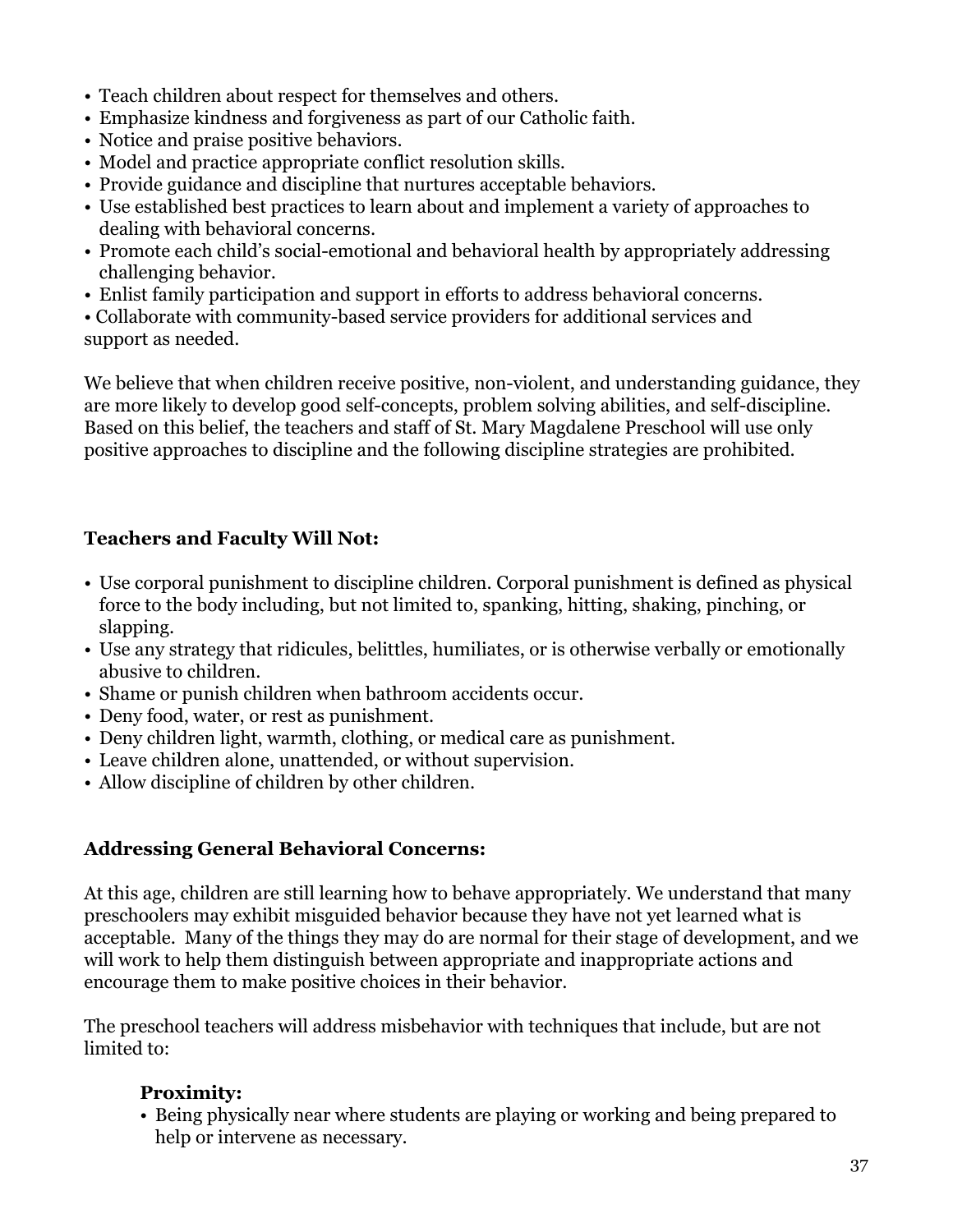- Moving closer to a child whose behavior seems to be escalating so that he/she will realize that supervision and assistance are at hand.
- Gently touching a child's shoulder or back to send a message of support and comfort when the child appears to be frustrated.

#### **Redirection:**

- Offering other activities and/or materials to a child when a problem is developing.
- Encouraging the child to interact with different children when he/she is experiencing social difficulties with one child or group of children.
- Talking with a child about personal interests or experiences in order to take his/her mind off of their frustration or disappointment with a situation.

#### **Verbal Intervention:**

- Asking each child involved to explain the situation.
- Explaining the inappropriate behavior and teaching the children the appropriate way to handle the situation.
- Giving the children specific, age-appropriate words to use with each other to resolve problems.
- Involving the children in problem-solving.
- Providing strategies to support turn-taking and cooperation.
- Recognizing, acknowledging, and explaining feelings to encourage empathy.

#### **Logical Consequences:**

- Helping the child understand logical consequences of his/her actions. Example: She cannot play with the toy anymore because she threw it across the room.
- Helping the child to think of solutions to put things right. Example: He will help rebuild the block tower that he knocked down.

#### **Removal From the Situation:**

- Giving the child time to work on a quiet, individual activity away from the situation to allow the child the opportunity to calm down before talking things through. Examples: reading, coloring, or puzzles.
- Providing a safe space away from the main activity centers for a child to sit while he/she is actively upset so that child can work through his/her frustrations until he/she is calm enough to rejoin the group. Examples: bean bag chair, rocking chair, or pillows.
- Time out from all activity: The child is separated from the main group and must sit in a designated time-out/thinking chair within the classroom for no longer than 5 minutes per episode. Time out will be used only when all other forms of intervention listed above have been used unsuccessfully and/or the child's behavior is harmful to other students.

#### **Addressing Persistent Inappropriate Behavior:**

Persistent inappropriate behaviors are those that continue after the developmentally appropriate guidance and corrective actions noted above have been used and include any behavior that:

• Interferes with children's learning development and/or success at play.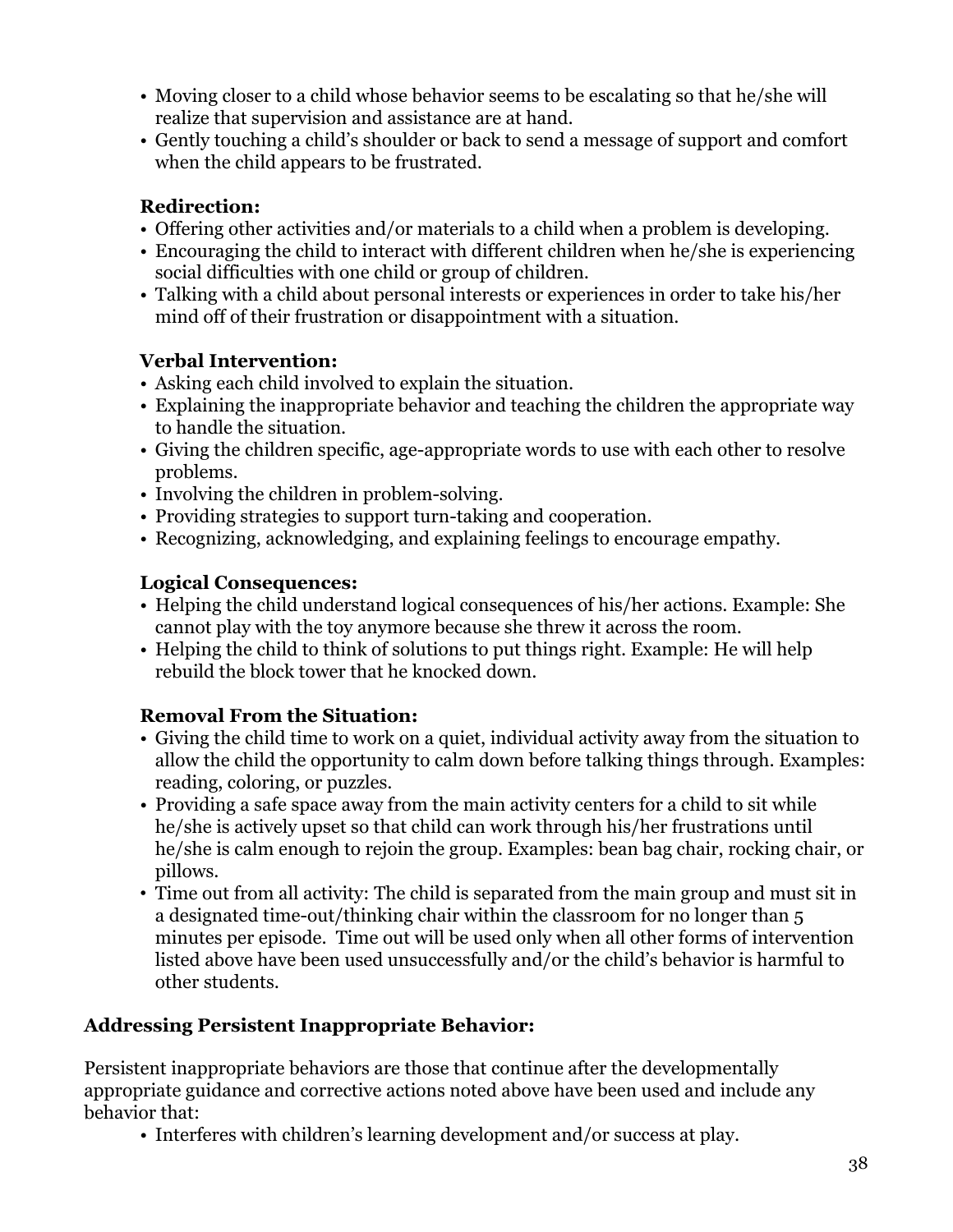- Threatens the health or safety of other children or staff.
- Shows a continuous inability to conform to the rules and guidelines of our program.

Such behaviors may include prolonged tantrums, physical and verbal aggression, disruptive vocal and motor behavior, property destruction, self-injury, noncompliance, defiance, discrimination, bullying, and withdrawal from participating in regular activities.

The following guidelines will be followed when addressing persistent challenging behaviors:

- 1. The classroom teachers will consult with the parents about the behavior and the efforts being made to change the pattern of behavior. The teachers will invite the parents to help develop additional interventions to help manage the behavior.
- 2.The classroom teachers will consult with the Early Childhood Coordinator regarding the problem behavior. The Director will offer input and possible additional ideas for managing the behavior.
- 3.The classroom teachers will consistently document the inappropriate behavior.
- 4.The classroom teachers will consistently document the efforts that have been made to change this behavior.
- 5.If the inappropriate behavior continues, parents will be required to participate in a parent-teacher conference. During this conference, a formal action plan will be developed to address the behavior. The action plan will outline the steps the staff will take to try to change the behavior along with the steps the parent will take. The Early Childhood Coordinator will be present at this conference.
- 6.The Early Childhood Coordinator may recommend that parents consult with professional, community-based service providers for additional resources and further guidance in responding to the child's behavior. With parental consent, the classroom teachers will collaborate with other professionals to develop strategies to help the child change his/her behavior.

St. Mary Magdalene Preschool reserves the right to terminate any child's enrollment if the behavior persists despite our combined efforts, or if we feel that any of following conditions exist:

- The school cannot meet the child's educational or emotional needs.
- The parents are unable or unwilling to work with the school staff to find an acceptable solution.
- The continuing behavior endangers the well-being of other children, staff, and/or the child engaging in the behavior.

#### **Guidelines For Immediate Termination of Preschool Enrollment**

Certain behaviors may cause a significant risk of harm to the health and safety of other children or staff. Such behaviors may include, but are not limited to:

- Physical assault which results in serious bodily injury.
- Attempted physical assault which if completed would result in serious bodily injury.
- Bringing a weapon to the preschool.
- Causing substantial damage to real or personal property.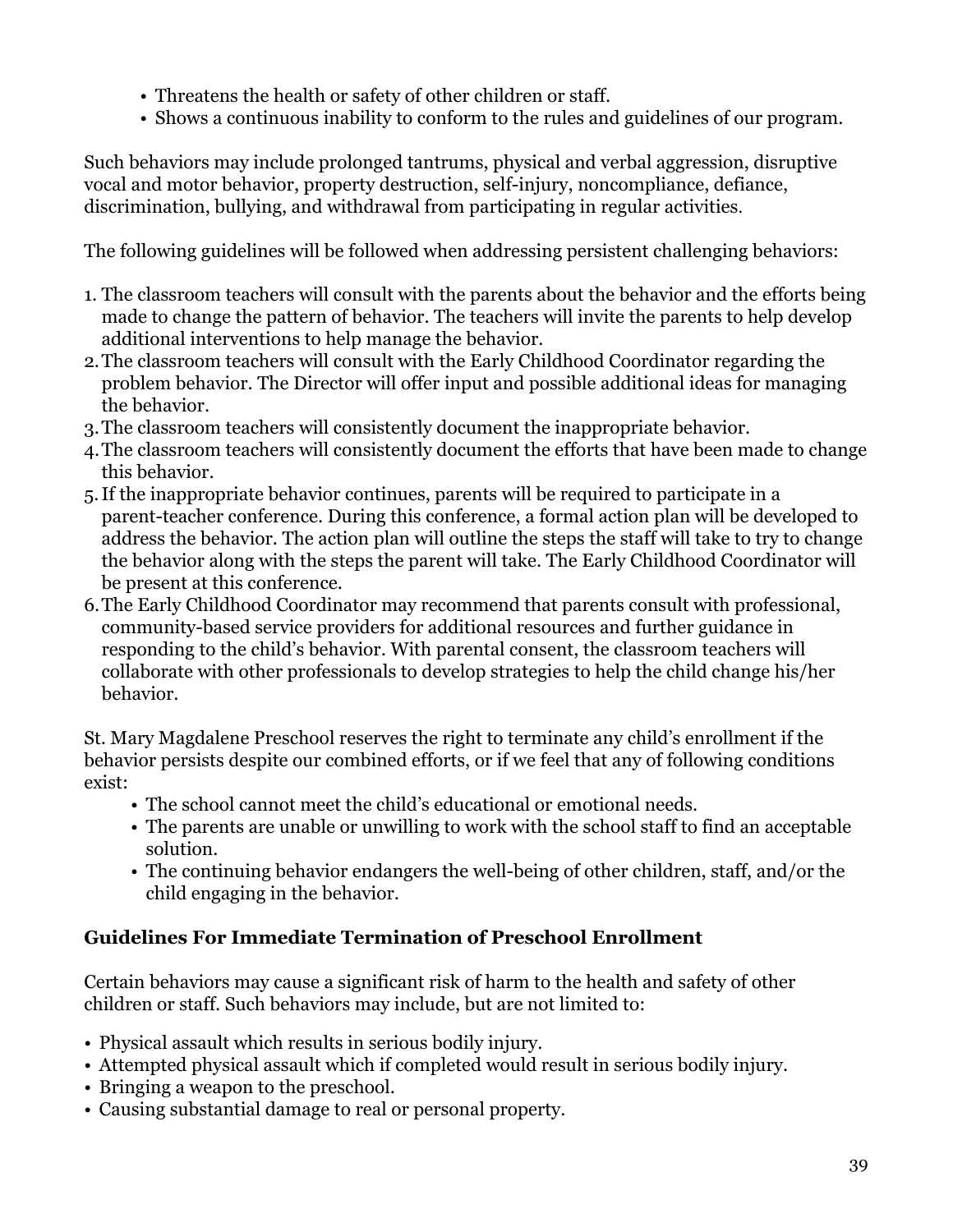St. Mary Magdalene Preschool may opt to immediately terminate enrollment of any child whose behavior creates a significant risk of harm to the health and safety of other children or staff without following the guidance steps outlined above.

The teachers and staff of St. Mary Magdalene Preschool will always work to do what is in the best interest of the children using their best judgment in situations which can be demanding and stressful on all involved.

### <span id="page-39-0"></span>**Discipline Policy for Grades K-4**

Each classroom teacher has the right to set his/her own classroom standards. Students are expected to know and abide by the rules of the teachers. If a teacher's request for behavior improvement is ignored, the parent will be notified and consequences may result. If improvement is not noted, Administration will be notified and consequences may result in administrative actions. Continued disrespect may result in Administration's requiring a parent conference before the student is re-admitted to class. The records will be maintained for all offenses, and these will be directly tied to citizenship/behavior grades on report cards.

When a student violates the school code of conduct, one or more of the following actions may be taken:

- intervention by teacher or staff member
- loss of privileges
- notification of parents/guardians
- student conference with Administration
- conference with parents, student, teacher, Administration
- in-school or out-of-school suspension. (Parents must pay for a substitute during in-school suspension.) If a child serves in-school suspension, he/she will be required to complete all assignments/tests for that day. A deduction may occur from the earned grade. If a child serves out-of -school suspension, he/she may receive a zero for any assignments/tests missed on that day.

#### **Please note that if an infraction occurs that is deemed to be of a serious nature, the student will be immediately removed from class and parents notified.**

### <span id="page-39-1"></span>**Grades 5-8 Discipline Policy**

The school's philosophy of discipline aims to motivate students to develop positive attitudes toward self-discipline and responsible behavior allowing students to attain their fullest potential. St. Mary Magdalene Catholic School faculty and staff believe all individuals have the ability to exhibit self-control and respect for themselves, others, and the environment. In a Catholic school, all students are expected to follow the code of conduct at all times; practice truths reflective of our Catholic religion; cultivate knowledge and reverence for sacred scripture; show respect for all people at work and at play; demonstrate academic requirements; and show respect for school property.

St. Mary Magdalene Catholic School realizes that no person is perfect; therefore, a demerit system has been put into place to assist in the growth of each student. In order to maintain a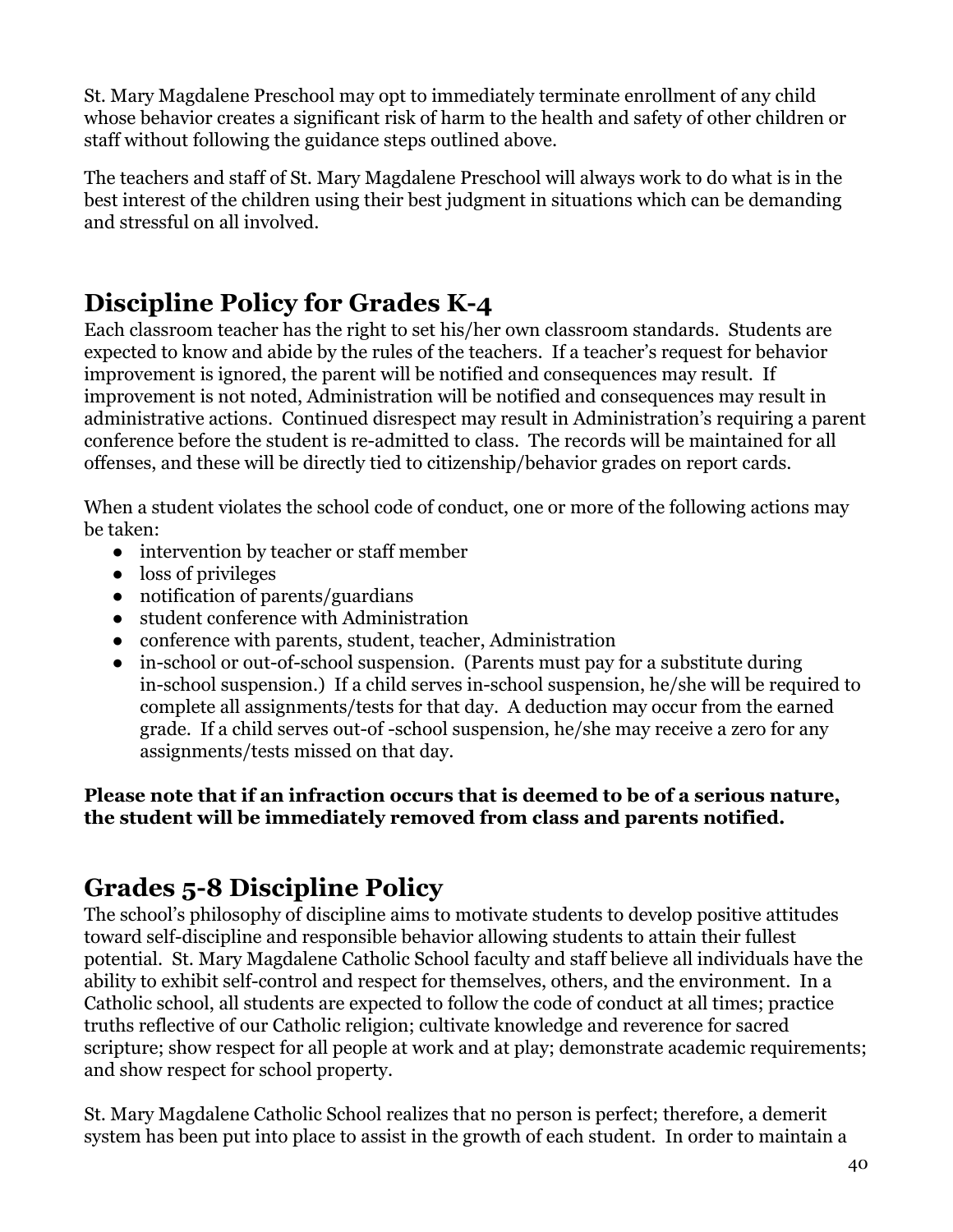safe, orderly, Catholic environment for middle school students at St. Mary Magdalene Catholic School, the following plan is in effect:

#### **Faculty will initially address the following inappropriate behaviors**:

- disrespect to adults/peers in words or actions;
- disrespect of rules at school and/or school events;
- not following the dress code;
- tardiness to class;
- gum chewing;
- inattentiveness during class;
- using electronic devices inappropriately;
- using profane or indecent language, gestures or materials.

#### **Administration will immediately address the following inappropriate behaviors:**

- Habitual or egregious inappropriate behaviors per a faculty referral;
- stealing;
- fighting;
- deliberate destruction or defacing property:
- use or possession of tobacco, alcohol, or other drugs or weapon-like materials on school property. (Depending on the offense, these actions may be grounds for immediate expulsion.);
- engaging any emergency device when no emergency exists.

*A parent/guardian will be notified if a student receives an administrative referral and/or is asked to return to speak with a teacher regarding inappropriate behavior. If a student receives a school detention, he/she will not be allowed to participate in any school extracurricular activities on the day(s) detention is served. Please note that it is the administration's right to override any part and/or all parts of the discipline policy with decisions made regarding students.*

### <span id="page-40-0"></span>**Participation in Extra-Curricular Activities – Grades 6-8**

(sports, clubs, sponsored activities)

Purpose: Extra-curricular activities exist to enrich the lives of our students and the instructional goals of the school.

Extra-curricular activities are defined as any school-sponsored activity that occurs outside the confines of a normal school day. Students are required to uphold academic performance levels that are consistent with their potential and God-given abilities. In addition, students are expected to maintain the standards of conduct and attitude expected of a St. Mary Magdalene Catholic School student. The goal is to assure that expected standards of behavior and academic performance (a "C" in all graded subjects every report card period) are not negatively affected by the time constraints of participation in extracurricular activities. Failure to meet behavioral and academic standards will result in possible suspension of activities until performance meets expected requirements.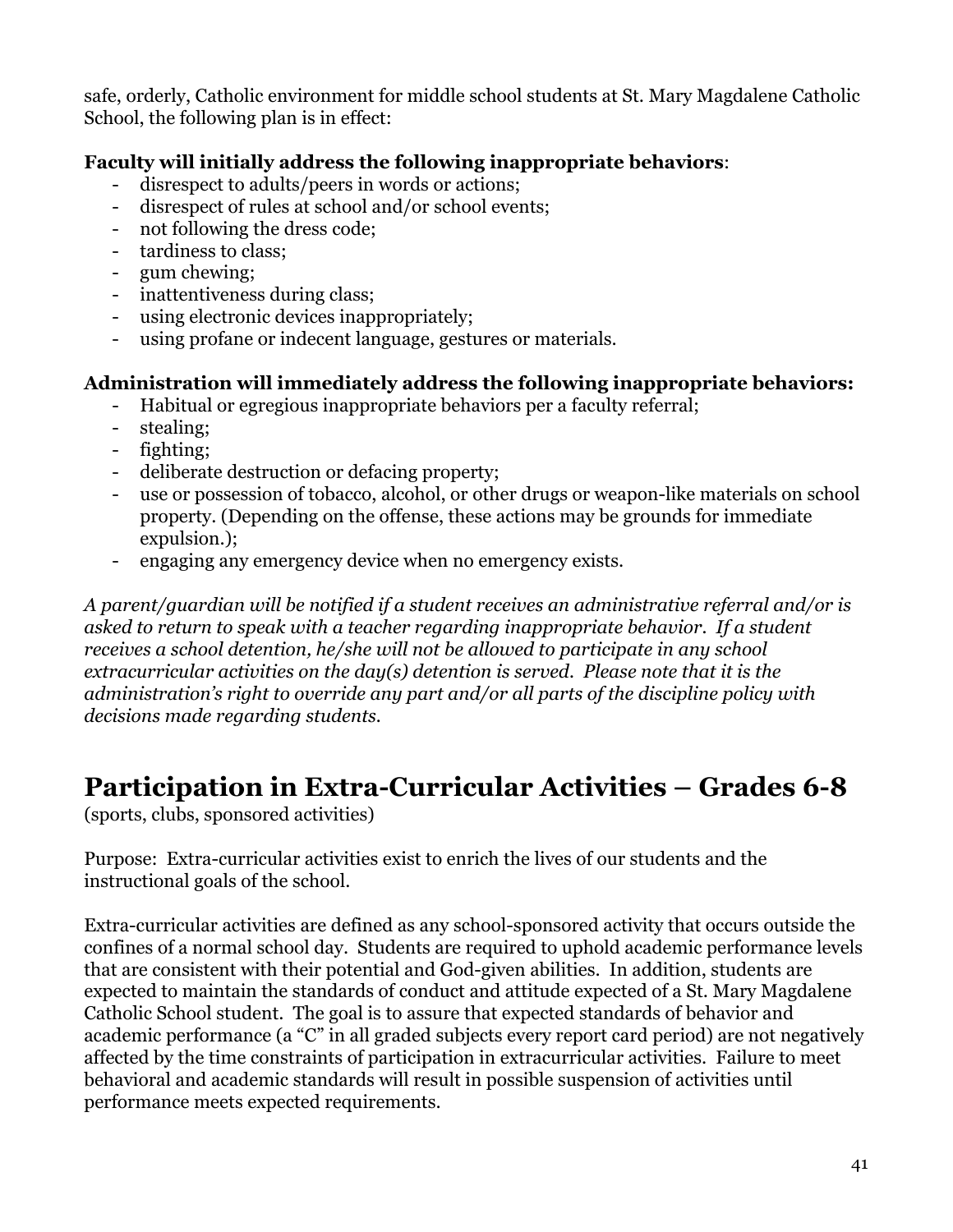All students who participate in extracurricular sports must have a completed sports physical form and signed parental release on file in the school office. A complete copy of the athletic code will be given to all participating families.

Students must be in good standing with regards to behavior, academic, and financial responsibilities to participate in any extra-curricular activity.

If a student has been suspended from school (internal or out of school), the student is not permitted to participate in any extracurricular activities, including games, competitions, or practices.

St. Mary Magdalene Catholic School adheres to the tenets of Title IX: "No person in the United States shall on the basis of sex, be excluded from participating in, be denied the benefits of, or be subjected to discrimination under any educational program or activity receiving Federal financial assistance.

### <span id="page-41-0"></span>**Listing of School Activities, Programs, & Events\***

**Athletics** Before and After Care Programs Catholic Schools Week Chess Club Christmas Card Contest Christmas Program Cultural Arts Assemblies Drama Club and Productions Eighth Grade Retreat at Camp Cheerio Family Fun Nights Field Day Fine Arts Celebration First Semester Honor Roll Breakfast Gala Event Jesse Tree Ceremony/Advent Ceremony Joe Uniacke Volleyball Tournament Middle School Dances Monarch Masters Golf Tournament Monarch Mondays Monarch Spirit Days Monthly Eucharistic Adoration Movie Nights National Junior Honor Society (NJHS) Open Houses Parish Athletics Pep Rallies School Mass (weekly)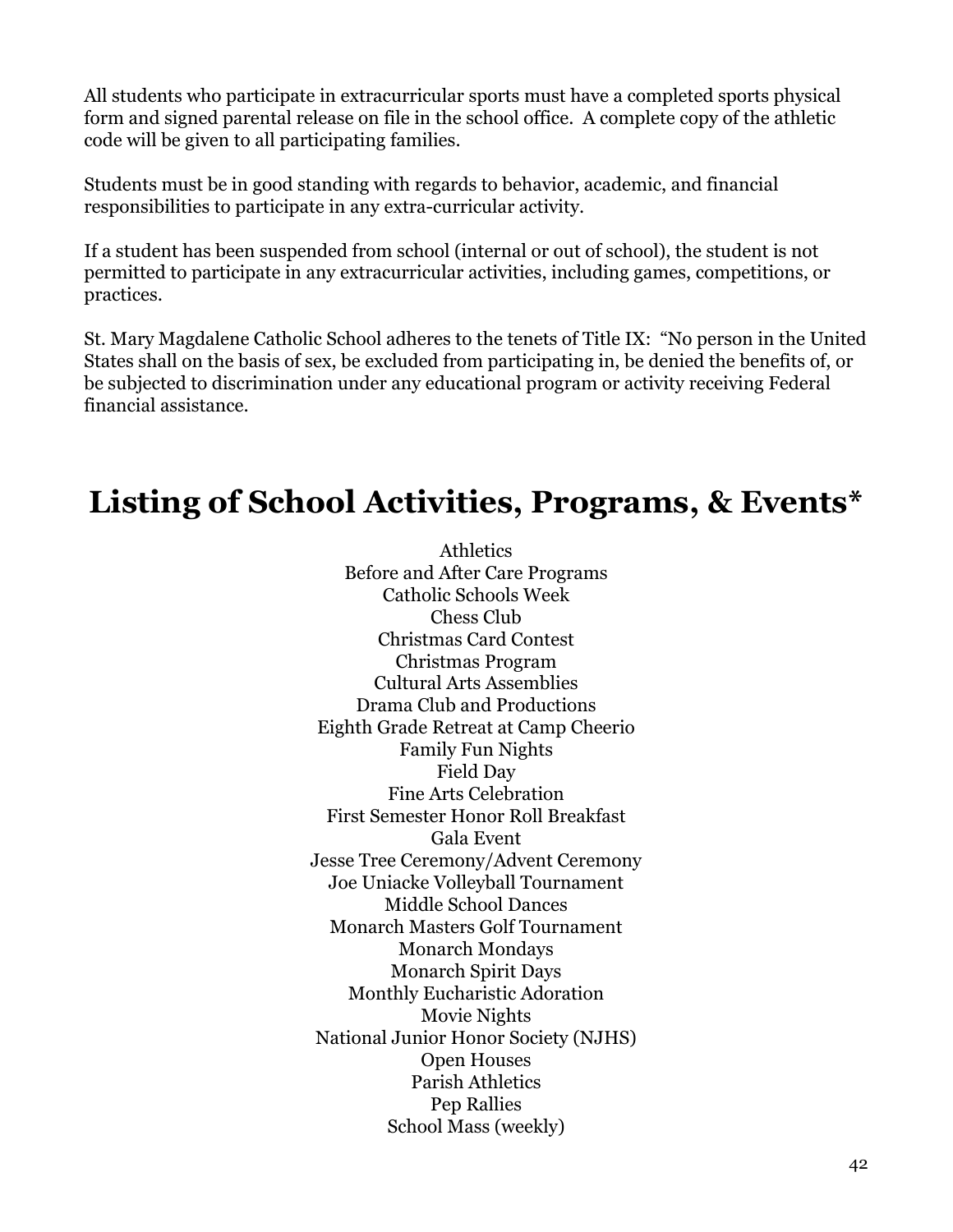Science Olympiad Seventh Grade Retreat Shamrock Tournament Sixth Grade Retreat Spirit Week Story Times with the Principal Summer Camps Teacher Appreciation Week Thanksgiving Prayer Service Veterans Day Celebration

\*During the COVID-19 Pandemic, school activities, programs, events, and traditions will continue via livestream and other digital media, when possible.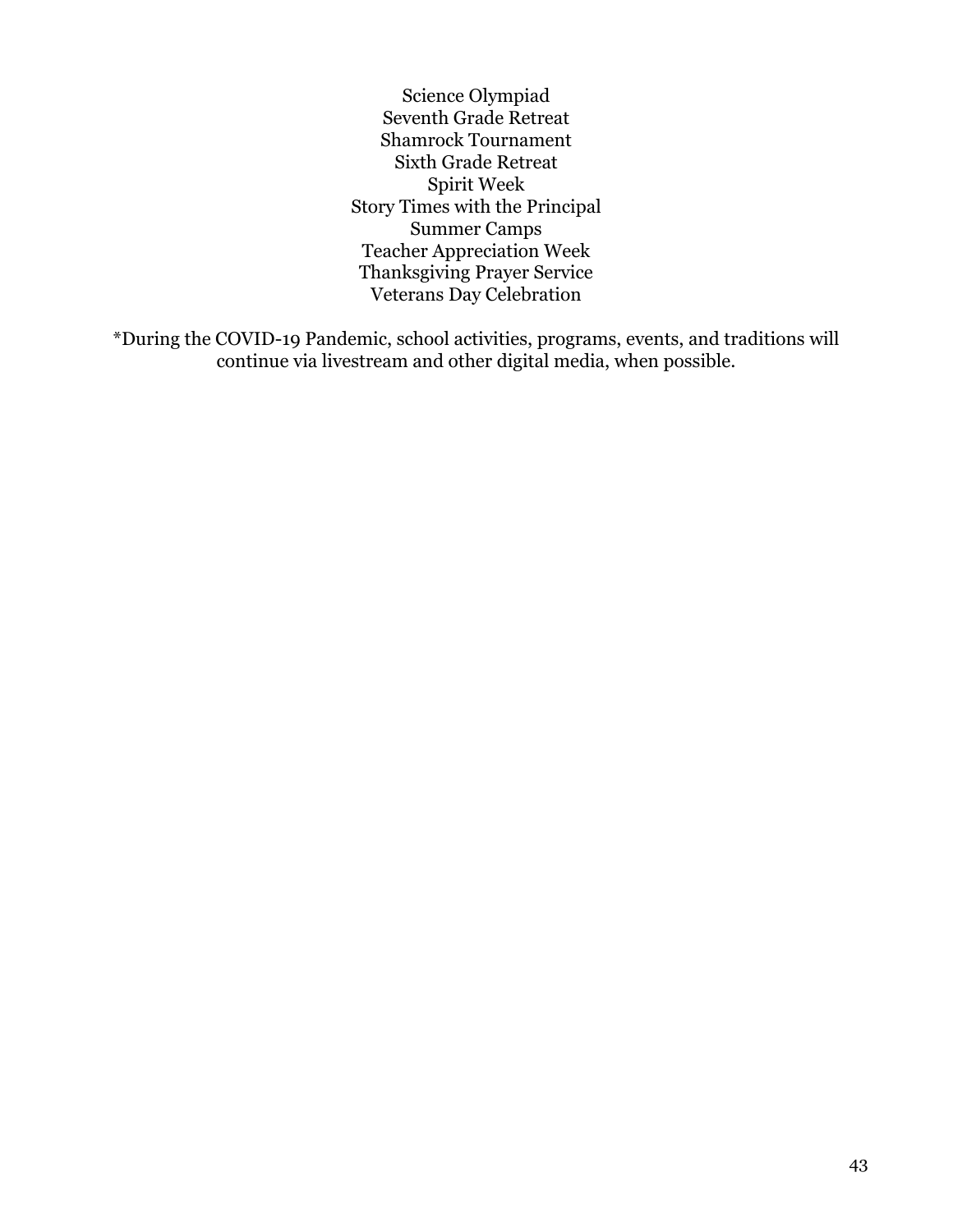# **Potty Training Policy**

<span id="page-43-0"></span>Children enrolled in PK3 and PK4 at StMM must be potty trained before attending school. Children must be wearing regular underwear and very rarely having accidents. Please note that wearing pull-ups isn't considered being potty trained.

Why do children have to be potty trained before they begin preschool?

There are strict standards for changing and disposing of wet or soiled diapers.

The classrooms are not equipped for diaper changing.

When an adult is busy changing a child's diaper or soiled clothing, it is taking away from learning time for all students and it removes one adult from the direct supervision of and interaction with the rest of the class.

We do understand that even potty trained children will occasionally have toileting accidents. By definition, "accidents" are unusual incidents and should happen infrequently. In these instances, the teachers will help children to change their clothes, encouraging independence as much as possible.

A potty trained child is a child who can do the following:

- 1. Communicate to the teachers that he/she needs to go to the restroom before they need to go.
- 2. Alert him/herself to stop what he/she is doing, to go and use the bathroom.
- 3. Pull down his/her clothes and get them back up without assistance.
- 4. Wipe him/herself after using the toilet. (With bowel movements as well as urine)
- 5. Get on/off the toilet by him/herself.
- 6. Wash and dry hands.

7. Postpone going if they must wait for someone who is in the bathroom or if we are away from the classroom.

8. Awaken during nap time should they need to use the bathroom.

We certainly will ask your child and offer the opportunity to use the bathroom multiple times throughout the day. The opportunity to use the bathroom is included in rest time preparation as well as any transitions away from the classroom. A teacher will assist children if necessary, but children must be able to complete toileting activities independently. This is an issue which protects all concerned.

It is not uncommon for a child who is fully toilet trained to have a setback when he/she is in a new environment. Preschool faculty are aware of this and will assist the children when necessary. Please dress your child in clothing that can be undone and changed easily. Please send a complete change of clothes (including socks and shoes) that is appropriate for the season. These will remain in your child's backpack so that you can replace them as needed. Parents will be notified if a child has a toileting accident.

We understand that each child arrives at this milestone differently, therefore we will allow 4 weeks from the first day of school for your child to demonstrate accomplishment of this goal.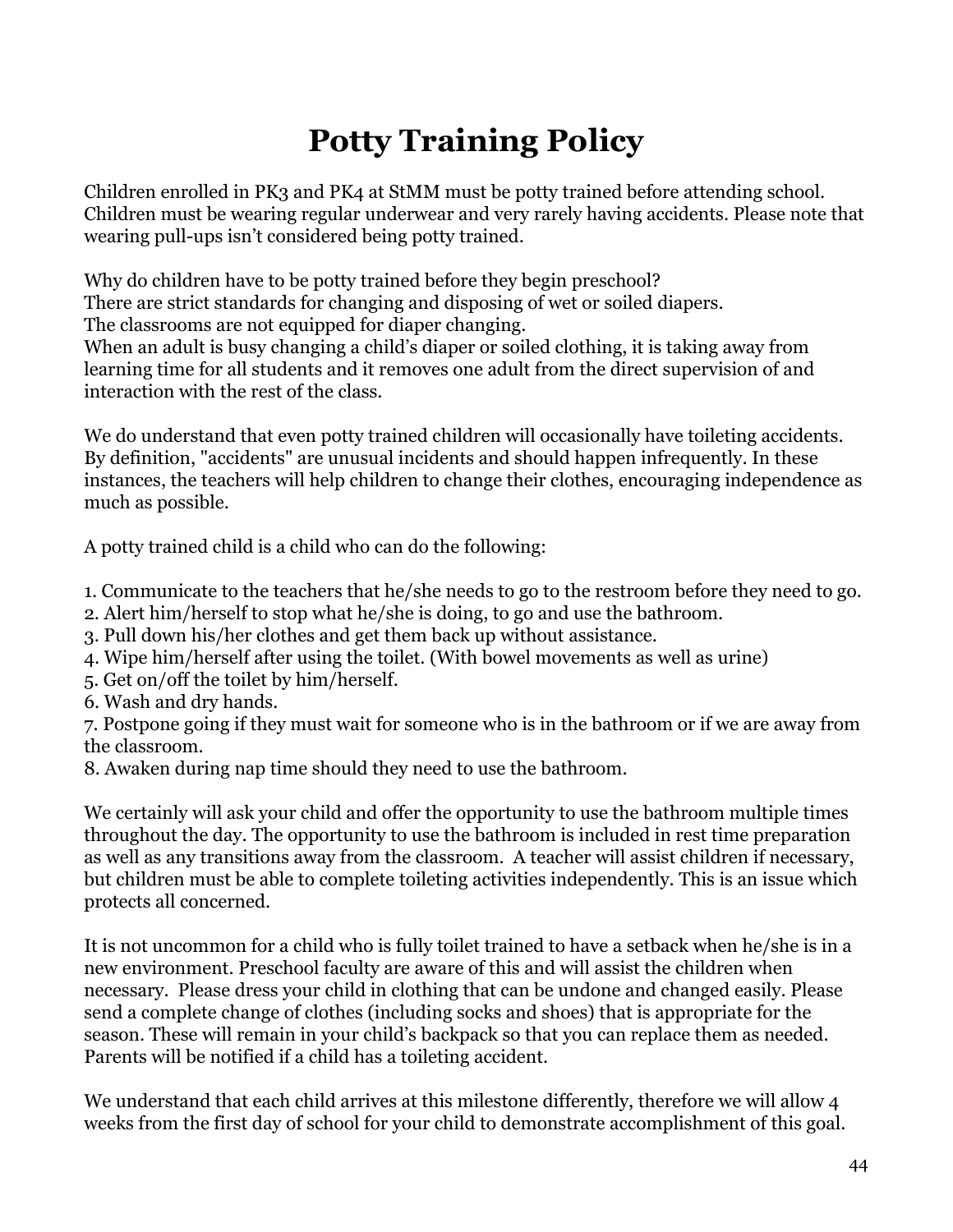However, if the situation is not manageable within the classroom environment, we will discuss the issue with the parents and reserve the right to suspend attendance of the child at such time.

If your child is not completely potty trained as described above when preschool starts, the following options are available:

1. You may withdraw your child from preschool and place their name at the top of our waiting list. Registration and supply fees are non-refundable; however, if your child is re-enrolled in our program at a later date during the same school year, you will not need to pay these fees again. If you choose this option, we cannot guarantee that a space will be available.

2. You may pay 1⁄2 tuition to hold your child's spot (for up to two months) until potty training has been completed.

A child will not be considered toilet trained for our preschool program if the child continues to consistently have toileting accidents (excluding nap time accidents) after the first 4 weeks of school.

The following policies will be in place for children who have toileting accidents:

- 1. Parents/guardians will be notified each time a child has a toileting accident.
- 2. The classroom teachers will document all toileting accidents.
- 3. The classroom teachers will document the efforts that have been made to help reduce bathroom accidents.
- 4. The classroom teachers will partner with the parents/guardians to help develop additional interventions to help improve bathrooming success.
- 5. The classroom teachers will consult with the Early Childhood Coordinator about the situation. The Director will offer input and possible additional ideas for reducing the toileting accidents.
- 6. If toileting accidents are habitual, parents/guardians will be required to participate in a parent-teacher conference. During this conference, a formal toileting support action plan will be developed to address the issue. The action plan will outline the steps the staff will take to try to improve bathroom success along with the steps the parents will take. The Early Childhood Coordinator will be present at this conference.
- 7. The Early Childhood Coordinator may recommend that the parents consult with professional, community-based service providers for additional resources and further guidance in responding to the child's toileting accidents. With parental consent, the classroom teachers will collaborate with those professionals to develop strategies to help the child be more successful with toileting.
- 8. If improvements are not evident after implementing this plan, the teachers and parents will meet again to discuss other available options/strategies including the possibility of time away from school while the child becomes successful with toileting.
- 9. St. Mary Magdalene Preschool reserves the right to terminate any child's enrollment if the child persistently has toileting accidents despite our combined efforts to help him/her be successful with bathrooming.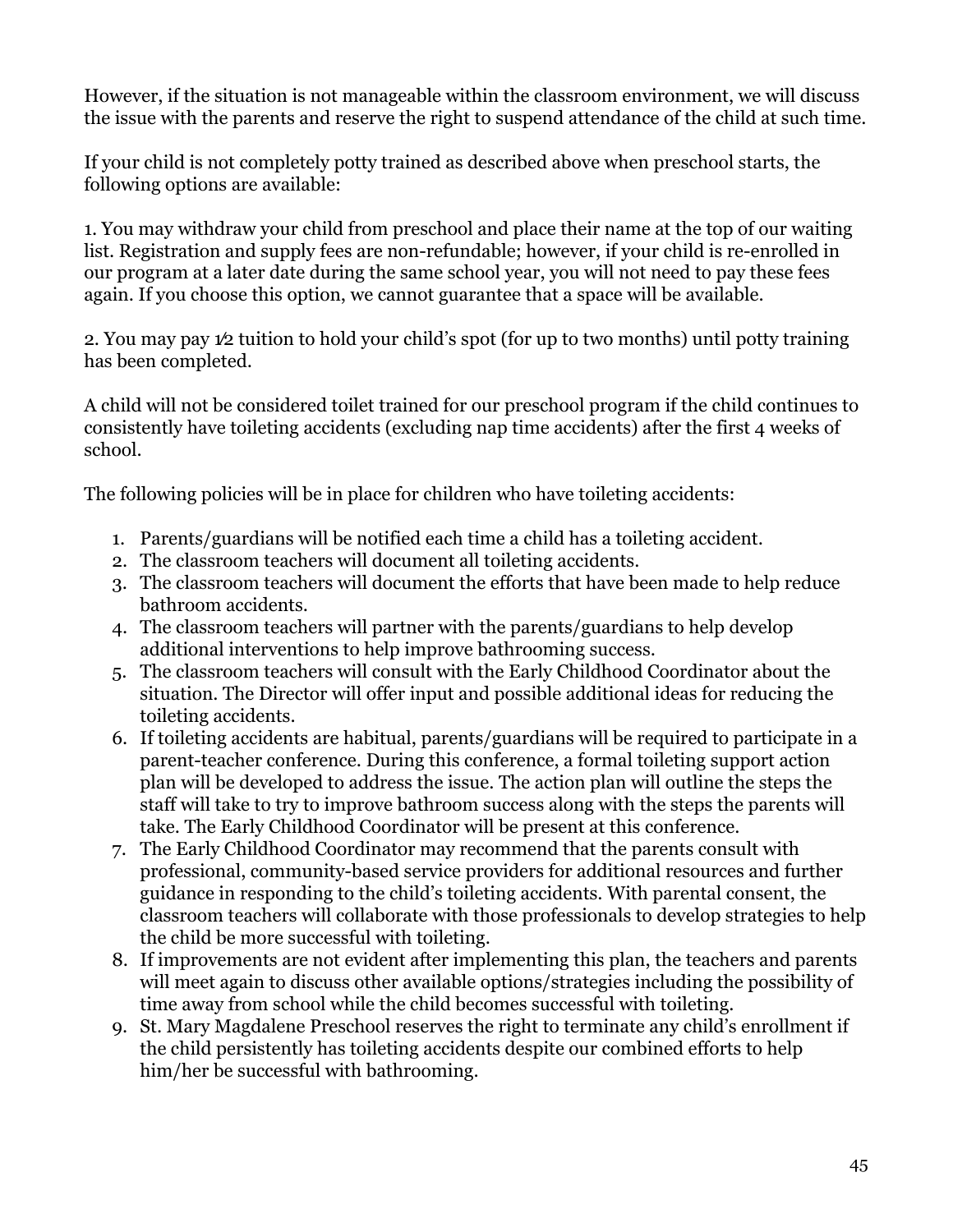## **Computer/Internet Use Policy**

<span id="page-45-0"></span>A comprehensive overview of St. Mary Magdalene Catholic School Technology and associated policies is detailed in the Family Technology Handbook. The purpose of this handbook is to guide students and parents in the expectations of technology use within St. Mary Magdalene Catholic School. Parents and Students must consent to this [handbook](https://docs.google.com/document/d/e/2PACX-1vRTlgyERPF9aa6BJ5lCYpYjLm9filXvPGSrcUHVN2xZLC66FsE1QO3krcyY8VSh3flXARTlkIXCqR__/pub) in order to use the many resources available.

### **Online Consent Form**

<span id="page-45-1"></span>Please sign this [consent form](https://forms.gle/vFgfweudcc11xuzu6) to acknowledge the Family Technology Handbook.